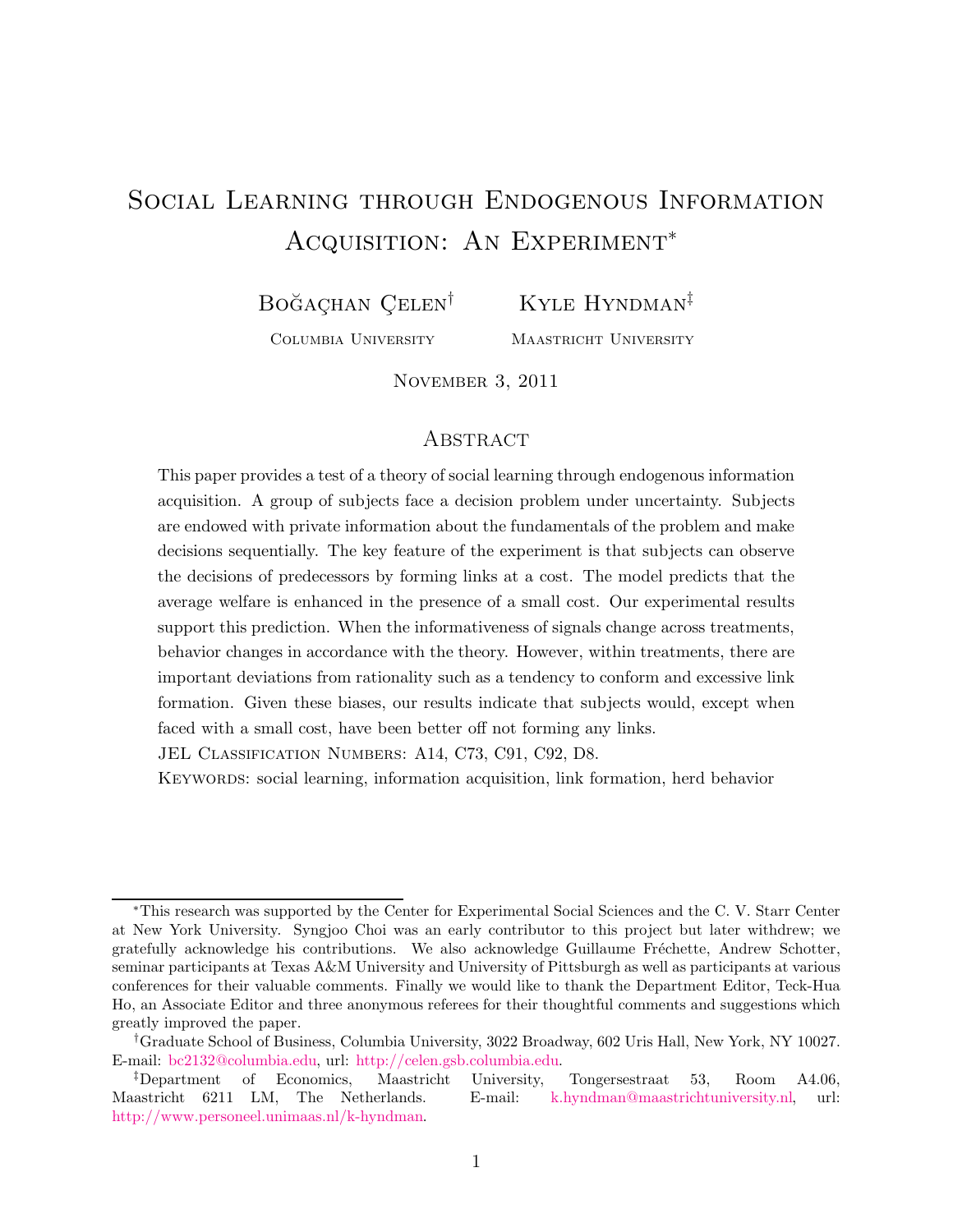# 1 Introduction

Evidence that the structure of social interactions is important in disseminating information have been found in many contexts. Kelly and  $\hat{O}$  Gráda [\[25\]](#page-36-0) demonstrate the importance of social networks in market panics using data from two bank runs in 1850s New York. Foster and Slade [\[15\]](#page-36-1), Conley and Udry [\[10\]](#page-35-0), and Munshi [\[28\]](#page-37-0) show that technology diffusion is driven by an underlying social learning process. In particular, Conley and Udry [\[10\]](#page-35-0) report results of a field work in rural areas of Ghana indicating the main channel for the adoption of new technology in an agricultural sector is in fact social learning through the interaction of farmers. Also, it is well-documented in the labor economics literature (see Ioannides and Loury [\[21\]](#page-36-2)) that social networks are the main source of information about jobs. These are but a few examples exhibiting the significance of such questions as:

- How does interaction between individuals affect the dissemination of information?
- How does information aggregation affect the interaction of individuals?

In order to tackle these questions, we study a simple social learning model and test it experimentally. The model underlying our experiment extends the canonical social learning model in order to analyze the role of the information externality on how subjects interact with each other, as well as the impact of this interaction on the learning dynamics.

In the canonical social learning model agents receive private signals regarding the state of the world and then make decisions sequentially, after having observed the action choices of all or some of their predecessors.<sup>[1](#page-1-0)</sup> Bayesian agents infer valuable information from their observations, often leading to herd behavior or informational cascades. A critical assumption of these models is that the interaction between agents is exogenously determined. This paper relaxes this assumption by letting agents choose whom to observe. Put differently, in order to acquire more information, an agent can decide to form *links* to other agents to observe their decisions and make his decision thereafter.

Although the underlying model is quite stylized, it provides a rich structure to study certain real world phenomena. One such example is the effect of social learning on voting behavior and political outcomes. Some early research on the topic include Lazersfeld et al. [\[27\]](#page-37-1) and Katz and Lazersfeld [\[24\]](#page-36-3). These studies demonstrate the impact of personal contact on information transmission and voting behavior. The literature is still quite active with contemporary research on the topic including Huckfeldt and Sprague [\[20\]](#page-36-4), Beck et al. [\[5\]](#page-35-1), Huckfeldt et al. [\[19\]](#page-36-5). The paper that comes closest to ours is by Galeotti and Mattozzi [\[17\]](#page-36-6). They consider a theoretical framework of electoral competition where voters obtain information through word-of-mouth communication.

<span id="page-1-0"></span><sup>&</sup>lt;sup>1</sup>See, for example, Banerjee [\[3\]](#page-35-2), Bikhchandani et al. [\[6,](#page-35-3) [7\]](#page-35-4) and Smith and Sørenson [\[30\]](#page-37-2), among others.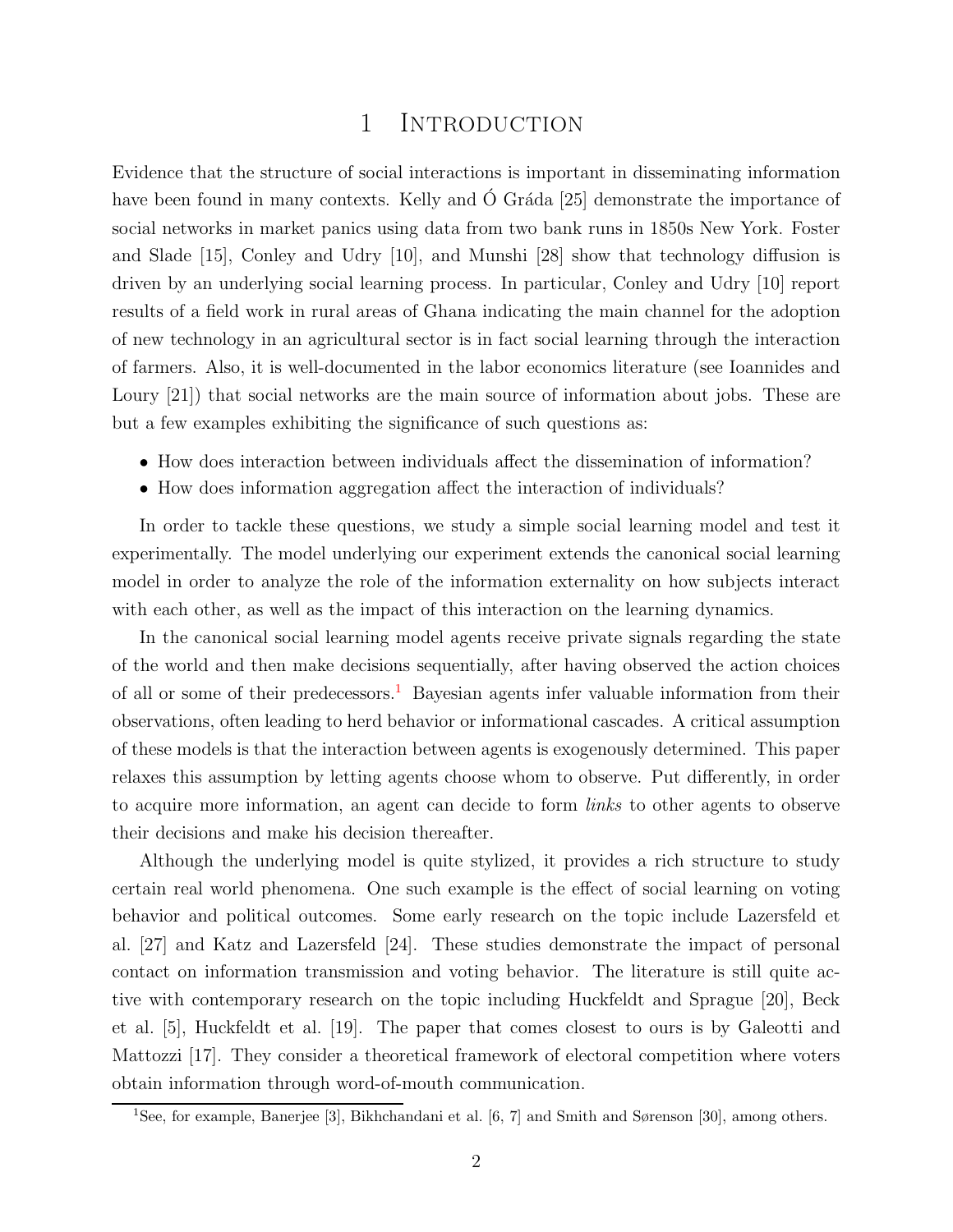Connectivity and social networks in organizations is yet another example, where personal communication and information acquisition affect individual decisions. As Cross and Parker [\[11\]](#page-35-5) convincingly argue, connectivity is a key component to achieve performance and learning in a social network. One striking finding Cross and Parker [\[11\]](#page-35-5) report is that the formal organization chart of the company they analyze is radically different than the informal structure as revealed by their social network analysis. Moreover, they show that the informal structure is the key determinant of information flow. For instance, they report that a particular member can play a crucial role in overall flow of information because of his expertise. The fact that the informal structure is radically different than the formal one points out the importance of endogenous link formation. Indeed, in Cross and Parker [\[11\]](#page-35-5)'s example, despite the existence of an exogenous communication structure (formal organization chart), it is the endogenous links that individuals form (informal structure) that seem to play the main role in determining information flow.

As all the examples that we mentioned indicate, information acquisition is one of the leading reasons as to why individuals form links to each other. This is the focus of the present paper. That is, we investigate how information acquisition motives affect individuals' decisions to form a link. Therefore, the simplicity of the canonical social learning model, which is suitably extended to allow agents to decide whom they want to link to and observe, makes it attractive for our purposes.

Our experiment consists of a group of four subjects who sequentially make a decision on the same problem. Each subject is endowed with a piece of information regarding the fundamentals of the problem. In addition to his private information, each subject, before making a decision, is allowed to form links to his predecessors. Forming a link is costly; yet, it allows a subject to observe the actions of those with whom he linked. While the subjects cannot observe the actions without a link, they observe the link decisions of those who moved before them. Therefore, the observed link structure, in many cases, contains valuable information about one's predecessors, which should influence the subject's decision on whether or not to link and, if so, to whom to link. We have two different treatments: the high information treatment  $(HI)$  and the low information treatment  $(LI)$ . The two treatments differ such that in the former treatment, subjects always receive an informative signal, while in the latter, they receive a signal with probability less than one. This allows us to analyze how subjects react to changes in the quality of information in this environment.

In a nutshell, each subject first decides whether or not to form any links and then, upon observing the actions through his links, he makes an action decision. This two-step procedure gives us the leverage to pose many interesting questions: how do subjects search for information, how do subjects respond to the cost of link formation, how much information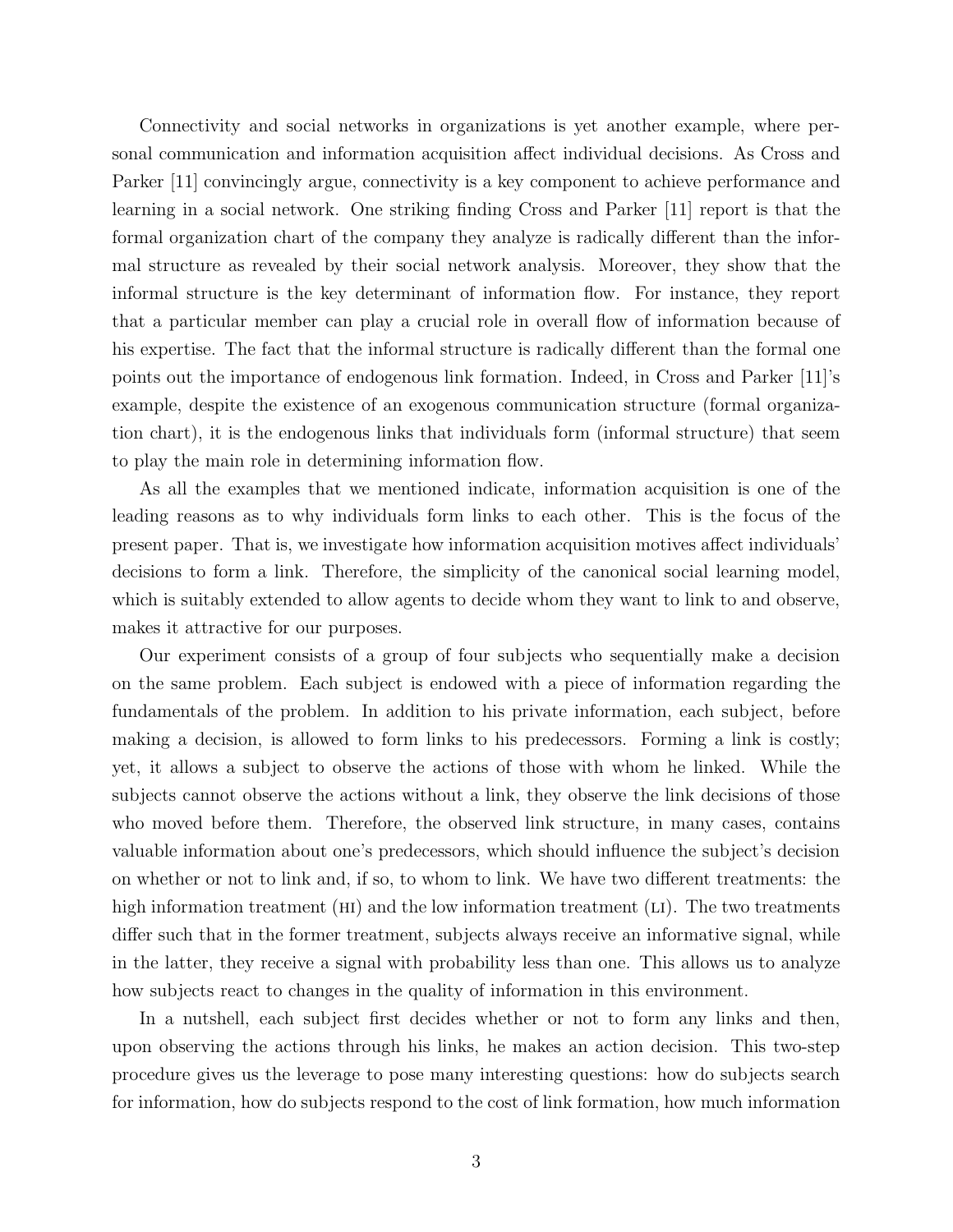is transmitted between subjects, how do subjects aggregate the information obtained from any link decisions?

Section [2](#page-6-0) lays out the model that we implement in the laboratory and provides the predictions of the theory. We first describe what we call the information acquisition problem. Our model is parameterized by both the cost of forming links and by the probability that each agent receives an informative signal. Given these two parameters, we provide a characterization of the way agents collect information through what we call the Bayesian Sequential Link Procedure. In the process, we state the theoretical predictions of the model concerning the behavior of the Bayesian agents. One important theoretical prediction of our model is that when the cost is small enough, agents who come later in the decision line are actually better off (in expectation), relative to the case in which the cost is zero. This follows because, when the cost of link formation is positive, the observed link structure often contains information on whether or not one's predecessors received an informative signal and also, in some cases, whether the signals of one's predecessors were in agreement or not. This information that is inherent in the link structure is valuable to an agent. In contrast, when the cost of link formation is zero, since all possible links are formed, such valuable information is never revealed.

In Sections [3](#page-14-0) and [4,](#page-16-0) we turn to a detailed examination of our experiment. The former section explains *what* happens in the laboratory, as well as *how* it happens. We also explain some of our choices concerning the experimental design. Then, in Section [4,](#page-16-0) we provide a detailed analysis of the observed link and action decisions of the subjects in our experiment.

We break up our descriptive analyses of behavior in the experiment in two parts. First, we focus on the link decisions and then, we analyze action decisions separately. With respect to the link decisions, we show that subjects have a tendency to form too many links. For example, despite the fact that it is not optimal for an informed subject in the second position to form a link when the cost is strictly positive, we find that links are formed in more than 30% of such instances. Very often, this appears to be the catalyst for what we call "herding in link formation," where later decision makers become ever more likely to form links, even though such behavior is not justified by the information that they acquire by forming a link.

With respect to action decisions, we define a counting heuristic in which subjects basically "count" the information (private signals and observed actions) in favor of each of the possible states and choose the action that has the most support. This actually corresponds to the optimal decision rule if subjects were rational, and is approximately optimal even in the presence of a small number of mistakes. Our results show that action decisions have a very high degree of consistency with the counting heuristic.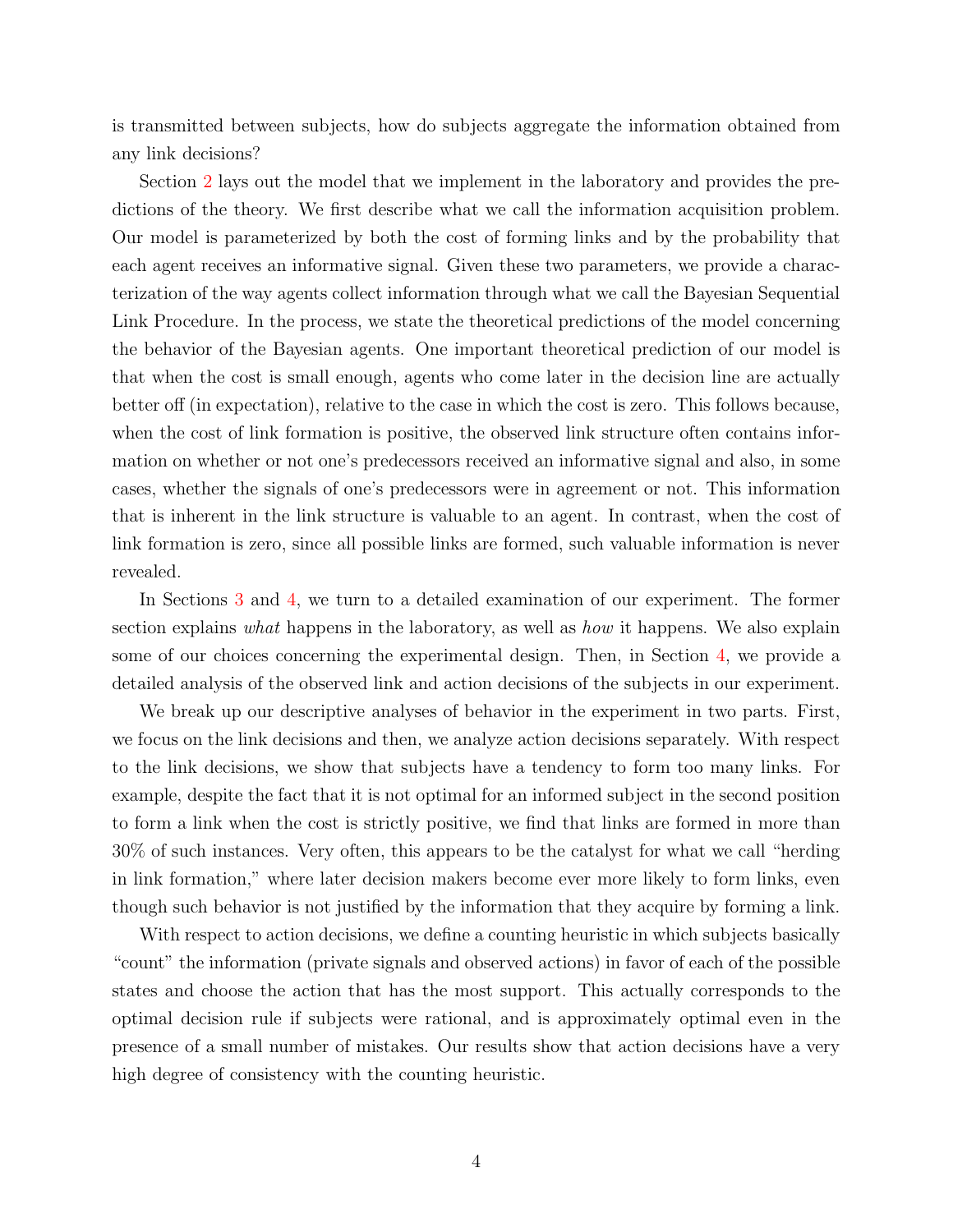One interesting result concerns the action decisions taken when the counting heuristic suggests a tie between the two possible states. In such a situation, our results show that there are generally two types of subjects: conformists and non-conformists. A conformist is the one, who almost always breaks the tie in favor of the action taken by one's predecessor, while a non-conformist is the one, who breaks the tie in favor of his own private information. In both the hi and li treatments, there is a non-negligible fraction of conformists, but it is significantly more pronounced in the hi treatment.

Despite some apparent deviations from the Bayes-rational benchmark (more so for link decisions), we do find evidence that subjects in our experiments do, in fact, make more accurate predictions about the state when faced with a small, but positive, cost of link formation, as opposed to the case, where the cost of link formation is zero. The reason for this result appears to follow the intuition outlined above. When the cost of link is zero, subjects almost always form a link, making the observed link structure uninformative. In contrast, when the cost of link is small, fewer links are formed (nonetheless still more than the theoretical predictions) making the observed link structure informative.

We end our discussion of the experimental results with a brief discussion of the results from a structural econometric model (contained in Appendix B) that provides insights into the reasons for certain deviations. This exercise highlights two points: First, subjects appear to overweight the information that confirms their prior beliefs. Second, when faced with contradictory information, *on average*, subjects have approximately Bayesian beliefs about the state. Combined, these two findings help explain why, for example, subjects in the second position link too frequently—they anticipate that the information they receive is more valuable than it actually is.

Finally, in Section [6](#page-33-0) we offer some concluding remarks and directions for future research and two appendices collect the proofs of our theoretical results and the instructions used in the experiments.

#### 1.1 Related Literature

The paper is related to three strands of literatures. The first literature that the present paper is related to is known as social learning, which was introduced by Bikhchandani et al. [\[6\]](#page-35-3) and Banerjee [\[3\]](#page-35-2), and further generalized by Smith and Sørenson [\[30\]](#page-37-2). Roughly, these models assume that there is an exogenous sequence of Bayesian decision makers who makes a binary decision when the outcome of their decision is uncertain. Each decision maker is endowed with a private information and they are able to observe the entire history of decisions preceding them. The literature focuses on the dynamics of information aggregation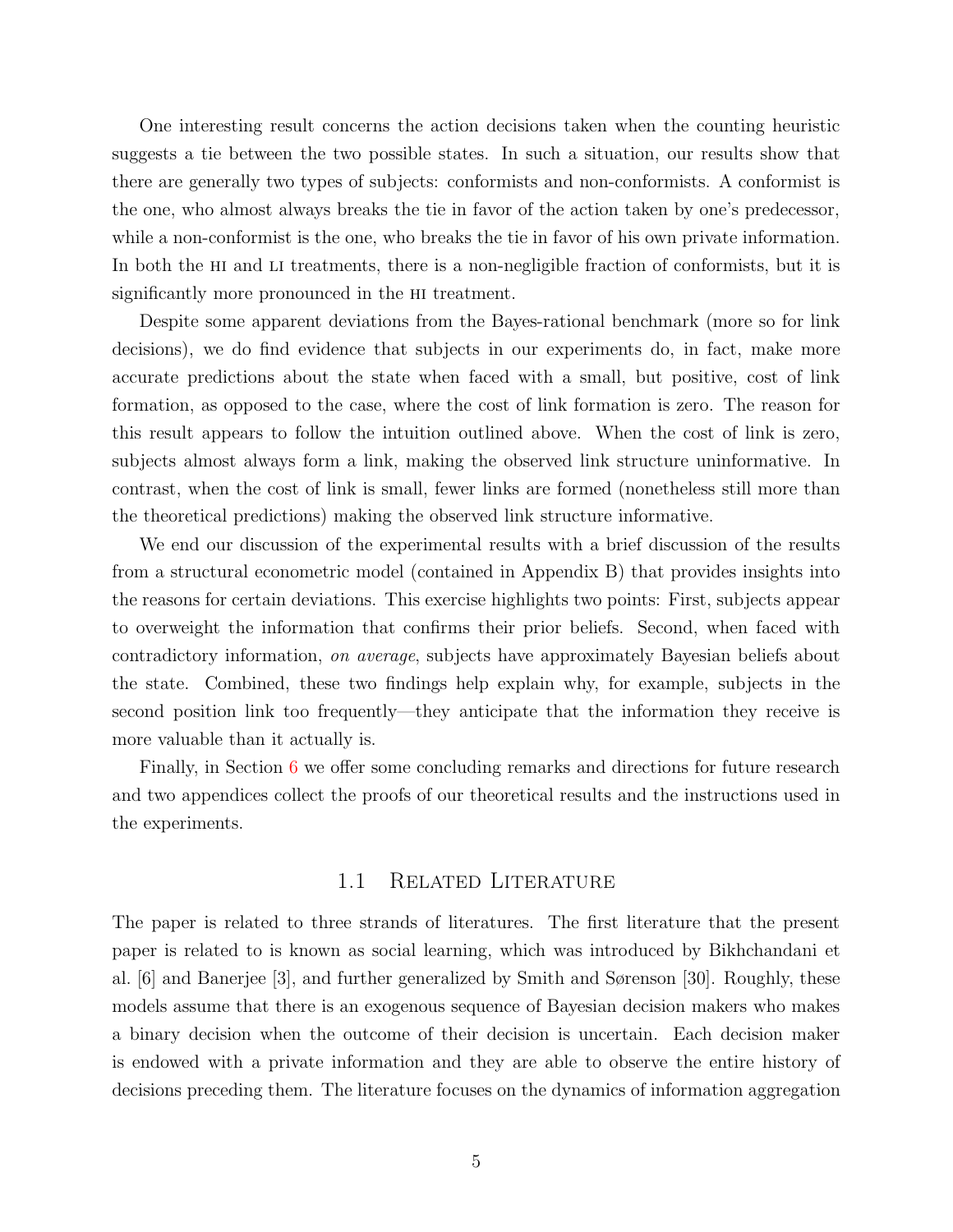and asymptotic properties of the sequences of decisions. A number of papers relaxed the assumption of perfect information and assumed that the decision makers can make a more limited observation from the past. Celen and Kariv  $[9]$ , Banerjee and Fudenberg  $[4]$ , and Smith and Sørensen [\[29\]](#page-37-3) extend the literature in that direction. Celen and Kariv [\[9\]](#page-35-6) assumes that the decision makers can observe only the immediate predecessor's decision. Smith and Sørensen [\[29\]](#page-37-3) take a more general approach and explore the case in which everyone can see random unordered samples from the history of decisions.Banerjee and Fudenberg [\[4\]](#page-35-7) analyzes a model with a continuum of decision makers and focus n the case where they can observe a representative sample from the past. The main distinction between our paper and this literature is that while the observation of past decisions is determined exogenously in the literature we allow the decision makers to choose whose decisions they want to observe.

The second literature focuses on subjects' preferences for non-instrumental information. As it is well-known, unless information is instrumental for Bayesian decision-making it does not provide any value. Although this should be true for rational decision makers, recent studies (Kübler and Weizsäcker [\[26\]](#page-37-4), Eliaz and Schotter [\[13,](#page-36-7) [14\]](#page-36-8), Goeree and Yariv [\[18\]](#page-36-9)) show that the behavior in the lab conflicts with this theoretical prediction. Specifically, in different settings, these papers find overwhelming evidence that subjects do appreciate noninstrumental information. This is in accordance with the behavior that we observe in our experiment: the majority of subjects pay for links that do not provide information in the equilibrium. So, our results provide additional support for preferences for non-instrumental information. Moreover, we observe the type of social interaction (herding in link formation) that may arise as a result of these preferences.

The third literature that our paper is related is the economics of social networks. The answers to these questions are sought in the realm of the economics of social networks and learning.<sup>[2](#page-5-0)</sup> There are a number of studies concerning the question of how interaction between individuals affect the dissemination of information (viz. Bala and Goyal [\[2\]](#page-35-8), and Gale and Kariv [\[16\]](#page-36-10)). These papers address questions such as how information propagates and how agents learn from each other in exogenously given structures. For instance, in Bala and Goyal [\[2\]](#page-35-8), players play a multi-armed bandit game. They can observe the actions and the outcomes of their neighbors and learn from these observations. Since the analysis of a full Bayesian model is intractable, Bala and Goyal [\[2\]](#page-35-8) takes a simple approach where the players take into account only the actions and outcomes of their neighbors and ignore possible information that they can deduce from the actions and outcomes that their neighbors might have observed. The main conclusion is that the actions of players eventually converge to the same action. A recent paper Acemoglu et al. [\[1\]](#page-35-9) considers a general model of learning in

<span id="page-5-0"></span> ${}^{2}$ For recent and comprehensive surveys of the literature see Jackson [\[22,](#page-36-11) [23\]](#page-36-12).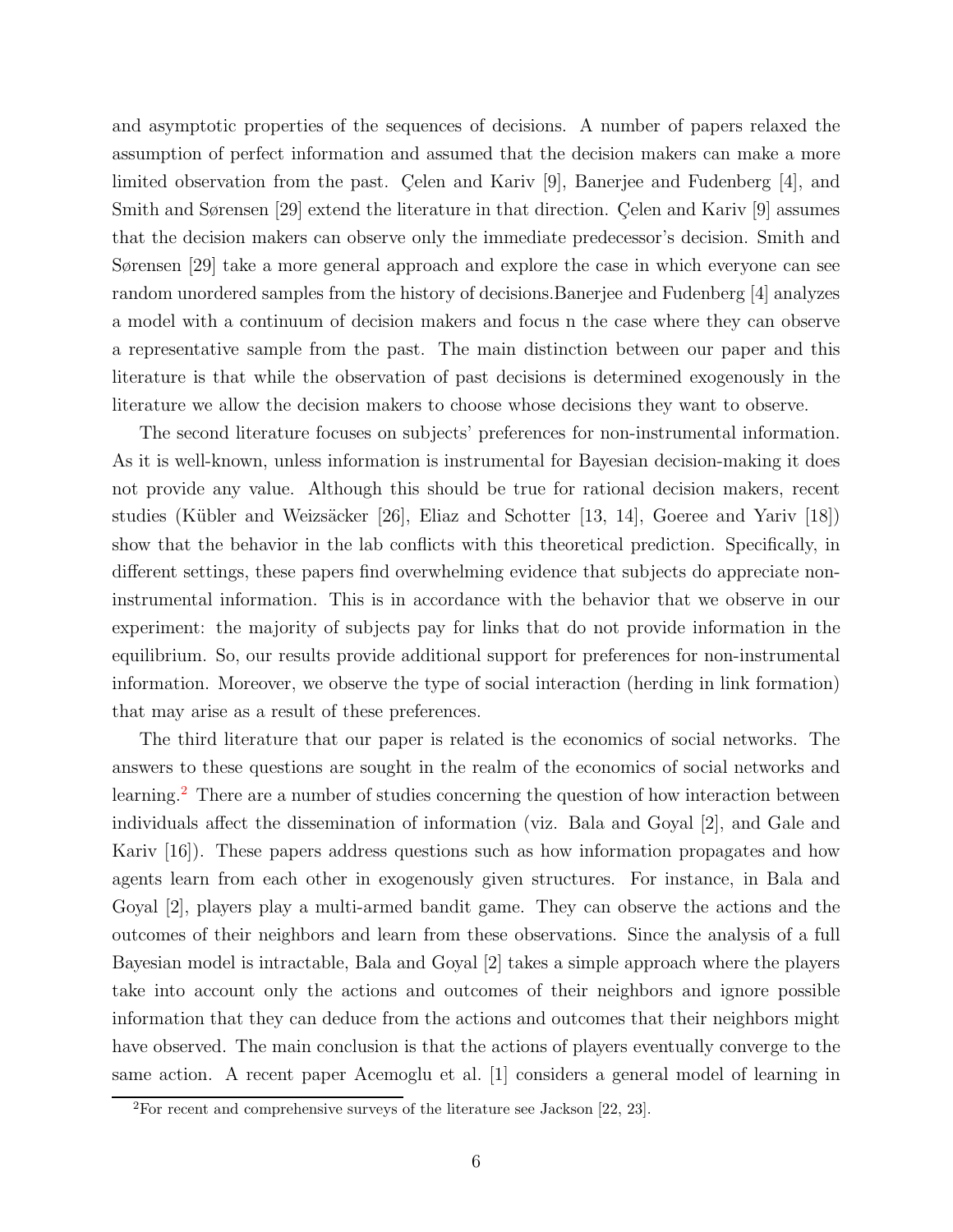general social networks. The players, in addition to their private signal, observe the actions in their neighborhood (network). Acemoglu et al. [\[1\]](#page-35-9) assumes that the neighborhood structure evolves in time with a given stochastic process and characterizes the conditions under which correct learning obtains. Our approach differs from these papers in that we allow players to choose their own social neighbors and observe the evolution of actions and links.

# 2 THEORETICAL BACKGROUND

<span id="page-6-0"></span>The design of our experiment is based on a parsimonious model of social learning in which agents can choose whose action to observe. In this section, we introduce the model and carefully discuss its theoretical predictions. These predictions offer the rational benchmark for the analysis of subjects' behavior in the laboratory.

## 2.1 Information Acquisition Problem

<span id="page-6-1"></span>The basic structure of the problem—which we call the information acquisition problem—is a variant of Bikhchandani et al. [\[6\]](#page-35-3) and is described as follows. There are two equally likely states of the world  $\theta \in \{-1,1\}$ . The problem consists of four agents who are randomly assigned to a position in a decision line indexed by  $i = 1, 2, 3, 4$ . Agents act sequentially in a predetermined order. The agents' problem involves correctly identifying the true state of the world. Precisely, each agent i is supposed to take an action  $a_i \in \{-1, 1\}$ , which we call the **action decision**. If an agent's action matches the true state, then he receives a payoff  $m > 0$ ; otherwise his payoff is zero. We assume that agent *i*'s preferences are represented by the utility function

$$
u_i(a_i; \theta) = \begin{cases} m & \text{if } a_i = \theta, \\ 0 & \text{otherwise.} \end{cases}
$$

Before he makes a decision, agent *i* receives a private signal  $\sigma_i \in \{-1, 0, 1\}$ . We say that the agent is **informed** when the signal he receives is either  $-1$  or 1. The signals  $\sigma_i \in \{-1, 1\}$ are informative about the true state because conditional on the true state the probability that the signal matches the state is  $p = 2/3$ . In contrast, the signal  $\sigma_i = 0$  is uninformative because given  $\sigma_i = 0$  the probability of state  $\theta = -1$  and  $\theta = 1$  are both 1/2. Hence, the agent cannot distinguish the states of the world based on his signal. Therefore, we say that agent *i* is **uninformed** if he receives the signal  $\sigma_i = 0$ . Finally, we assume that an agent is informed with probability  $q \in (0, 1]$ , and uninformed with probability  $1 - q$ .

The signals that agents receive are independently and identically distributed conditional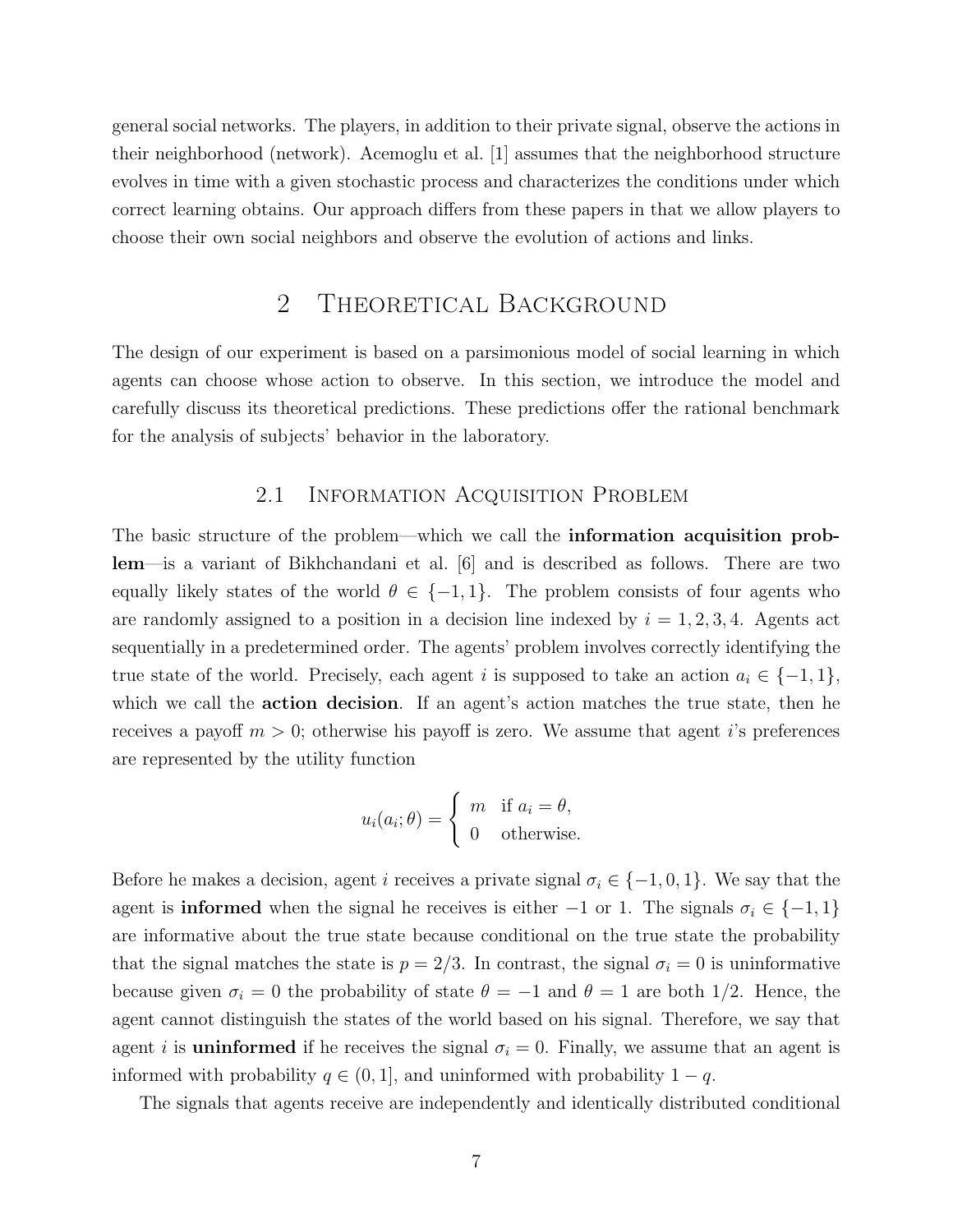<span id="page-7-0"></span>on the true state. Table [1](#page-7-0) summarizes the probabilities with which an agent receives each signal conditional on the state of the world.

| $\sigma$ | $\theta = -1$ | $\theta=1$ |
|----------|---------------|------------|
|          | q/3           | 2q/3       |
| 0        | $1-q$         | $1-q$      |
| — 1      | 2q/3          | q/3        |

TABLE 1: INFORMATION STRUCTURE

After receiving a private signal but before making the action decision, an agent has the option to observe action decisions made by the preceding agents in the decision line. The decision whether to observe any of the preceding agents' actions—and, if so, whose actions to observe—is called the link decision. We make two assumptions on the process of information gathering through link formation:

- (1) First, link decisions are assumed to be public information: that is, each agent observes all the link decisions made by the preceding agents but not their action decisions.
- (2) Second, by forming a link to one of the preceding agents, not only does an agent observe the action decision of this agent, but also all the actions that this agent observed through his link decision(s). The cost of each link is assumed to be  $c \geq 0$ .

In fact the first assumption is necessary in order to pose the questions about the importance of link structure on information transmission and vice versa. For instance, in the study of Cross and Parker [\[11\]](#page-35-5) that we discussed earlier the company's informal social structure is public and this structure plays a crucial role in the flow of information. Therefore, allowing link decisions to be public enables us to understand the effect of link structure both theoretically and behaviorally. The second assumption simplifies the analysis without changing the results qualitatively. If we relax the assumption and say that an agent can observe the action decisions of only those whom he is linked to, the equilibrium analysis does not change substantially. In fact, as we will discuss in the equilibrium analysis that follows, given the observed link structure forming a link to a preceding agent already reveals the actions of the agents whom he observes. Therefore, aside from changes in the equilibrium cost thresholds, relaxing this assumption does not cause any substantial or qualitative deviation from our results.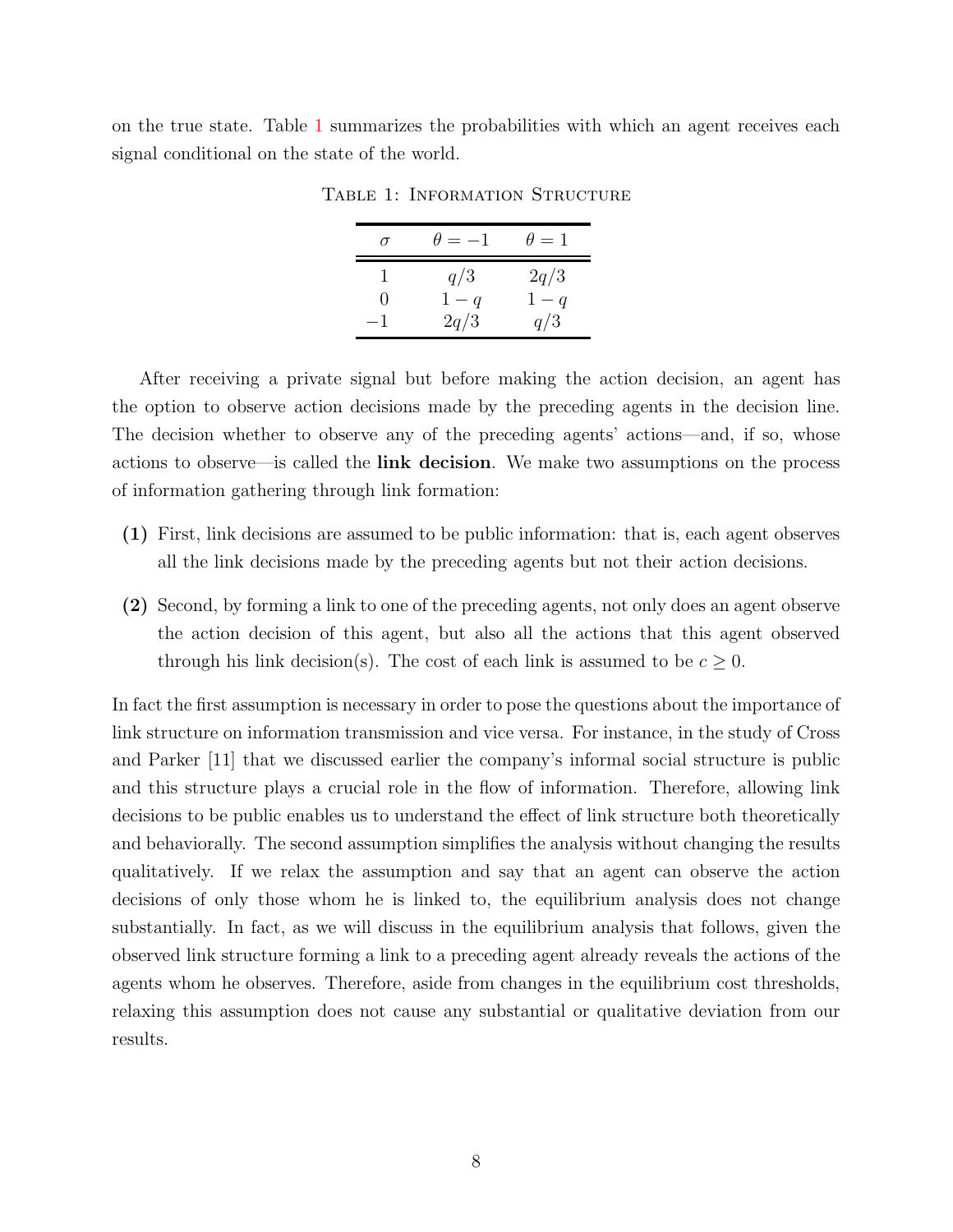#### 2.2 Bayesian Sequential Link Procedure

<span id="page-8-0"></span>The process of link formation for each agent is a sequential process. In other words, if an agent can form more than one link, he initially compares the cost and benefits of forming no links versus forming a link. After he forms the first link (if at all), he observes the relevant action choices and then, based on the information gained, weighs the costs and benefits of forming another link, and so on.

> Figure 1: Bayesian Sequential Link PROCEDURE: AN EXAMPLE



Let us be more specific and explain what we call the **Bayesian Sequential Link Pro-**cedure (BSLP) by use of an example, which is illustrated in Figure [1.](#page-8-0) It is the fourth agent's turn to move and he observes the following: The second agent did not form a link to the first, and took his action based on his private information. The third agent formed a link to the second; yet, after observing the action of the second, he did not form a link to the first agent. Therefore, he took his action based on the information deduced from the second agent's action and his private information. There are two links that the fourth can form: a link to the third agent, through which he can observe the action of the third and the second, and a link to the first agent, through which he can observe the action of the first agent.<sup>[3](#page-8-1)</sup>

According to BSLP, the fourth agent evaluates the problem in the following way. Based on his own information, he decides whether it is optimal to incur c and form a link to the third. But in doing so he keeps in mind that he could continue and form a link to the first by incurring the cost  $c$  again. More precisely, he considers all possible action profiles that he can observe through his link to the third agent. Also, conditional on his private information, he knows the probability with which he can observe each action profile. Furthermore, for each one of these contingencies, he considers the action profile he can observe by a second link and decides whether he would form the second link or not as if he is at that situation. Finally, with this continuation value in mind, he decides whether to form his first link or not. In what follows, we will explain this procedure more formally. All the results that we will report in the following sections are based on the use of the formula we derive here.

As it is the case in the example, forming a link is equivalent to saying that the agent observes the outcome (the action profile) of an experiment (forming a link). For the purposes

<span id="page-8-1"></span> $3By$  Blackwell's  $[8]$  celebrated theorem, it is straightforward to see that it is not optimal to form a link to the second, rather than the third. Similarly, it is not optimal to form a link to the first and then to the third agent.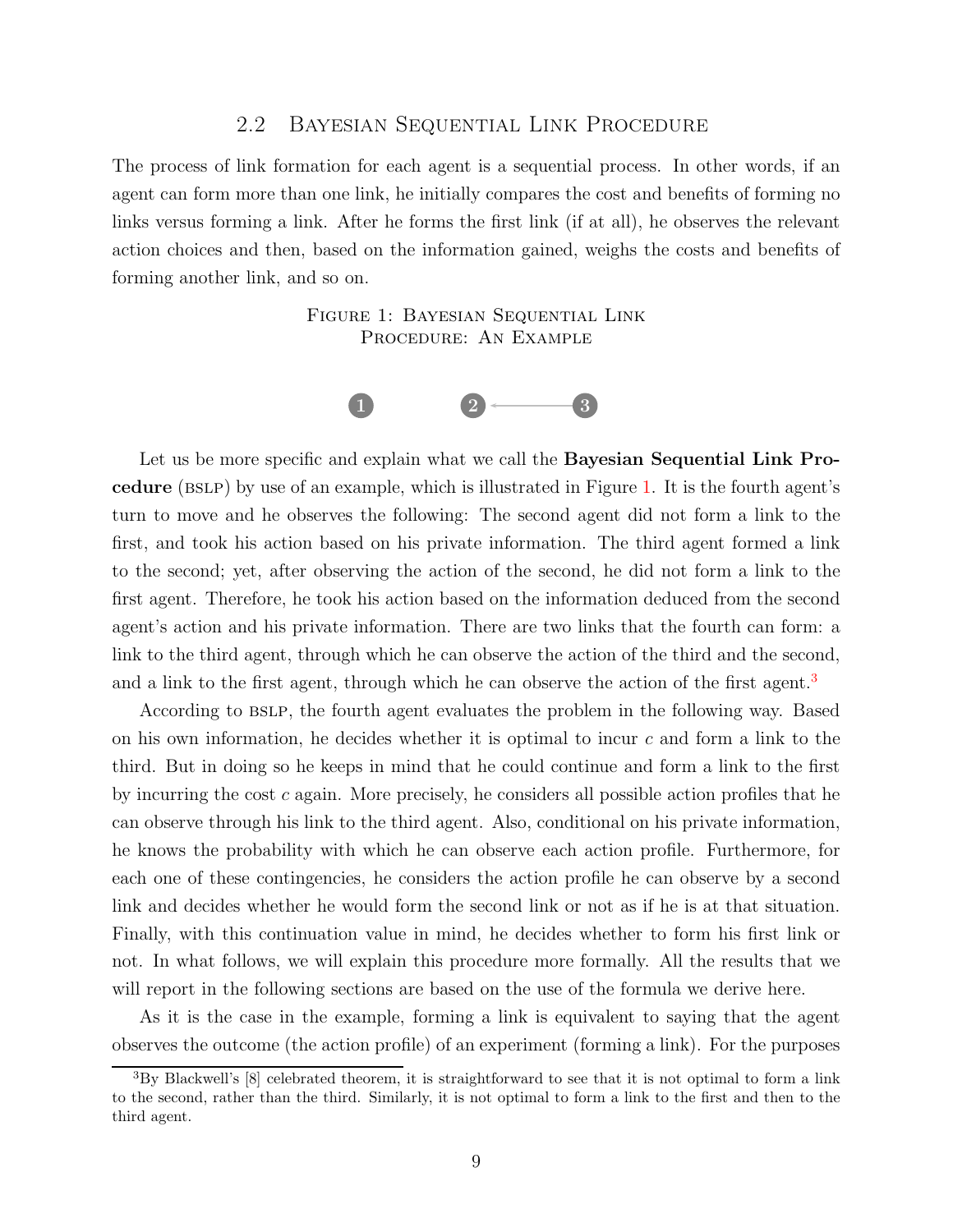of the present paper, it is enough to look at the case where there are two random variables,  $X_1, X_2$ , which are independent conditional on  $\theta$ , but not necessarily identical. Let  $\mathcal{X}_i$  be the set of all realizations of  $X_i$ . The realizations of the random variables are denoted by  $x_1$  and  $x_2$  respectively. Therefore, an agent facing  $X_1$  and  $X_2$  first decides whether to take an optimal action simply based on his private information, or to experiment  $X_1$ . If he decides to experiment  $X_1$ , for any realization  $x_1$ , he specifies whether to take an optimal action, or to further experiment  $X_2$ . If he decides to experiment  $X_2$ , for all realizations  $x_2$ , he specifies the optimal action he should take.

Let  $s_0 = (\sigma, s_1) = (\sigma, x_1), s_2 = (\sigma, x_1, x_2)$  denote the information nodes where the agent observes only his private information, his private information and the realization of  $X_1$ , and his private information, the realization of  $X_1$  and of  $X_2$ , respectively. Note that the set of all realizations at node  $s_0$  is  $S_0 := \{-1, 0, 1\}$ , at node  $s_1$  is  $S_1 := S_0 \times \mathcal{X}_1$ , and at node  $s_2$ is  $S_2 := S_1 \times \mathcal{X}_2$ . We denote the maximum expected utility an agent can get at a node  $s \in \{s_0, s_1, s_2\}$  without further experimentation by

<span id="page-9-0"></span>
$$
\underline{v}(s) := \max\left\{ \Pr(\theta = 1|s), \Pr(\theta = -1|s) \right\} m. \tag{1}
$$

Also, at node  $s_j$ , where  $j \in \{0,1\}$  the ex ante maximum expected utility from further experimentation is

$$
\bar{v}(s_j) := \sum_{s_{j+1} \in S_{j+1}} \Pr(s_{j+1}|s_j) \max\{\underline{v}(s_{j+1}), \bar{v}(s_{j+1}) - c\}, \text{ and}
$$
\n
$$
v(s_2) := \bar{v}(s_2).
$$
\n(2)

<span id="page-9-1"></span>since at each  $s_j$  an agent compares  $\underline{v}(s_j)$  against  $\overline{v}(s_j) - c$  to decide whether to experiment  $X_{j+1}$  or to take the optimal action at  $s_j$ . To capture this, finally we define what we refer to as the expected value of information from further experimentation by

<span id="page-9-2"></span>
$$
v(s_j) := \bar{v}(s_j) - \underline{v}(s_j) - c \text{ for } j \in \{0, 1\}.
$$
 (3)

Therefore at  $s_j$ , an agent decides to further experiment if  $v(s_j) > 0$ , otherwise he takes the optimal action at  $s_j$  without experimenting  $X_{j+1}$ .

By using the equations [\(1\)](#page-9-0), [\(2\)](#page-9-1), [\(3\)](#page-9-2) and backward induction, we can fully describe the optimal strategy of an agent. The following proposition formally states the complete characterization of BSLP that we discussed.

<span id="page-9-3"></span>Proposition 1. *The optimal policy of Bayesian sequential link procedure for an agent is*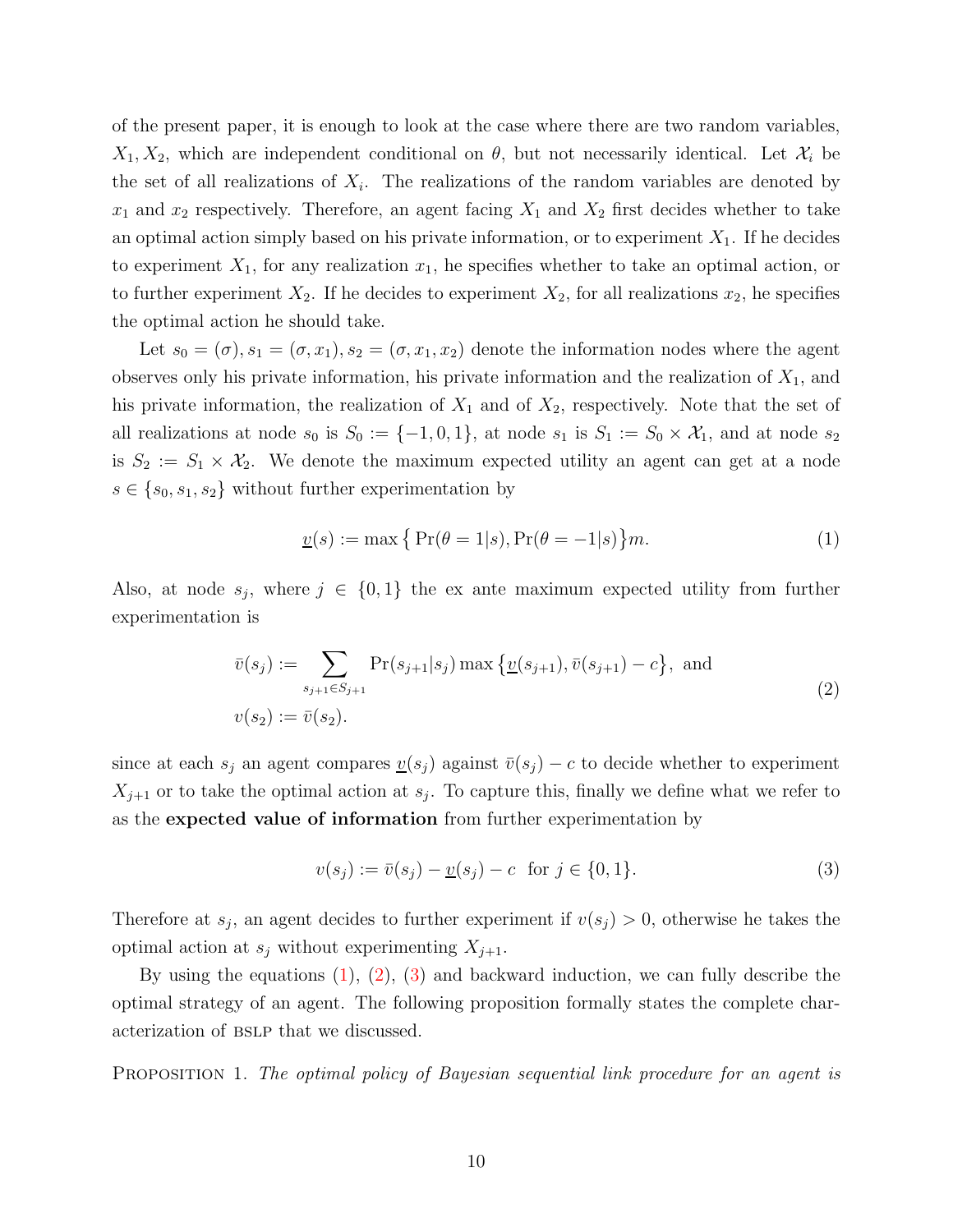*characterized by a pair*  $(\tau, a^*)$  *such that* 

$$
\tau = \min \left\{ j \in \{0, 1, 2\} : v(s_j) \le 0 \right\},\tag{4}
$$

$$
a^* \in \arg \max_{a} \left\{ \sum_{\theta} \Pr(\theta | s_{\tau}) u(a, \theta) \right\}.
$$
 (5)

Proposition [1,](#page-9-3) and the value of information, as defined by [\(3\)](#page-9-2), provide us with the full characterization of the decision problem. In words, an agent stops at the first node at which the value of information is negative; otherwise he keeps forming links. If the agent stops at the node  $s_{\tau}$ , then he takes the action that maximizes his expected utility given his information. The equilibrium results that we present in the following section are derived by use of this characterization.

## 2.3 THEORETICAL PREDICTIONS

<span id="page-10-1"></span>In this section we provide an intuitive discussion of the equilibrium behavior of agents  $i \in \{1, 2, 3, 4\}$ , and also enumerate the equilibrium link structures that can be observed in the information acquisition problem. In Appendix A we formally derive these results as corollaries to Proposition [1](#page-9-3)

#### 2.3.1 Optimal Behavior of Agents

<span id="page-10-0"></span>FIRST AGENT. The decision problem of the first agent is easy because there is no preceding agent and thus he takes an action based only on his private signal. If the first agent is informed, then he follows his signal. Whereas, if he is uninformed he randomizes between the two possible actions. Therefore, unless  $q = 1$ , the second agent cannot determine the status of the first agent as either informed or uninformed. Figure [2](#page-10-0) depicts this situation. We reserve the diamond to refer to an agent whose status cannot be determined.

FIGURE 2: AFTER THE FIRST AGENT



Second Agent. The second agent faces a more interesting problem because he has the option to observe the first agent's action. Here, optimal behavior depends on whether or not the agent is informed. If the second agent is informed, by applying Proposition [1,](#page-9-3) we find that he does not form a link for any positive cost. We provide the formal statement (Corollary 1) in Appendix A. Intuitively, this is easy to see: if the second agent incurs the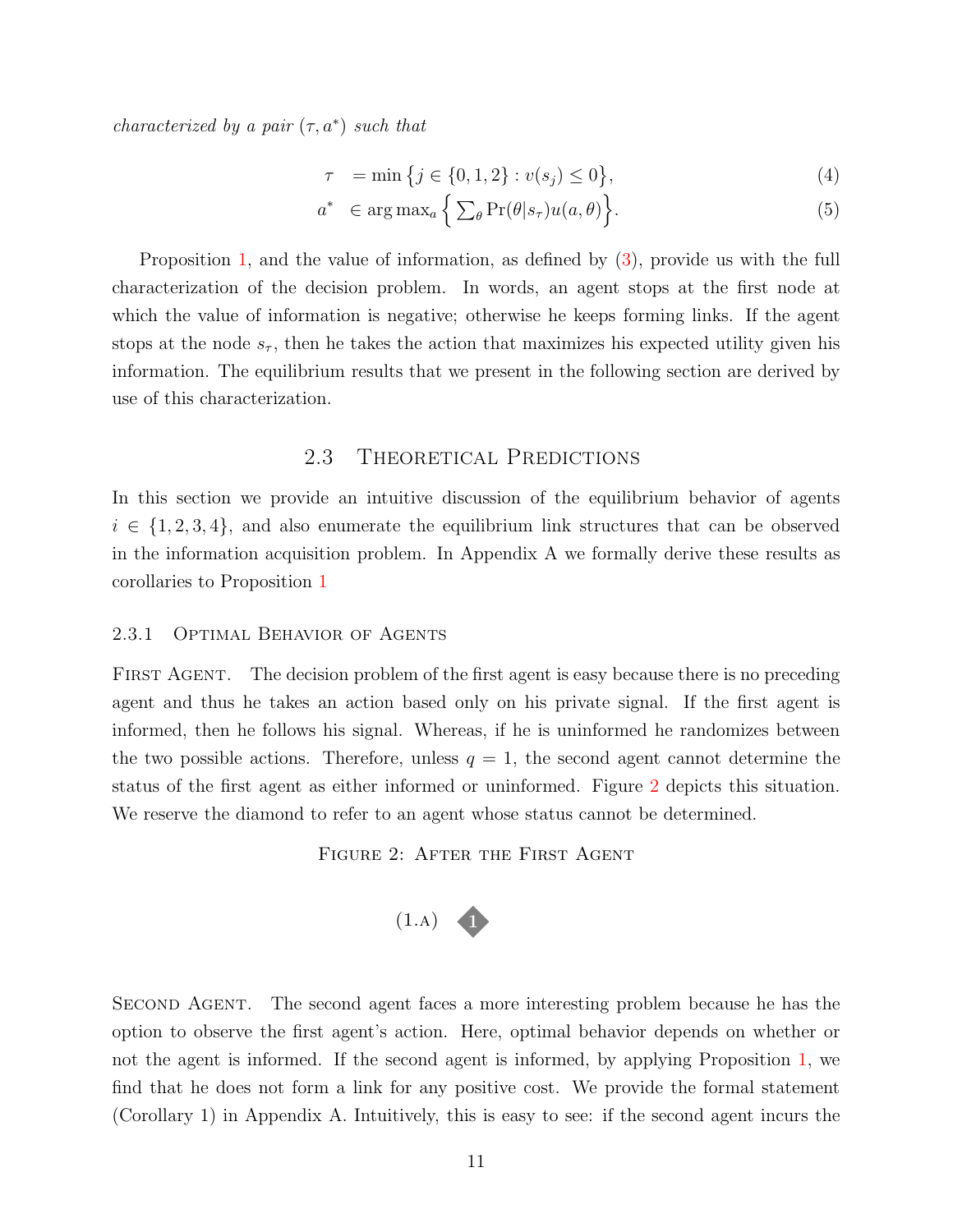cost c and forms a link to the first, either he will observe an action that is the same as his own private information, or he will observe the opposite action. For  $q < 1$ , he will favor the action that is in line with his signal, while when  $q = 1$ , he will become indifferent between the two actions. This suggests that forming a link does not provide any value to an informed second agent since he can always save the link cost and follow his own signal.

On the other hand, if he is uninformed, then it is optimal to form a link to the first agent if the cost is low enough, because there is a positive probability that the first is informed. If the cost is high, an uninformed second agent does not form a link. That is, there is a threshold  $\cos t$  of link formation,  $c^*$ , such that the uninformed second agent forms a link if and only if  $c \leq c^*$ . It is also shown that the threshold value  $c^*$  increases linearly in the probability of being informed, q, and in the payoff from a correct action,  $m$ . Intuitively, when  $q$  is higher, the first agent is more likely to be informed and thus, from the perspective of an uninformed second agent, it becomes more valuable to form a link to the first agent. In a similar vein, when the payoff from a correct decision is larger, the same amount of information increases the potential benefit from that information. Figure [3](#page-11-0) depicts the link structures that can emerge in the equilibrium for  $0 < c < c^*$ , and  $c \geq c^*$ . The square indicates the event in which it can be deduced that the agent is uninformed, while the circle indicates that he is informed.

#### FIGURE 3: AFTER THE SECOND AGENT

<span id="page-11-0"></span>

THIRD AGENT. Note that when  $c < c^*$ , the third (and fourth) agent(s) can discern whether the second agent is uninformed  $((2.A)$  in Figure [3\)](#page-11-0) or informed  $((2.B)$  in Figure 3) simply by observing his link decision. As such, the link structure itself contains valuable information and affects significantly the behavior of all agents coming after the second agent.

The decision problem for the third agent becomes interesting because the link structure becomes more significant in determining the optimal behavior. When the third agent observes a link between the second and the first agents, he rationally infers that the second agent is uninformed and his action conveys no information. In this case, his problem is equivalent to the second agent's problem: if he is informed, he does not form a link for any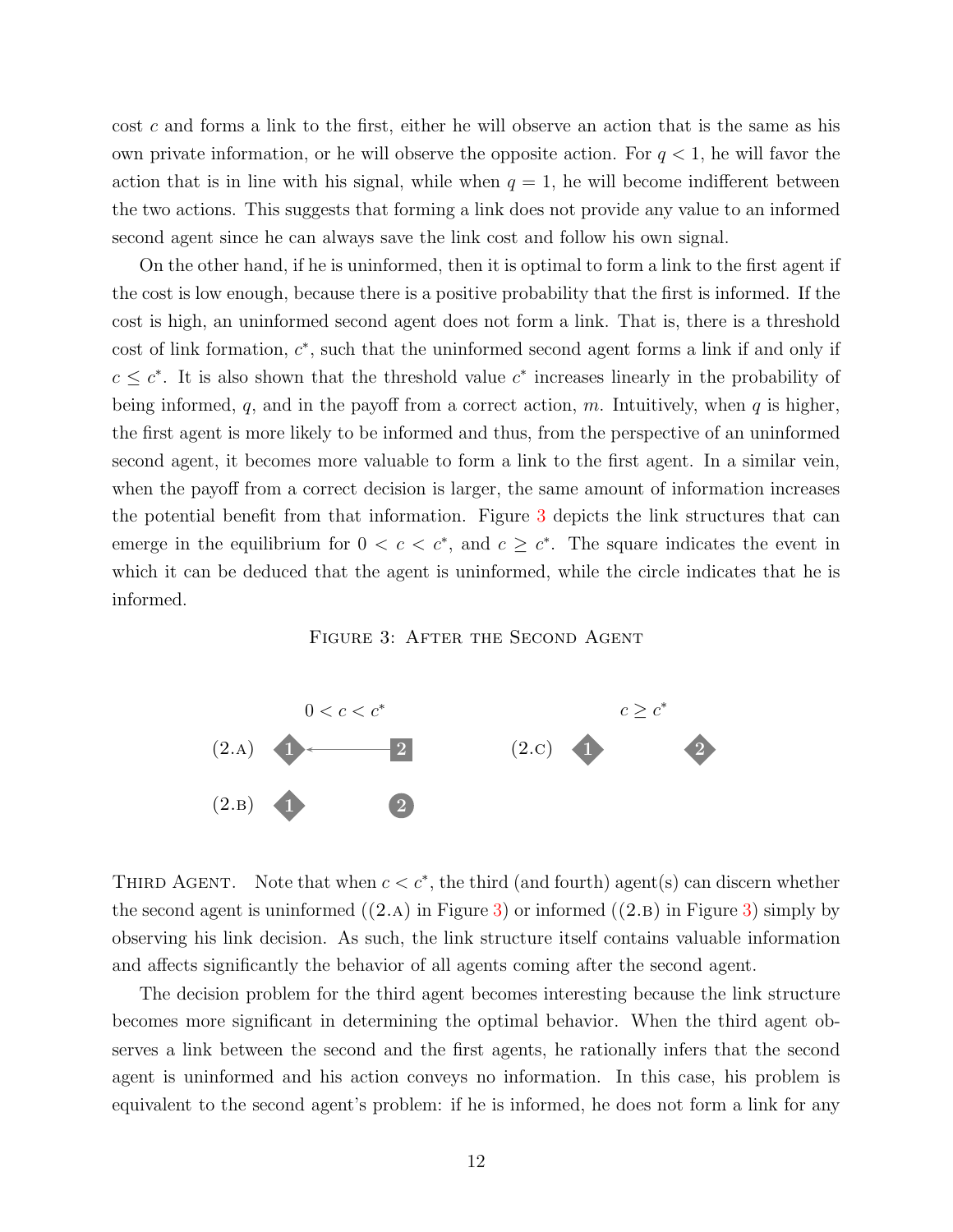<span id="page-12-1"></span>positive cost, whereas if he is uninformed, he forms a link to the second agent for  $c < c^*$ . The link structures  $(3.A)$  and  $(3.B)$  in Figure [4](#page-12-1) exhibit these situations.



#### FIGURE 4: AFTER THE THIRD AGENT

Suppose that  $0 < c < c^*$  and the third agent faces the link structure (2.b) in Figure [3.](#page-11-0) When the third agent observes that there is no link between the first and the second agents, he knows that the second agent is informed. However, he knows that the first is informed only with probability  $q \in (0, 1]$ . Therefore, an uninformed third agent forms a link to the second and imitates his action  $((3.c)$  and  $(3.F)$  in Figure [4\)](#page-12-1). Note that after observing the second agent, the uninformed third agent is exactly the same as an informed second agent. Hence a link to the first agent is worthless.

On the other hand, if the third agent is informed, we find that the value of information is positive only when the cost is low enough (i.e.  $c < c^{**} = 2qm/39$ ). Suppose that  $c < c^{**}$ . An informed third agent starts forming a link to the second. If he finds out that the action of the second agent is the same as his signal, he imitates the second's action without forming a link to the first  $((3.c)$  in Figure [4\)](#page-12-1). Otherwise he proceeds with a link to the first agent  $(3.D)$  in Figure [4\)](#page-12-1). Since there is a chance an informed third agent does not form a link to the third, the fourth agent facing the link structure  $(3.c)$  in Figure [4](#page-12-1) cannot tell whether the third is informed or not. On the other hand, when  $c^{**} \leq c < c^*$ , an informed third agent does not form a link to the second agent  $((3.E)$  in Figure [4\)](#page-12-1).

<span id="page-12-0"></span><sup>4</sup>Note that it is also optimal to form a link to the first agent and the third observes only the first agent's action. In order to get around an unnecessary multiplicity of equilibria, we assume that an agent starts to form a link to the closest agent in a line.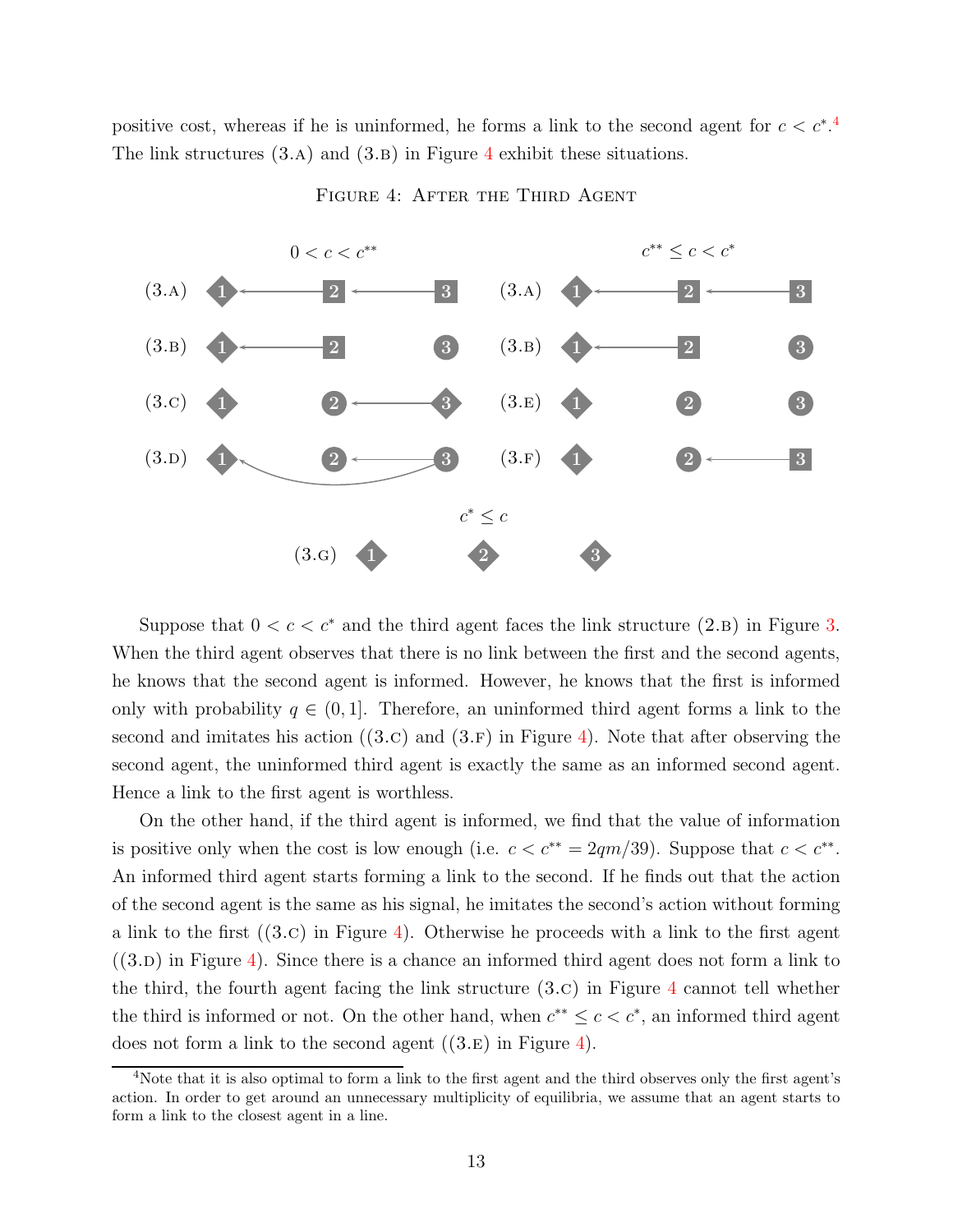Finally, when the cost is high enough (i.e.,  $c > c^*$ ), the third agent observes that the second agent did not form a link. Because the third agent cannot distinguish whether the second agent is informed or not, he faces two opportunities of linking with equal amounts of information  $((3.6)$  in Figure [4\)](#page-12-1). However, due to the high cost, it is never optimal for him to form any link regardless of whether he is informed or not.

We formally state this discussion in Appendix A (Corollary 2).

<span id="page-13-0"></span>FOURTH AGENT. Since most of our attention will be focused on the first three agents in the analysis of the experimental data, we will not provide a full characterization of optimal behavior for agents in the fourth position. We can point out, however, that often the problem of the fourth agent will be strategically equivalent to either the second or the third agent. For example, consider the case where the cost of link formation is low enough, and the fourth agent observes the link structures displayed in Figure [5.](#page-13-0)





Given this link structure, the fourth agent can infer that both the second and third agents were informed. He can also infer that the signals of the second and third must have disagreed (since the third agent also formed a link to the first). Therefore, the signals of the second and third essentially cancel, leaving the only relevant signal that of the first agent—exactly as it is for the second agent. Therefore, if the fourth agent is informed, he should not link for any positive cost, while if he is uninformed, he should link provided that  $c$  is small enough. To be sure, there are situations in which the fourth agent's problem is not equivalent to one of his predecessors. However, since this is not our main focus, and the intuition is relatively straightforward, we will omit such details.

#### 2.3.2 The Effect of Cost on Welfare

One noticeable feature of these predictions is the amount of information revealed at different cost levels. Indeed, starting from the third agent, the structure of previous links reveal valuable information. For arbitrarily small cost, when the probability of being an uninformed agent is large enough, the ex ante welfare of the third agent is larger than what it is when the cost is zero. The intuition is simple. Recall that, if the cost is positive, an informed second agent never forms a link to the first. This situation, in turn, reveals whether or not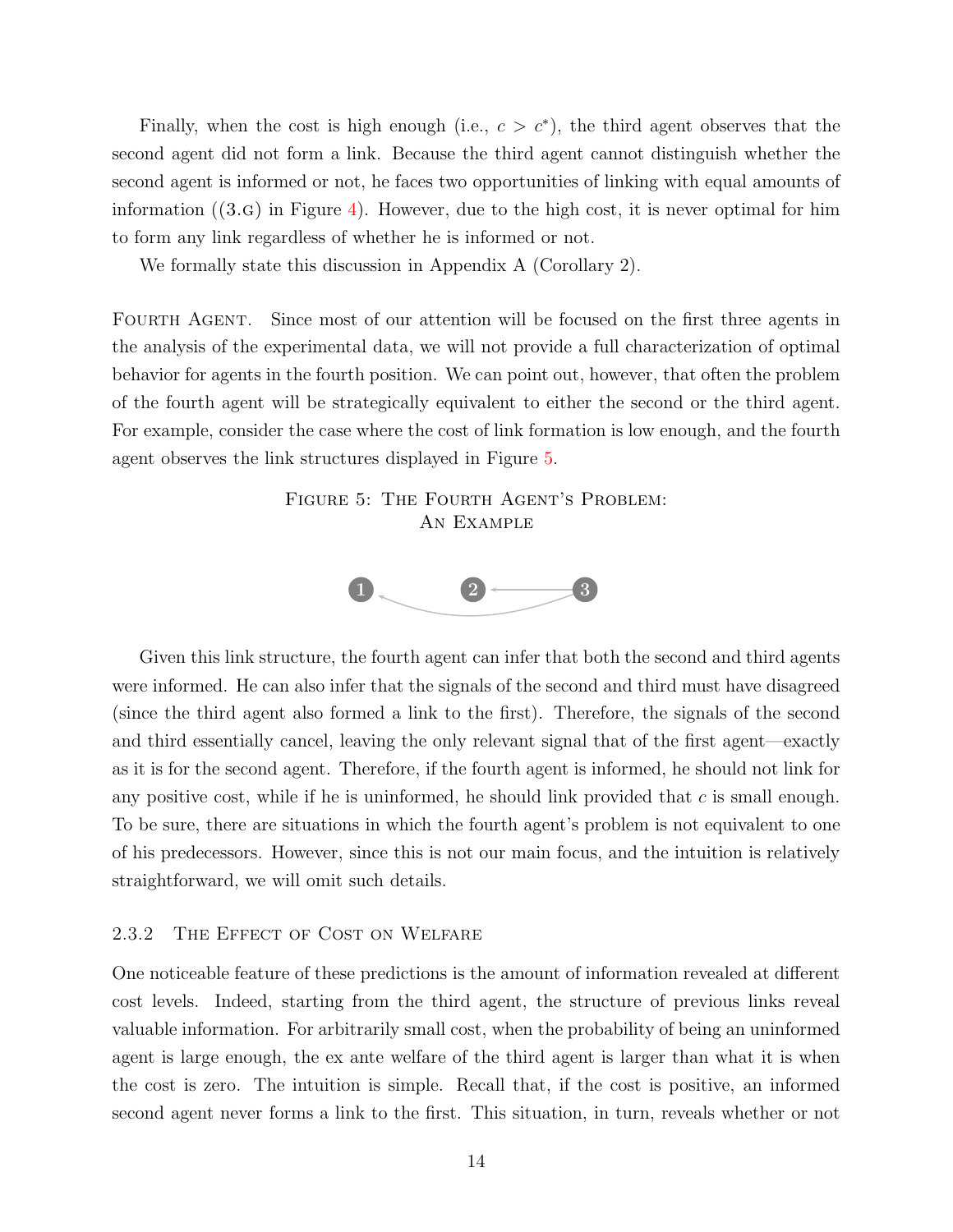the second agent is informed. However, when the cost is zero, since there is always a link between agents, succeeding agents cannot make a similar deduction. When  $1 - q$  is high enough, the benefit of an uninformed third agent from this extra information dominates the loss of an informed second agent by not observing the first agent.

To demonstrate this claim, we compute the ex ante value of information  $v(\cdot)$  conditional on the state of the world both when  $c = 0$  and  $c > 0$  for the third and the fourth agents. That is, we compute

$$
v_i^c := \sum_{s \in S_i} v(s) \Pr(s | \theta = 1),
$$

where the subscript  $i \in \{3, 4\}$  denotes the agent,  $S_i$  is the set of all possible information nodes for agent i, and the superscript c is the cost.<sup>[5](#page-14-1)</sup> We state this observation in what follows.[6](#page-14-2)

<span id="page-14-5"></span><span id="page-14-0"></span>OBSERVATION 1. *There exists*  $\bar{q} < 1$  *such that for all*  $q \leq \bar{q}$  *and small enough*  $c > 0$  *we have*  $v_i^c > v_i^0$  for  $i \in \{3, 4\}.$ 

# 3 Experimental Design

The experiment was run at the Center for Experimental Social Sciences (C.E.S.S.) at New York University. The 144 subjects in this experiment were recruited from undergraduate classes at New York University and had no previous experience in social learning experiments. In each session, after subjects read the instructions they were also read aloud by an experimental administrator.[7](#page-14-3) Each session lasted for about one hour and fifteen minutes and each subject participated in only one session. An \$8.00 participation fee and subsequent earnings, which averaged about \$12.26, were paid in private at the end of the session. Throughout the experiment, we ensured anonymity and effective isolation of subjects in order to minimize any interpersonal influences that could stimulate uniformity of behavior.[8](#page-14-4)

In each session, subjects faced the information acquisition problem described in Section [2.1,](#page-6-1) for 40 independent rounds. At the beginning of each session, subjects' positions were randomly assigned to either 1, 2, 3 or 4, and their positions were held fixed for the duration of the experiment. In each round, the cost of link formation, in experimental points, was a random draw from the set  $\{0, 2, \ldots, 18, 20\}$ , with each cost equally likely. In each round, all

<sup>5</sup>We assume that when the cost is zero all agents form a link.

<span id="page-14-2"></span><span id="page-14-1"></span><sup>&</sup>lt;sup>6</sup>The computations are simulated by Matlab. The source file is available upon request.

<span id="page-14-3"></span><sup>&</sup>lt;sup>7</sup>At the end of the first round, subjects were asked if there were any misunderstandings. No subject reported any problems with understanding the procedures or using the computer program.

<span id="page-14-4"></span><sup>8</sup>Participants' workstations were isolated by cubicles making it impossible for participants to observe other's screens or to communicate. We also made sure that all remained silent throughout the session. At the end of a session, participants were paid in private according to the number on their workstation.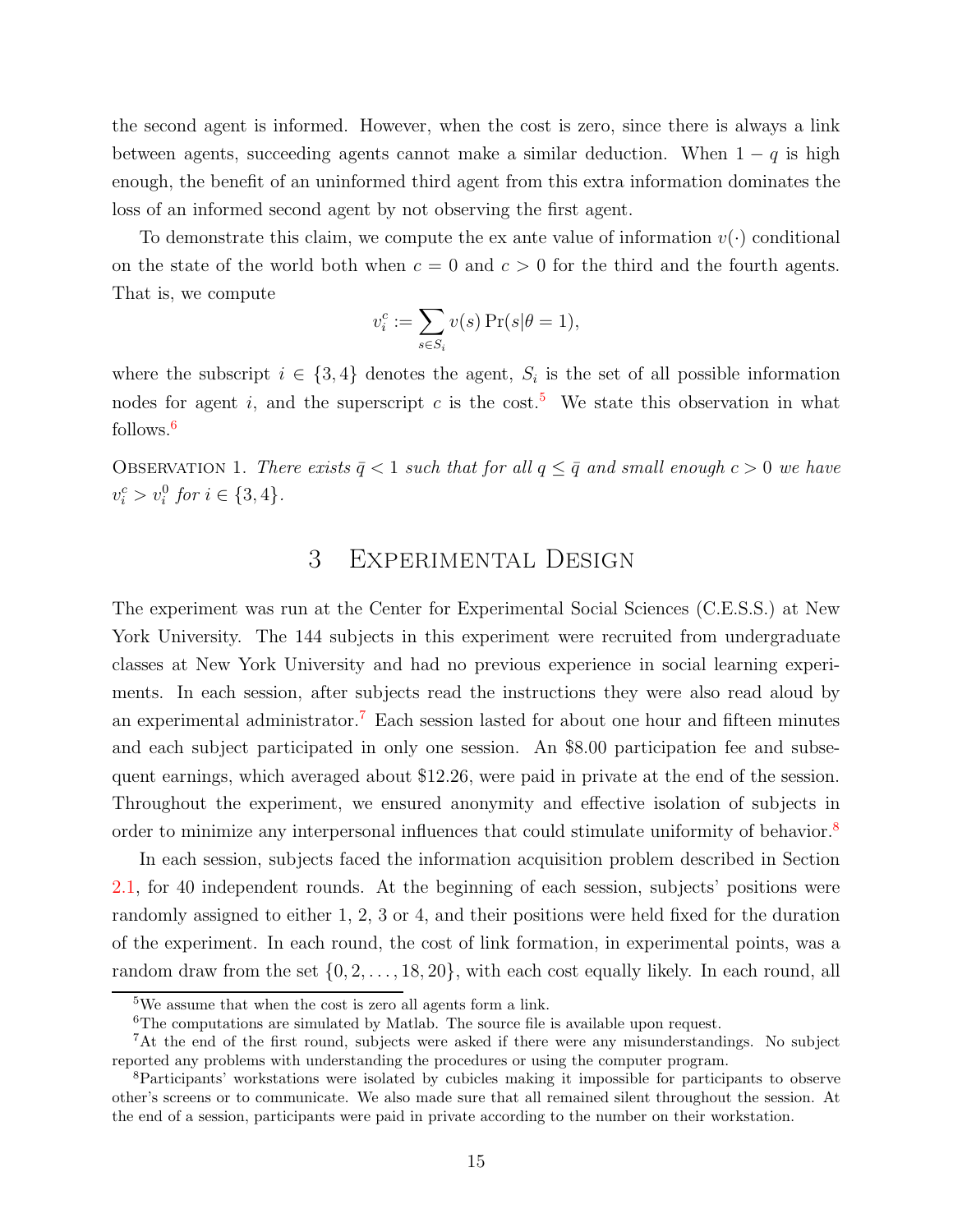members of a group faced the same cost of link formation and this was common knowledge. In all sessions, the informativeness of the signal was held fixed at  $p = 2/3$ .

We conducted two treatments, which we call  $(i)$  the high information treatment  $(HI)$ , and  $(ii)$  the low information treatment  $(LI)$ . In treatment HI, all the subjects received an informative signal (i.e.,  $q = 1$ ), while in treatment LI we set  $q = 2/3$ —hence with probability 1/3 a subject received an uninformative signal. Table [2](#page-15-0) summarizes the details of our experiment.

<span id="page-15-0"></span>

|                            | Number of<br>Subjects | $\mathcal{C}$ |     |     | Number of<br>Rounds |
|----------------------------|-----------------------|---------------|-----|-----|---------------------|
| Session $1$ (HI)           | 20                    | Random        |     | 2/3 | 40                  |
| Session $2$ (HI)           | 16                    | Random        |     | 2/3 | 40                  |
| Session $3$ (HI)           | 16                    | Random        |     | 2/3 | 40                  |
| Session $4 \, (\text{HI})$ | 8                     | Random        |     | 2/3 | 40                  |
| Session $5$ (HI)           | 8                     | Random        |     | 2/3 | 40                  |
| Session $6(LI)$            | 20                    | Random        | 2/3 | 2/3 | 40                  |
| Session $7(LI)$            | 16                    | Random        | 2/3 | 2/3 | 40                  |
| Session $8$ (LI)           | 16                    | Random        | 2/3 | 2/3 | 40                  |
| Session $9(LI)$            | 24                    | Random        | 2/3 | 2/3 | 40                  |

Table 2: Summary of Experiments

In each round, subjects earned  $m = 100$  points for correctly guessing the state and 0 points otherwise. Their net point total was determined by subtracting the appropriate number of points for each link that a subject made from the points they collected in that round for guessing the state. At the end of the experiment, the computer randomly selected three rounds for which subjects would be paid. The total number of points was then converted back to dollars at the rate of  $$1.00 = 15$  points.

## 3.1 Some Remarks on The Design

SUBJECTS' POSITIONS. In the experiment subjects engage in a two-step decision process. Our decision to fix the subjects' position throughout the session aims to allow them to develop a *strategy* and play accordingly. Therefore, for fixed p and q subjects decide whom to link at different levels of cost. Note that in each session there were either 16 or 20 subjects, and the groups (of four subjects) were reshuffled at each round. Therefore, a subject knew that at each round he was a member of a (possibly) different group.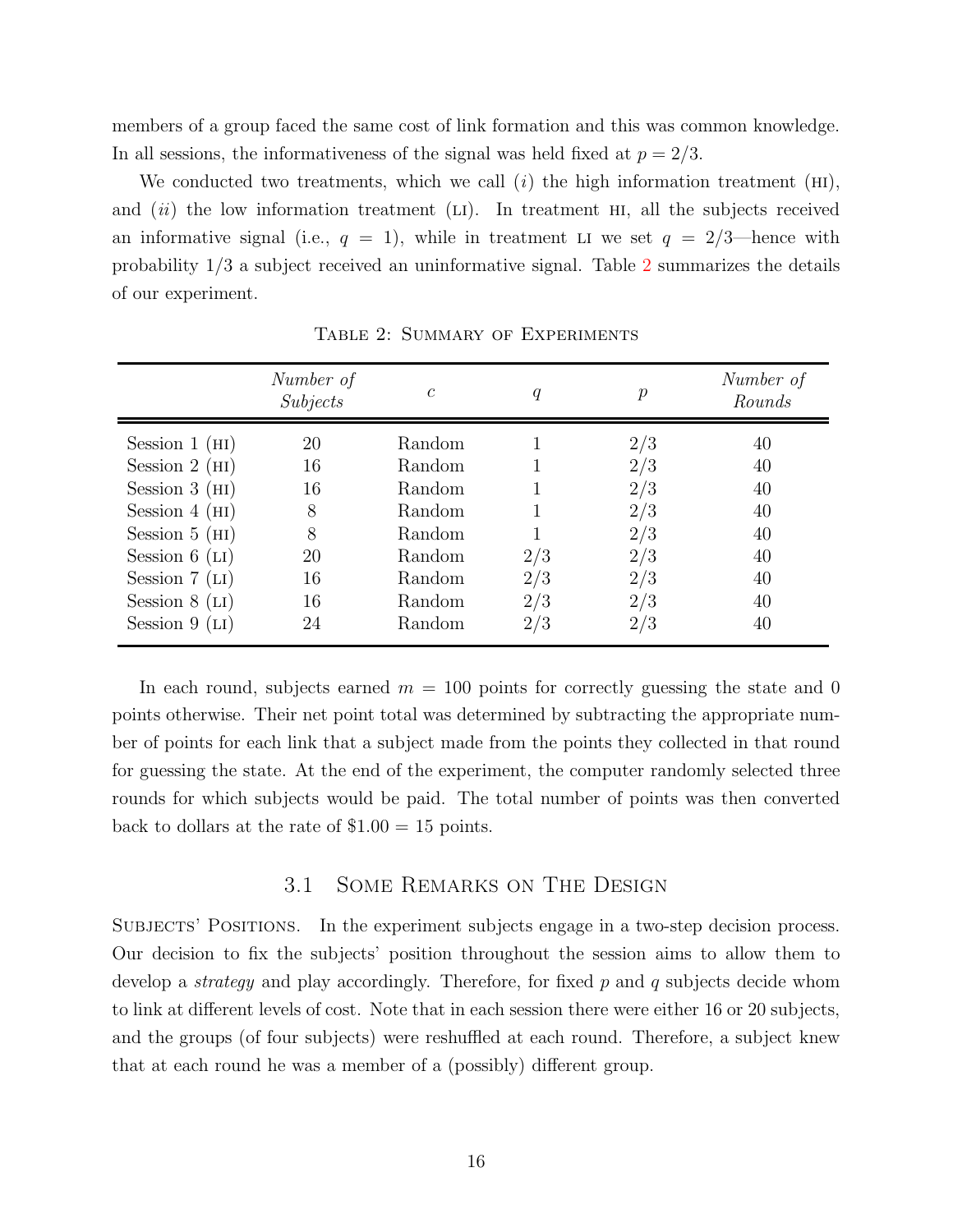RANDOM COST. As Section [2.3](#page-10-1) discussed in detail, the cost of link formation is one of the critical parameters that affects rational behavior according to BSLP. Therefore, having a subject play at different cost levels, randomly drawn for each of 40 rounds, allows us to observe how his behavior responds to the cost of link formation. The costs were chosen so that subjects in each (non-trivial) position would experience link costs such that the optimal action is to form a link (if c is low) or not form a link (if c is high). In each decision round, the cost of link formation was the same for all members of a group and the cost was known at the beginning of each round. This design feature was common knowledge to all subjects.

TREATMENTS HI & LI. Similar to the level of cost, different values of q generates different behaviors according to BSLP.<sup>[9](#page-16-1)</sup> The two treatments HI and LI give us the opportunity to compare, across treatments, the effect of varying the probability with which subjects receive a private signal and determine whether the predicted comparative statics hold true.

Payoffs. We randomly chose three rounds to determine the payoffs of the subjects. Cubitt et al. [\[12\]](#page-35-11) demonstrates that this incentive scheme generates reliable data. Such a design helps to ensure homogenous behavior during the experiment by diminishing the salience of wealth effects.

# 4 Descriptive Analysis

<span id="page-16-0"></span>We organize our descriptive analyses into two categories that focus on the linking and action decisions of subjects. First, we report the linking decisions, and then focus on the action decisions as a function of the observations that are made via the linking decisions.

Throughout the paper, we take the subjects as the unit of observation in our analysis. Therefore, when conducting tests, for each subject, we average over all relevant decisions and then proceed to conduct the appropriate test based on subject averages.<sup>[10](#page-16-2)</sup>

## 4.1 Understanding Link Decisions

#### 4.1.1 THE SECOND SUBJECT

Table [3](#page-17-0) reports the decomposition of the second subjects' link decisions in the hi and li treatments. In particular, it shows the frequency with which a link is formed when  $c = 0$ 

<span id="page-16-1"></span><sup>&</sup>lt;sup>9</sup>The exact behavioral differences are evidenced in the threshold costs of link formation. In general, the higher the probability that subjects receive signals, the higher the threshold cost.

<span id="page-16-2"></span> $10$ When called for, we condition on a particular event such as whether or not the subject is informed or whether the cost of link formation is in a particular range.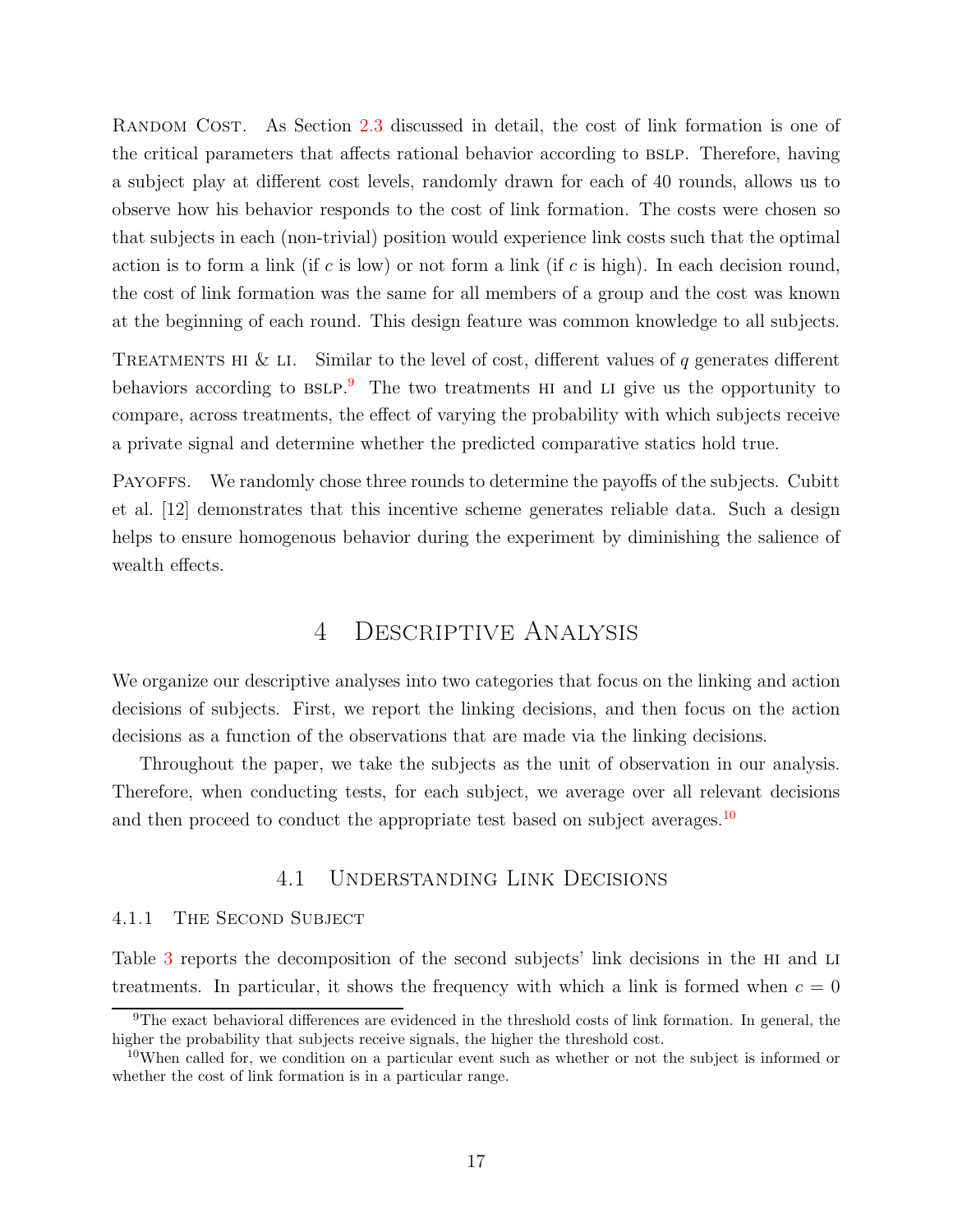<span id="page-17-0"></span>and  $c > 0$  as well as across all cost values. The shaded cells indicate when a link should form according to theory.

|              |                  |                  | Frequency of Link Formation |
|--------------|------------------|------------------|-----------------------------|
|              | Overall          | $c=0$            | c>0                         |
| НI           | 0.362<br>(0.315) | 0.742<br>(0.392) | 0.330<br>(0.313)            |
| LI           | Overall          | $c=0$            | c>0                         |
| (informed)   | 0.359<br>(0.280) | 1.000<br>(0.000) | 0.306<br>(0.294)            |
| LI           | Overall          | c < 11           | c > 11                      |
| (uninformed) | 0.653<br>(0.311) | 0.800<br>(0.309) | 0.480<br>(0.398)            |

Table 3: The Linking Behavior of the Second SUBJECT IN THE HI AND LI TREATMENTS

Standard deviations, based on subject averages, in parentheses.

For informed subjects, it is optimal to form a link only when the cost is 0, while for uninformed subjects, it is optimal to form a link provided that the cost is below 11.

In the hi treatment, the theory predicts that a subject in the second position should not form a link unless the cost is zero. However, we see that subjects form a link to the first agent 33% of the time when the cost of link formation is strictly positive. We observe a similar pattern in the li treatment: Although, theoretically, an informed subject should never form a link to the first subject when the cost is positive, we see that this event happens 30.6% of the time.<sup>[11](#page-17-1)</sup> Even though the subjects tend to form links slightly less frequently (when  $c > 0$ ) in the LI treatment (30.6%) than in the HI treatment (33.0%), the difference is not statistically significant  $(t_{34} = 0.24, p = 0.81).^{12}$  $(t_{34} = 0.24, p = 0.81).^{12}$  $(t_{34} = 0.24, p = 0.81).^{12}$  These findings suggest that subjects exhibit a strong bias in favor of link formation, even when it is not optimal to do so.

From the discussion of Section [2.3](#page-10-1) (and in particular Figure [3\)](#page-11-0) we know that the optimal behavior of uninformed second subjects depends on the level of cost. Given the parameters of the experiment, an uninformed subject should always form a link when the cost is less than 11, and should avoid forming a link when it is above 11. In fact, we observe a significant

<span id="page-17-1"></span><sup>&</sup>lt;sup>11</sup>While it is not a mistake to link to the first subject when the cost is zero, because of the chance that the first subject did not receive a signal, the second subject should always ignore the action taken by the first.

<span id="page-17-2"></span><sup>&</sup>lt;sup>12</sup>Specifically, for each subject, we calculate the average frequency of link formation, conditional on  $c < 11$ , and the average frequency of link formation, conditional on  $c > 11$  and then conduct a matched pairs t-test (using subject averages as the unit of observation). We come to a similar conclusion using the non-parametric signed rank test.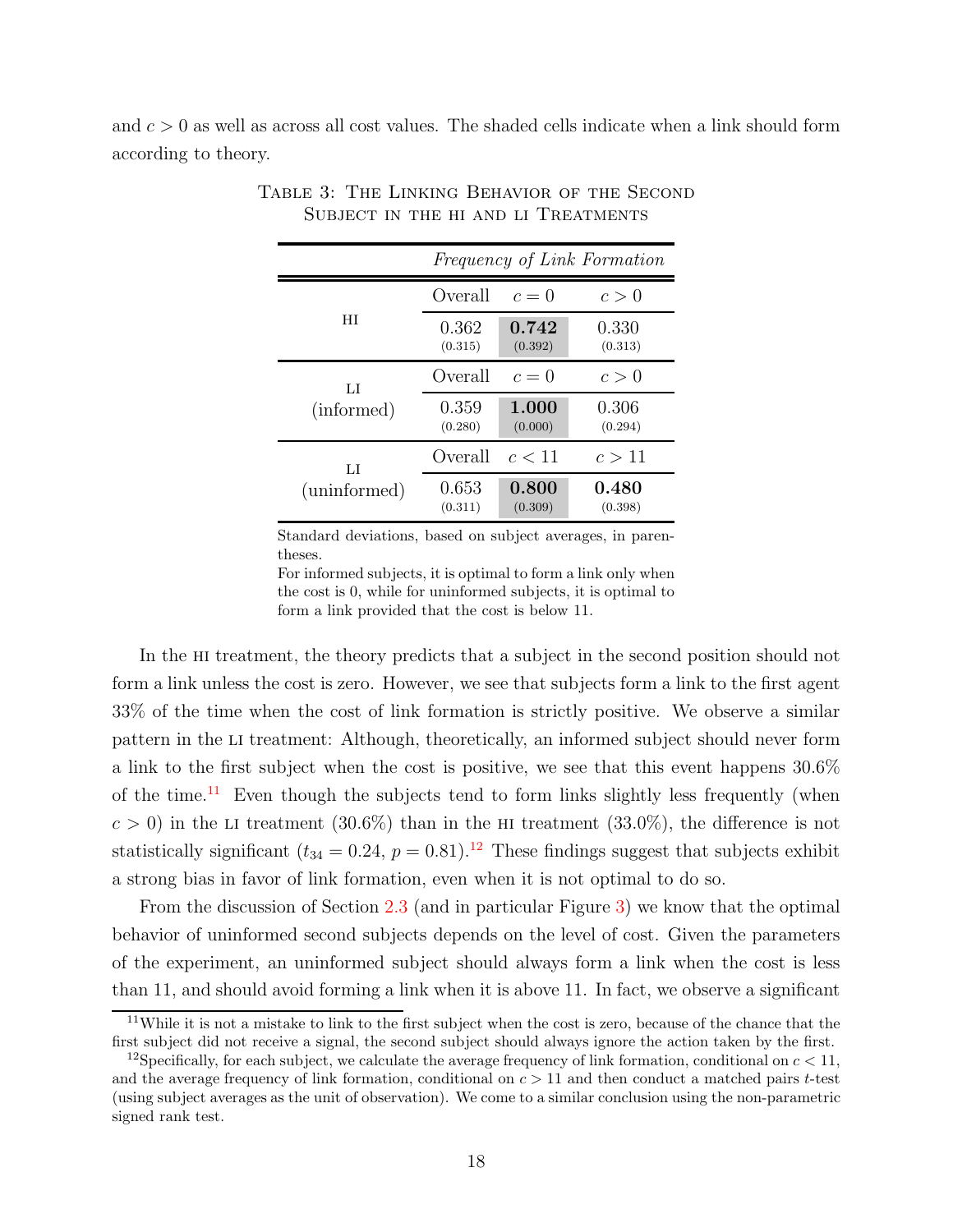difference in the behavior when the cost is above and below 11. As Table [3](#page-17-0) shows, while subjects link 48% of the time when  $c > 11$ , they link 80% of the time when  $c < 11$ . A matched pairs test rejects the null hypothesis that these frequencies are equal ( $t_{18} = 4.23$ ,  $p < 0.01$ ).

Observation 2. *For the subjects in the second position, linking behavior is not substantially different across treatments. In both treatments, contrary to the prediction of the theory—that it is suboptimal to form a link—informed subjects link approximately 30% of the time when the cost of link formation is positive.*

#### 4.1.2 The Third Subject

The subjects in the third position face two possible link structures: Either there is a link between the first and the second subjects, or not. Tables  $4(A)$  $4(A)$  and  $4(B)$  summarize subjects' link decisions in the hi and li treatments, respectively, for these two link structures. The data are organized according to the critical cost threshold, the treatment, and which link structure the subjects observe. For example, in the HI treatment, when the third subject does not observe a link between the first and the second subjects, he should form a link to the second if and only if the cost of link formation is less than 5. Similarly, a cost of 3 is the critical threshold for an informed subject in the li treatment, and a cost of 11 is the critical threshold for an uninformed subject in the li treatment. The shaded cells indicate when a link should form according to theory.

We first observe that in all cases the subjects link more frequently when the cost is below the threshold than when it is above the threshold. Moreover, in four (boldfaced in Table [4\)](#page-20-0) of all six instances, a matched pairs test rejects the null hypothesis that the frequencies above and below the thresholds are the same at the 5% level or better.

Second, in all the cases, subjects are more likely to form a link when there is a link between the first and second subjects. If we focus on the overall frequency of link formation, then in the HI treatment, the frequency of link formation is  $69.2\%$  when there is a link between the first and second subjects, but only 32.1% when there is no link. A matched pairs test rejects the null hypothesis with  $p < 0.01$ . In the LI treatment, for informed subjects the frequencies are 59.7% and 26.9%, respectively, while for uninformed subjects the frequencies are 81.2% and 49.5%. In both cases, a matched pairs test rejects the null hypothesis that these frequencies are equal with  $p < 0.01$ .

The comparison of the linking behavior of the second and third subjects (cf. Tables [3](#page-17-0) and [4\)](#page-20-0) provides us with the first evidence of what we call *herding in link formation*. Before we focus on the comparison let us explain what we mean by this term. Consider two link structures,  $l_1$  and  $l_2$ , and assume that (i) there are more links in  $l_1$  than  $l_2$ , and that (ii)  $l_1$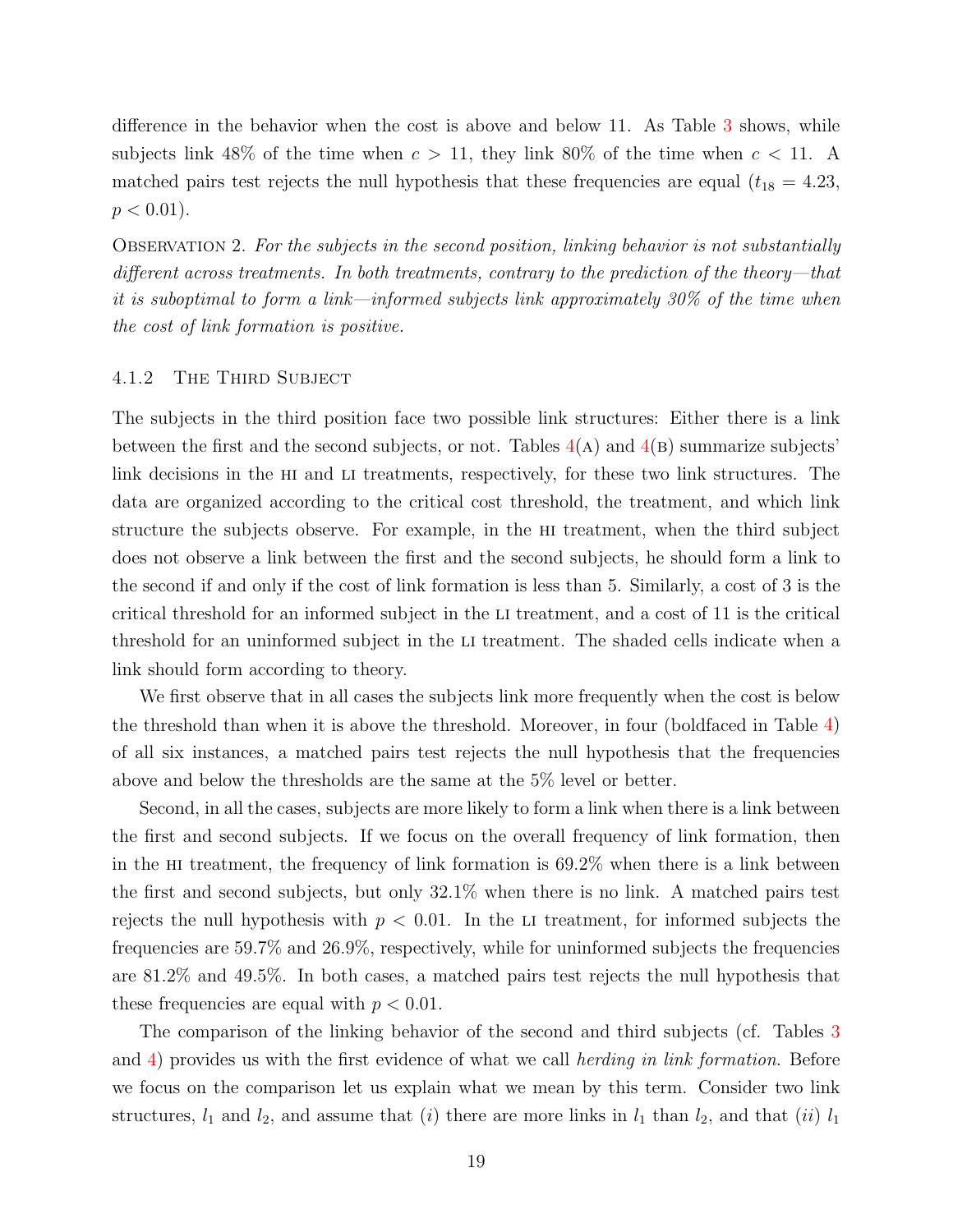is not more informative than  $l_2$ . Then, we say that there is herding in link formation if the propensity to form a link to  $l_1$  is higher than  $l_2$ . In other words, higher number of pre-existing links makes subjects more likely to link, even though doing so does not necessarily provide more information.

Now, we compare the linking behavior of the second and the third subject when there is a link between the first and the second subjects. From our earlier discussions we know that in the li treatment these two observations are equally informative simply because an informed subject never forms a link to the first subject. When we compare Tables [3](#page-17-0) and [4](#page-20-0) we see that in the li treatment, informed subjects in the second position formed a link to the first subject 35.9% of the time. When there is a link between the first and second, the subjects in the third position link 59.7% of the time—an increase of 23.8 percentage points. Also, for uninformed subjects in the li treatment, we find that the same difference is 15.9 percentage points. So, the subjects are more prone to form a link when they observe links between previous subjects, although it is actually less informative.

Our findings, so far, suggest that subjects' linking behavior is substantially and systematically different than the predictions of the theory. In order to further investigate this issue let us compare linking behavior of informed subjects in the li and hi treatments. We make two critical observations. First, when there is no link between the first and the second subjects, and the cost is below the critical threshold, the frequency of link formation by the third subject is actually lower in the li treatment than in the hi treatment (although the difference is not significant  $(t_{22} = 1.41, p = 0.17)$ . This is remarkable because, even though (i) the cost is, on average, lower in the li treatment and (ii) the lack of link between the first and second theoretically means that the second subject is actually informed, subjects find linking more attractive in the hi treatment. Second, when there is a link between the first and second subjects, there is virtually no difference between the frequency of link formation between the HI and LI treatments ( $t_{34} = 0.87$ ,  $p = 0.39$ ). This is also interesting because, theoretically, in the li treatment, a link between the first and the second subjects reveals that the second subject in uninformed. In such cases, the informed third subjects should never form a link. Yet, we observe that they do form a link as much as in the hi treatment.

We summarize our discussion of the third agent as follows:

Observation 3. *Link decisions of the subjects in the third position systematically deviates from the predictions of the theory: We observe that subjects in both treatments are significantly more likely to form a link when they observe a link between the first and second subjects even though it is not necessarily optimal to do so (especially in the* LI *treatment*).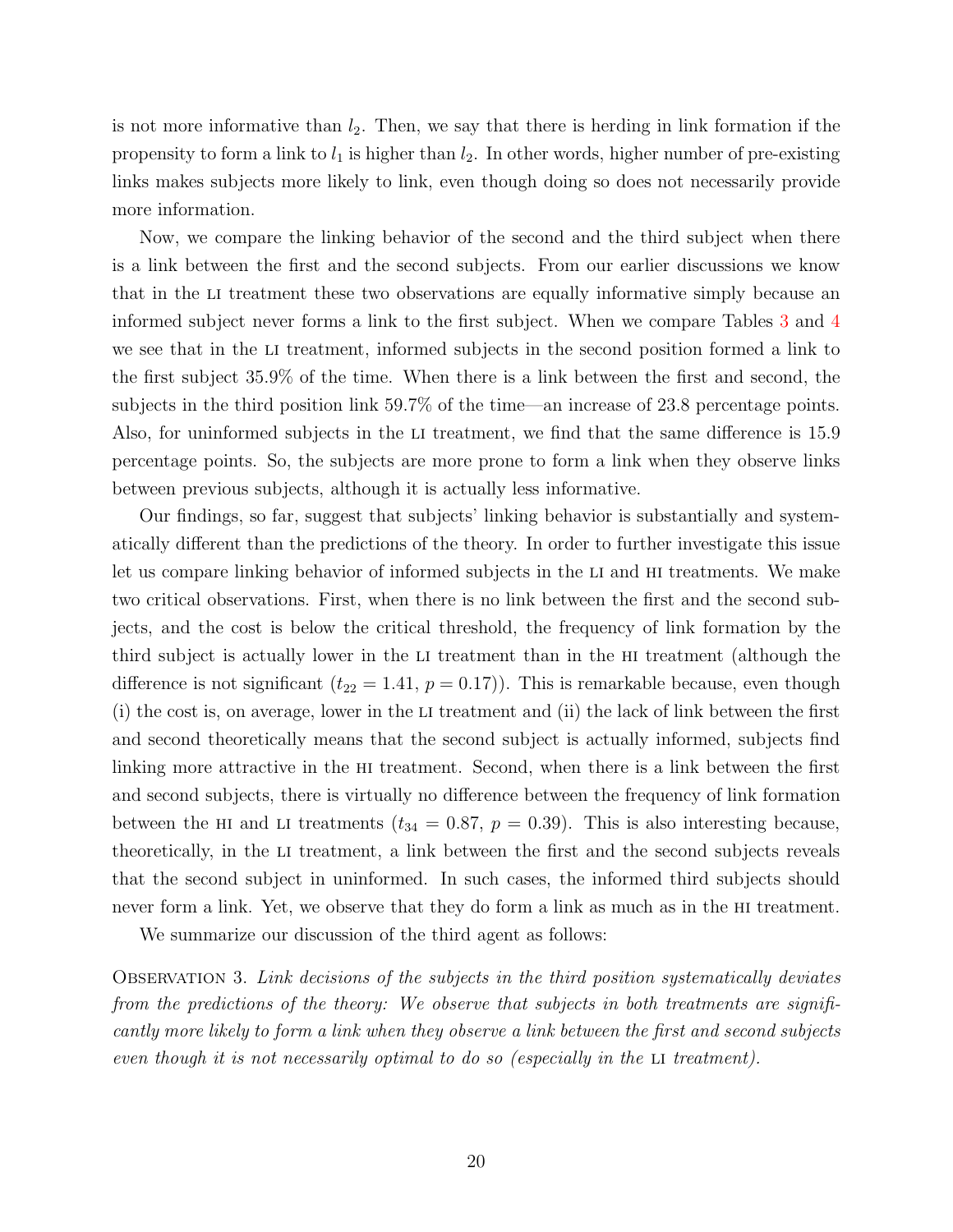<span id="page-20-0"></span>

|                                   |   | Observed Link<br><i>Structure</i> |                          | Frequency of Link Formation |                     |                                    |                     |                  |
|-----------------------------------|---|-----------------------------------|--------------------------|-----------------------------|---------------------|------------------------------------|---------------------|------------------|
|                                   |   |                                   | Overall                  |                             | c < 5               |                                    | c > 5               |                  |
|                                   | Ω | Ω                                 | 0.321<br>(0.280)         |                             | 0.700<br>(0.397)    |                                    | 0.236<br>(0.275)    |                  |
|                                   |   |                                   | 0.692<br>(0.312)         |                             | $0.850*$<br>(0.336) |                                    | $0.575*$<br>(0.361) |                  |
|                                   |   |                                   | (B) LI TREATMENT         |                             |                     |                                    |                     |                  |
| Observed Link<br><i>Structure</i> |   |                                   |                          |                             |                     | <i>Frequency of Link Formation</i> |                     |                  |
|                                   |   |                                   | <i>Informed Subjects</i> |                             |                     |                                    | Uninformed Subjects |                  |
|                                   |   | Overall                           |                          | $c < 3$ $c > 3$             |                     | Overall                            | $c < 11$ $c > 11$   |                  |
| $\mathbf{z}$                      |   | 0.269<br>(0.330)                  | 0.438<br>(0.496)         | 0.260<br>(0.323)            |                     | 0.495<br>(0.392)                   | 0.647<br>(0.464)    | 0.401<br>(0.418) |
|                                   |   | 0.597<br>(0.344)                  | 0.804<br>(0.334)         | 0.486<br>(0.393)            |                     | 0.812<br>(0.304)                   | 0.840<br>(0.301)    | 0.622<br>(0.481) |

# Table 4: The Linking Behavior of the Third Subject in the hi and li Treatments

(A) HI TREATMENT

Standard deviations, based on subject averages, in parentheses.

The cells that are boldfaced indicate that the difference of linking frequency between "high" and "low" cost is significant at the  $5\%$  level or better.

The costs in the table represent the critical thresholds, below which (according to the theory) it is optimal to form a link.

∗ In these cases the subjects observe an out-of-equilibrium link structure (i.e. there is a link between the first and the second subjects).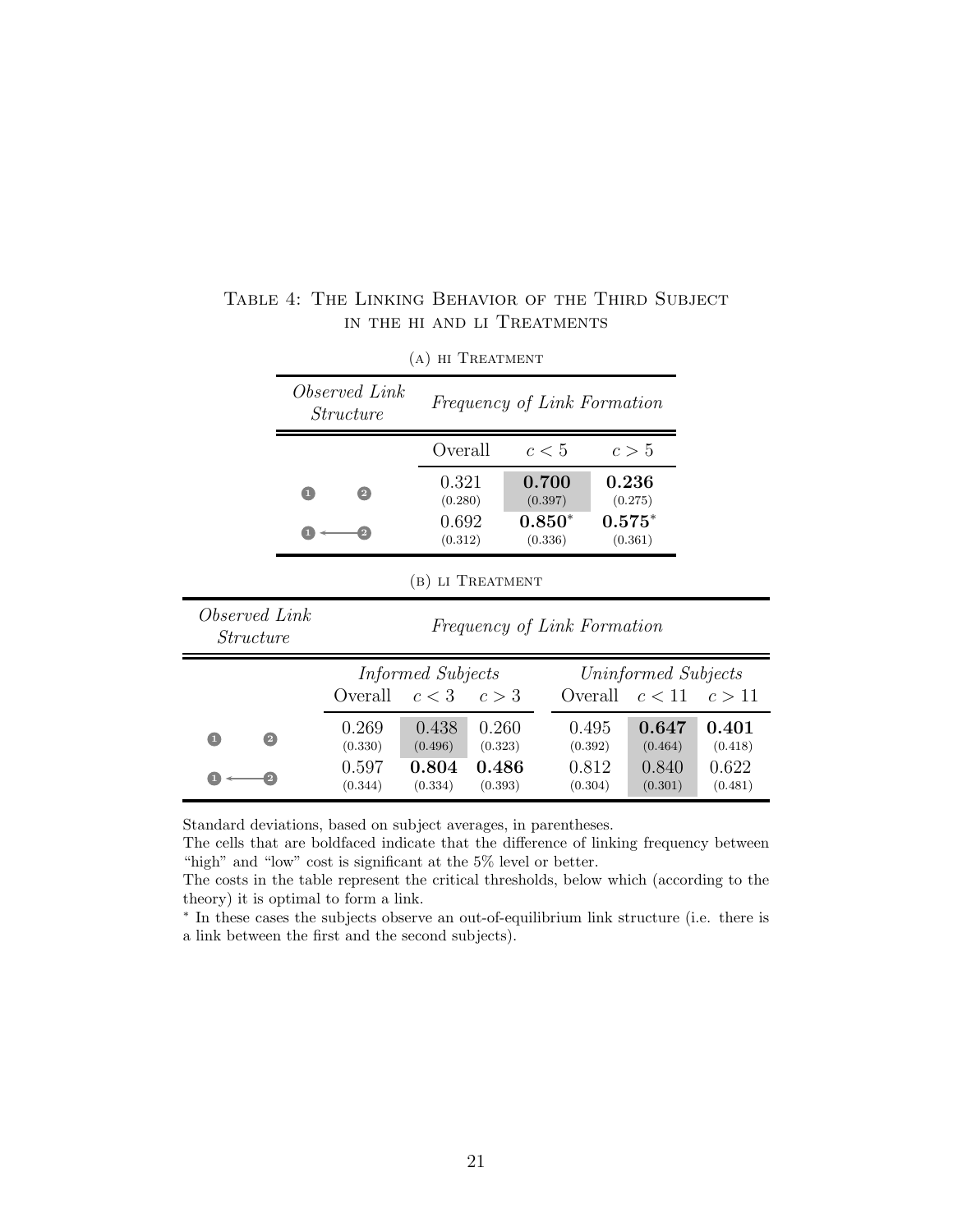#### 4.1.3 The Fourth Subject

Table [5](#page-22-0) shows the linking behavior of the subjects in the fourth position in the HI and LI treatments for each one of the observed link structures. First, observe that, across all link structures, subjects never link significantly more frequently in the li treatment than in the hi treatment, while in two cases (highlighted in Table [5\)](#page-22-0) the frequency of link formation is significantly higher in the hi treatment.

We observe herding in link formation also for the fourth subjects. Specifically, subjects are substantially more likely to form a link to the third subject if, by doing so, they will observe all of the actions of their predecessors. To be more specific, consider the li treatment and compare the third row (where the only link is between the second and third subject) and the fourth row (where the third subject linked to both the first and the second subject) of Table [5.](#page-22-0) In the former case, according to the theory, one can infer that the second subject was informed and that the third subject was either informed (and the signals of the second and third agreed) or uninformed. In the latter case, not only can we infer that both the second and third subjects were informed, but also that they received different signals. This makes the decision of the first subject—who may or may not be informed—the tie-breaker. Thus, the former link structure is actually more informative than the latter. However, the linking frequency was only 28.2% in the more informative structure and, 60.8% in the less informative structure.<sup>[13](#page-21-0)</sup>

We can make a similar argument for the link structures in the third and the fifth rows. In a similar vein, when the fourth subject observes a link between the first and second subjects while the third subject has no link, the fourth subject infers that the second subject is uninformed, and the third subject was informed. Thus, if the fourth subject forms a link, he should do so to the third subject. However, almost 80% of the time that subjects form a link, it is actually to the second subject.

## 4.2 Understanding Action Decisions

In this section, we aim to understand how subjects, after having possibly gathered information through their link decisions, make their action choices. We organize our discussion around a variable that we call count. Specifically, let  $a_i \in \{-1, 1\}$  denote the action decision of subject i and  $\sigma_i \in \{-1, 0, 1\}$  by subject i's signal. Finally, let  $s_i^j = 1$  if subject i observes

<span id="page-21-0"></span><sup>&</sup>lt;sup>13</sup>A logic regression where the dependent variable takes value 1 if forming a link to the third subject and 0 otherwise, with independent variables the link cost and dummies for the two network under consideration easily allows us to reject that the linking frequencies are the same  $(p = 0.014)$ .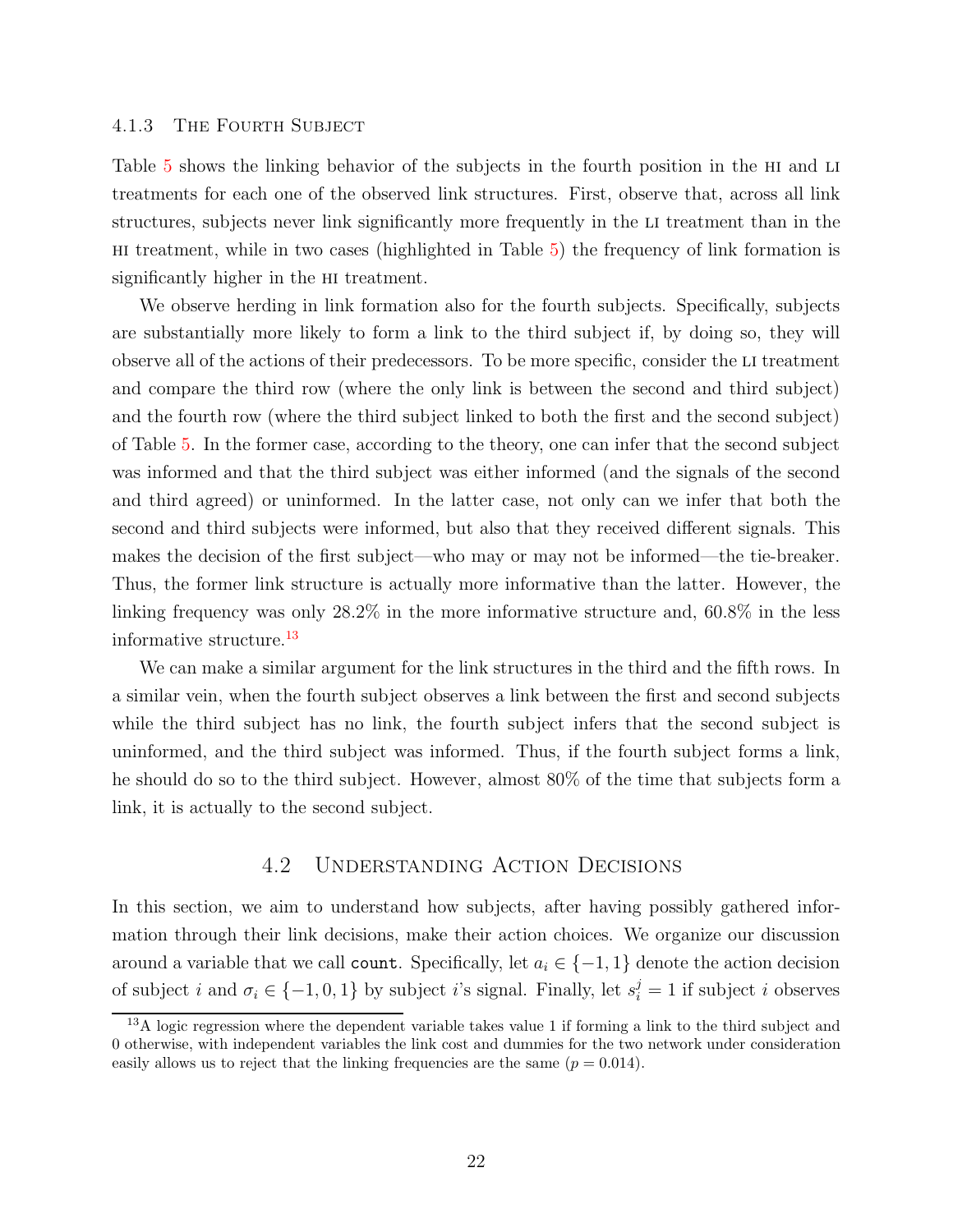| <i><b>Observed Link Structure</b></i> |              | Frequency of Link Formation |                  |                    |  |  |
|---------------------------------------|--------------|-----------------------------|------------------|--------------------|--|--|
|                                       |              | $_{\rm HI}$                 | LI<br>(informed) | LI<br>(uninformed) |  |  |
| 2<br>O                                | 3            | 0.241<br>(0.289)            | 0.236<br>(0.315) | 0.419<br>(0.434)   |  |  |
| $\overline{2}$                        | ❸            | 0460<br>(0.381)             | 0.474<br>(0.369) | 0.525<br>(0.465)   |  |  |
| O<br>$\bullet$                        | $\mathbf{3}$ | 0.529<br>(0.371)            | 0.282<br>(0.381) | 0.458<br>(0.500)   |  |  |
| $\overline{2}$<br>Φ                   |              | 0.824<br>(0.295)            | 0.608<br>(0.439) | 0.611<br>(0.486)   |  |  |
|                                       |              | 0.873<br>(0.203)            | 0.681<br>(0.270) | 0.801<br>(0.330)   |  |  |

<span id="page-22-0"></span>Table 5: The Linking Behavior of the Fourth Subject in the hi and li Treatments

Standard deviations, based on subject averages, in parentheses. Boldfaced cells indicate that the difference between treatments is significant at the 10% level or better.

the action of subject  $j < i$  and  $s_i^j = 0$  otherwise. Then, we define:

$$
\texttt{count}_i = \sigma_i + \sum_{j
$$

In fact, the variable count characterizes the optimal action decision in the equilibrium path of the game: A subject i chooses  $a_i = 1$  if count $i > 0$  and  $a_i = -1$  if count $i < 0$ . In the HI treatment, for count<sub>i</sub> = 0, subject *i* is indifferent between the two actions. In the LI treatment, for count<sub>i</sub> = 0, an informed subject i chooses the action that matches his own signal since some of his predecessors may have been uninformed. In what follows, for each of the second, third, and fourth subjects, we analyze the frequency of decisions that are consistent with count.

#### 4.2.1 ACTION DECISIONS WHEN  $|{\tt COUNT}| > 0$

Table [6](#page-24-0) summarizes the action decisions of subjects based on whether or not they are consistent with the variable when  $|count| > 0$ . The decision rule does a very good job of organizing the data. In fact, on average, *at least* 88.9% of decisions and often 100% of decisions are consistent with count. A few slight anomalies is that informed subjects in the third position, when faced with  $|count| = 1$ , and informed subjects in the fourth position when faced with  $|count| = 2$  are significantly less consistent than their uninformed counterparts in the same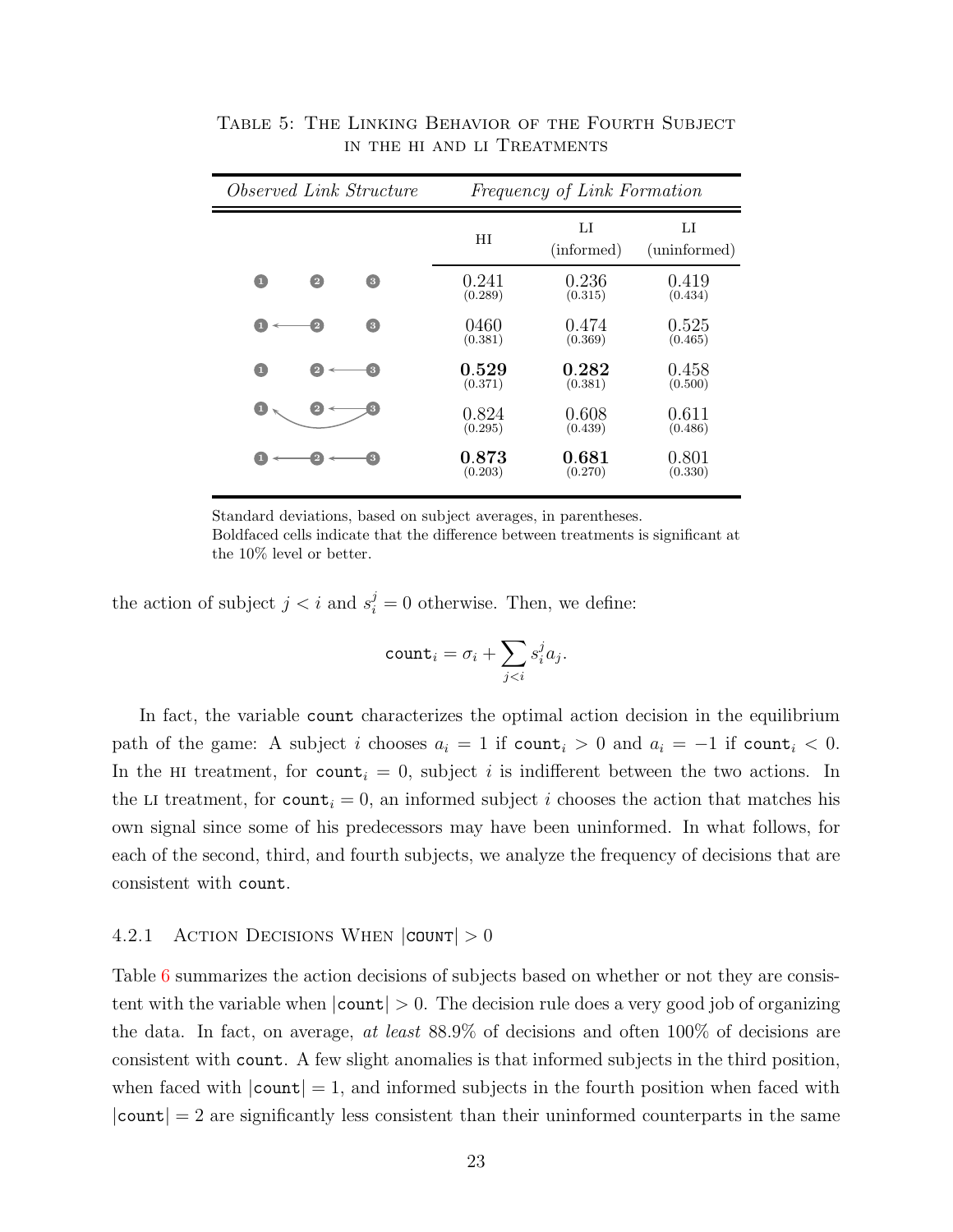position.

Furthermore, a random effects Tobit model confirms that the frequency of decisions that are consistent with count is increasing in  $|count|$ . That is, as the evidence in favor of a particular action increases, the probability that this action is taken increases. To be precise, let  $c_{i,j}$  denote the frequency that subject i makes the correct action decision when  $|count| = j$ . Then our regression model is given by:

$$
c_{i,j} = \begin{cases} c_{i,j}^*, & \text{if } c_{i,j}^* \in (0,1) \\ 0, & \text{if } c_{i,j}^* \le 0 \\ 1, & \text{if } c_{i,j}^* \ge 1 \end{cases}, \text{ where } c_{i,j}^* = \beta_0 + \beta \cdot j + \mathbf{x}_i' \mathbf{\Gamma} + \epsilon_{i,j} + \nu_i
$$

is the latent variable. Note that  $j \in \{1, 2, 3, 4\}$  and it captures the value of  $|\text{count}|$ , while **x** is a vector of control variables,  $\Gamma$  is the coefficient vector for the control variables, and  $\epsilon_{i,j}$ and  $\nu_i$  are error terms. Estimation results indicate that the marginal effect (at the mean of the independent variables) on j is 0.048 ( $p < 0.01$ ), which means that for every unit increase in |count|, the frequency of consistent decisions increases by about 4.8 percentage points.

#### 4.2.2 ACTION DECISIONS WHEN COUNT  $= 0$

The case of  $count = 0$  is particularly interesting since it allows us to determine subjects' tiebreaking rule when their signal goes against the majority opinion among those whose actions the subject observed. We say that a subject's action is "conformist" if his action follows the majority opinion, which is inconsistent with his own signal. Table [7](#page-25-0) reports the frequency of conformist actions. We observe that for all subjects, the frequency of conformist behavior is higher in the hi treatment than in the li treatment, but the difference is statistically significant only for the second subject.<sup>[14](#page-23-0)</sup> Such a result is to be expected since in the LI treatment, a subject must entertain the possibility that the subject, whose action he chose to observe, was actually uninformed. Therefore, as noted above, even when  $count = 0$ , an informed subject should still follow his own signal. Despite the fact that conformist behavior is less frequent in the li treatment, we still observe a non-negligible amount of such behavior. In order to better understand conformity behavior, we look at the data at the individual level.

Figure [6](#page-25-1) plots two histograms showing the average frequency of conformist behavior for subjects in li and hi treatments. Clearly, there is a lot of heterogeneity in conformist behavior. Although the distribution is skewed leftward (i.e., less frequent conformist behavior) in the li treatment, we see that in both treatments, the distribution is bimodal with many

<span id="page-23-0"></span><sup>&</sup>lt;sup>14</sup>Pooling across all subjects, we can also reject the null hypothesis that subjects conform with equal frequency.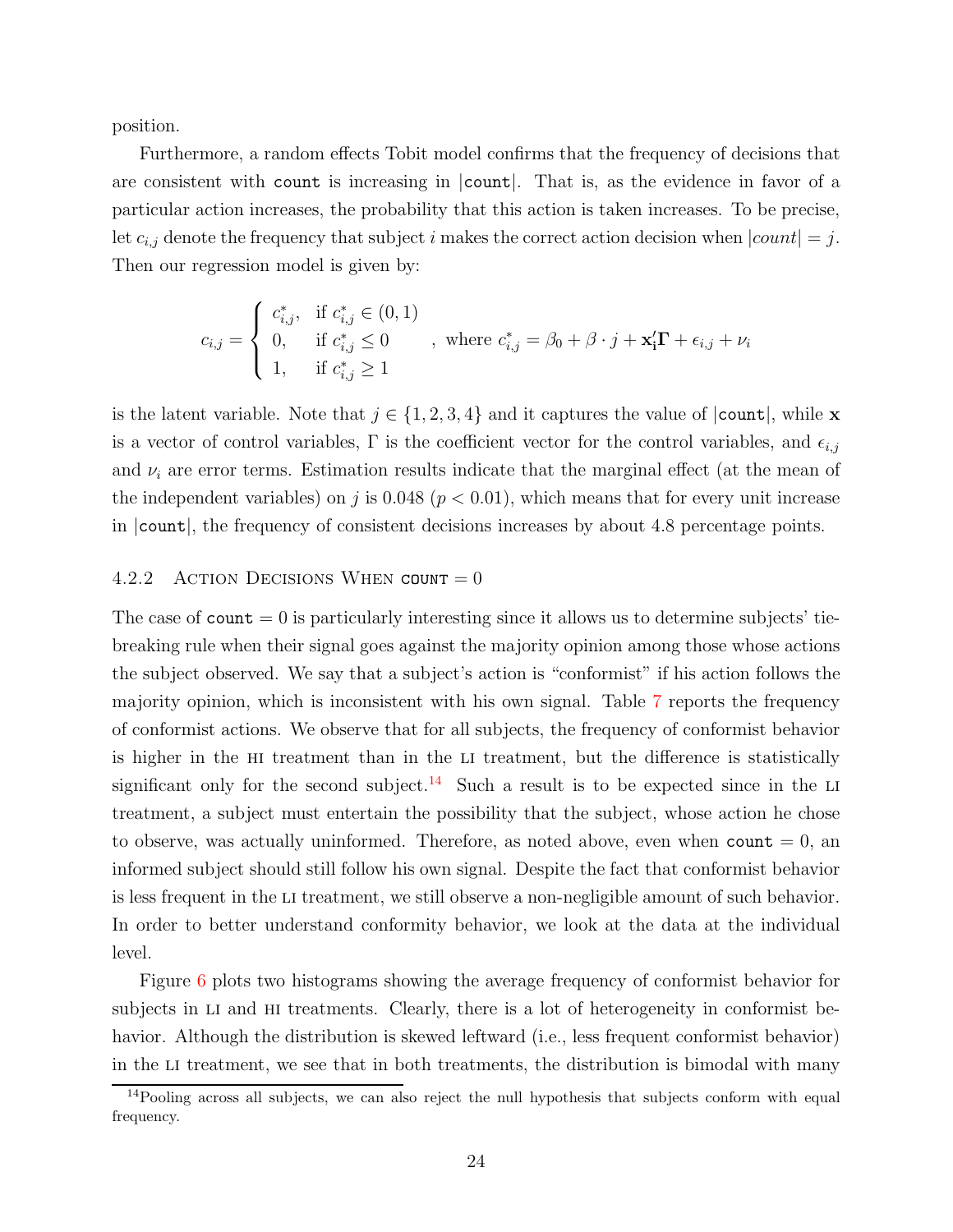|                | (A)              | THE SECOND SUBJECT        |                   |                | (B)                         | THE THIRD SUBJECT           |                             |  |
|----------------|------------------|---------------------------|-------------------|----------------|-----------------------------|-----------------------------|-----------------------------|--|
| count          |                  | Frequency                 |                   | count          | Frequency                   |                             |                             |  |
|                | HI               | $_{\rm LI}$<br>(informed) | Ы<br>(uninformed) |                | HI                          | LI<br>(informed)            | LI<br>$(\text{uninformed})$ |  |
| 1              | 0.898            | 0.922                     | 0.910             | 1              | 0.900                       | 0.921                       | 0.981                       |  |
| $\overline{2}$ | (0.159)<br>0.962 | (0.153)<br>1.000          | (0.170)           | $\overline{2}$ | (0.136)<br>0.962            | (0.085)<br>0.888            | (0.069)<br>0.919            |  |
|                | (0.010)          | (0.000)                   |                   | 3              | (0.139)<br>1.000<br>(0.000) | (0.183)<br>0.989<br>(0.043) | (0.166)                     |  |

Table 6: Frequency of Choices Consistent With count

#### (c) The fourth subject

<span id="page-24-0"></span>

| count |                  | Frequency        |                    |  |  |  |  |
|-------|------------------|------------------|--------------------|--|--|--|--|
|       | HI               | LI<br>(informed) | LI<br>(uninformed) |  |  |  |  |
| 1     | 0.912            | 0.903            | 0.901              |  |  |  |  |
| 2     | (0.151)<br>1.000 | (0.145)<br>0.910 | (0.200)<br>1.000   |  |  |  |  |
| 3     | (0.000)<br>1.000 | (0.144)<br>0.909 | (0.000)<br>1.000   |  |  |  |  |
| 4     | (0.000)<br>0.990 | (0.302)<br>1.000 | (0.000)            |  |  |  |  |
|       | (0.040)          | (0.000)          |                    |  |  |  |  |

Standard deviations in parentheses.

Boldfaced cells indicate that the adjacent columns are significantly different at the 5% level or better.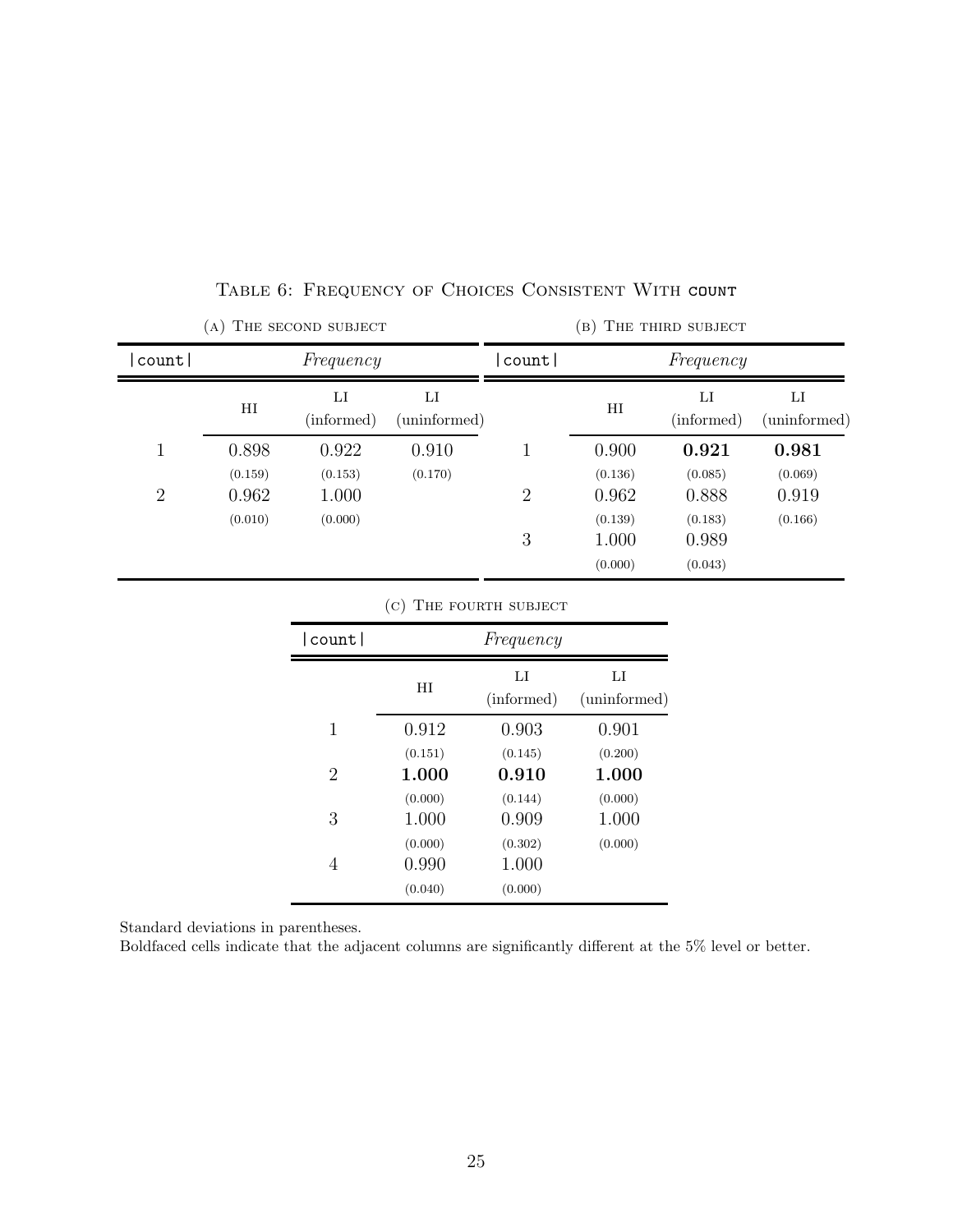<span id="page-25-0"></span>subjects almost never conforming and many subjects almost always conforming, and there is also a group of subjects who conform some of the time.

|      |         | Subject Frequency of Conformists |
|------|---------|----------------------------------|
|      | ΗI      | LI<br>(informed)                 |
| DM 2 | 0.528   | 0.240                            |
|      | (0.397) | (0.352)                          |
| DM 3 | 0.524   | 0.333                            |
|      | (0.466) | (0.471)                          |
| DM 4 | 0.463   | 0.391                            |
|      | (0.373) | (0.408)                          |

Table 7: Frequency of Conformist Actions

Standard deviations in parentheses. Boldfaced cells indicate that the adjacent columns are significantly different at the 5% level or better.

<span id="page-25-1"></span>



We summarize the results of our analysis of subjects' action decisions as follows:

Observation 4. *The action decisions of subjects are well-described by* count*. In both treatments, some subjects have a tendency to conform to the action(s) of one's predecessor(s)* when  $count = 0$ . At least for the second subject, this tendency is significantly more pro*nounced in the* hi *treatment.*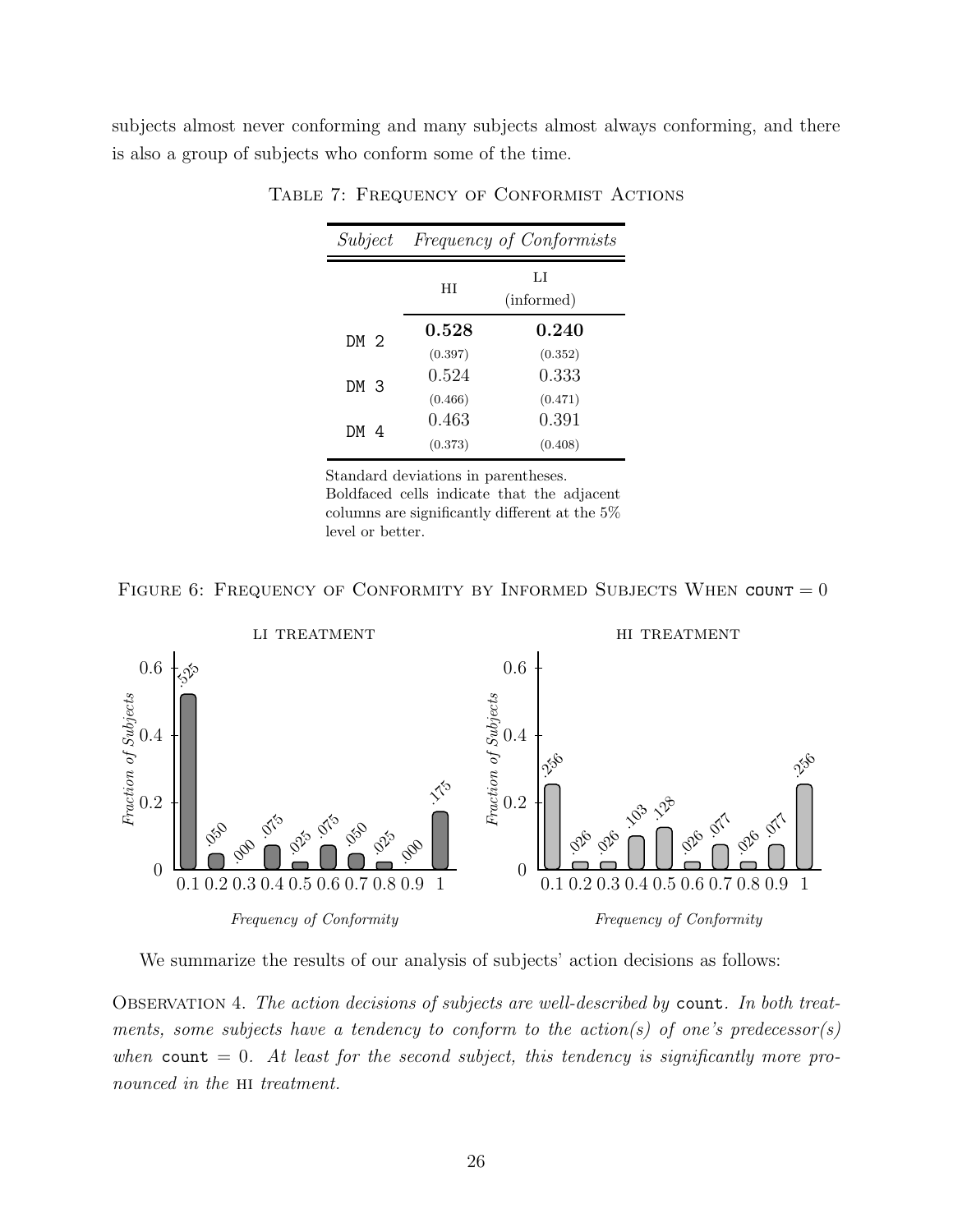# 5 Further Data Analysis

This section aims to achieve three goals: 1) We further investigate the "herding in link formation" phenomenon that we came across in the descriptive analyses. 2) Also, we want to investigate the effect of cost on the behavior of subjects. 3) Finally, we briefly report on subject-specific heterogeneity, and summarize the results of a more structural econometric approach that is undertaken in Appendix B.

Table [8](#page-27-0) reports a random effects logit procedure in order to see how linking behavior depends on cost and the number of links formed by one's predecessor. We pool the data across the second, third, and fourth subjects, but we include dummy variables for the third and fourth subjects. LL is the log-likelihood, N is the total number of observations and subjects is the number of subjects in the regression. Finally,  $\rho$  captures the fraction of the variance that is due to subject-specific heterogeneity (i.e., the random effects).<sup>[15](#page-26-0)</sup> For the coefficients, we report the marginal effects for each variable. The variable  $\#$  links  $\geq 1$ is a dummy variable, which takes value 1 if the subject observed 1 or more links by her predecessors, and the variable  $\#$  links = 2 is another dummy variable, which takes value 1 if the subject observed exactly 2 links by her predecessors. Because of the way we define these variables, the coefficient on the former captures the effect of going from 0 to 1 observed link, while the coefficient on the latter captures the effect of observing a second link. In particular, a positive coefficient indicates a tendency towards herding. The variable cost is simply the cost of link formation.

In the next two subsections, we will discuss the results of Table [8,](#page-27-0) first focusing on responsiveness to cost, and then, on herding.

#### 5.1 Responsiveness to Cost

While theoretically it is a mistake for an informed second subject to form a link to the first subject, it is even a bigger mistake to do so when the cost is higher.<sup>[16](#page-26-1)</sup> Therefore, one would expect a negative relationship between the frequency of forming links and the cost of doing so. Not surprisingly, this is exactly what we observe in the first row of Table [8.](#page-27-0) In all cases, the coefficient is negative and significant at the  $1\%$  level. Therefore, the higher the cost is, the less likely are subjects to form links. We state this in the following observation:

Observation 5. *The frequency with which subjects form links is decreasing with the cost of link formation. In particular, for each unit increase in the cost of link formation, the*

 $15$ In all cases,  $\rho$  is highly statistically significant. Therefore, there is a significant amount of subject-specific heterogeneity.

<span id="page-26-1"></span><span id="page-26-0"></span><sup>&</sup>lt;sup>16</sup>Similar logic applies for subjects in the third and fourth positions.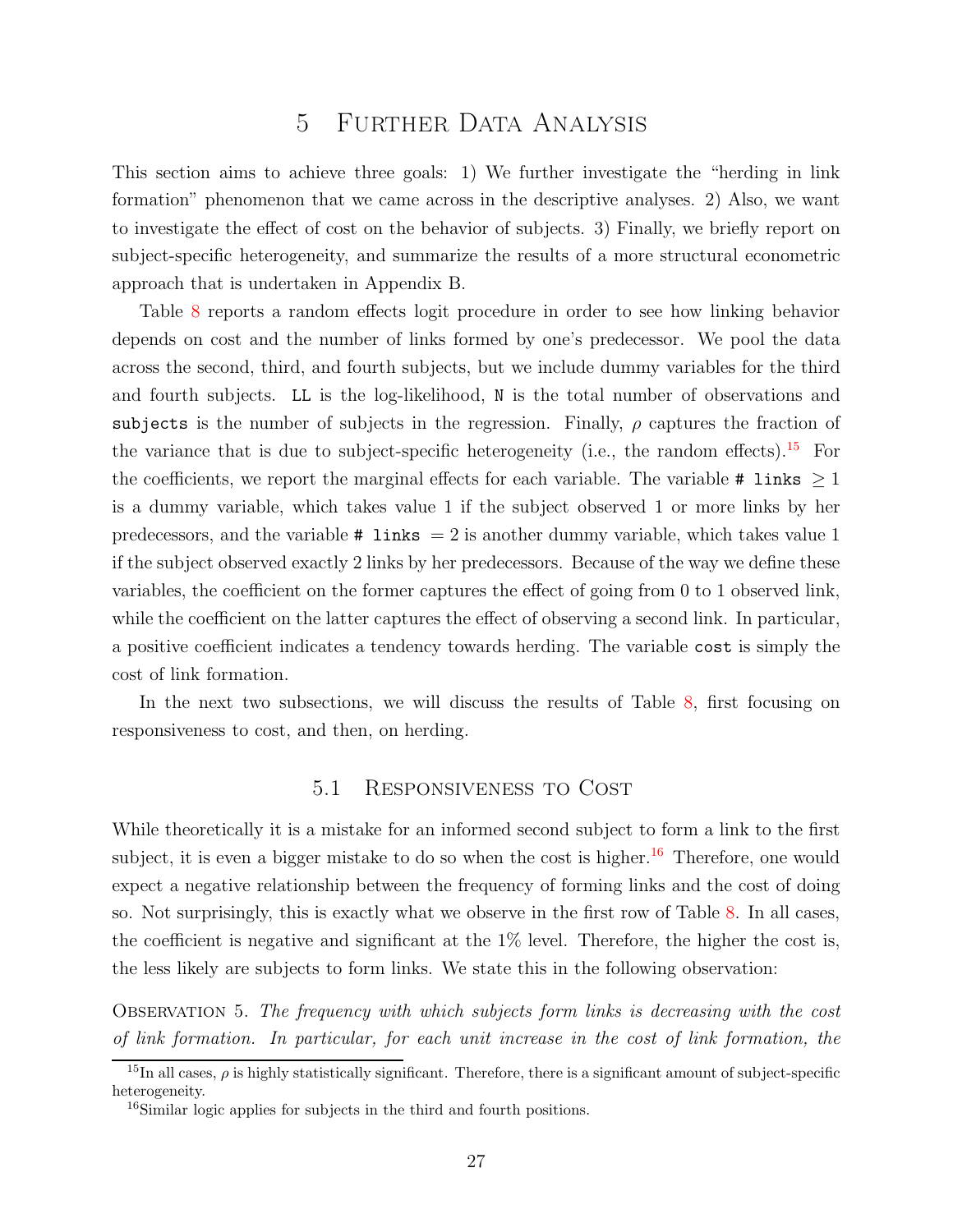|                 | $_{\rm HI}$ | LI<br>(informed) | LI<br>(uninformed) |
|-----------------|-------------|------------------|--------------------|
| cost            | $-0.067***$ | $-0.060***$      | $-0.045***$        |
|                 | (0.007)     | (0.009)          | (0.014)            |
| # links $>1$    | $0.354***$  | $0.407***$       | $0.207***$         |
|                 | (0.058)     | (0.066)          | (0.079)            |
| links $=2$<br># | $0.371***$  | $0.157**$        | $0.096*$           |
|                 | (0.085)     | (0.072)          | (0.055)            |
| DM 3            | 0.076       | $-0.156$         | $-0.119$           |
|                 | (0.221)     | (0.190)          | (0.230)            |
| DM 4            | $-0.004$    | $-0.215$         | $-0.348$           |
|                 | (0.218)     | (0.182)          | (0.267)            |
| $\rho$          | $0.673***$  | $0.712***$       | $0.793***$         |
|                 | (0.050)     | (0.050)          | (0.048)            |
| LL              | $-674.2$    | $-572.1$         | $-275.9$           |
| N               | 2040        | 1544             | 736                |
| subjects        | 51          | 57               | 57                 |

<span id="page-27-0"></span>Table 8: Random Effects Logit Regressions: Linking Behavior by the Second, Third, and Fourth Subjects

Standard errors in parentheses.

∗∗∗ Significant at 1% level; ∗∗ Significant at 5% level; <sup>∗</sup> Significant at 10% level.

The table reports the marginal effects assuming that the random effect is zero; calculated at mean of independent variables.

*probability that a link is formed declines by between 4.5 and 7.4 percentage points (assuming that the random effect is 0).*

## 5.2 Herding in Link Formation

Table [8](#page-27-0) helps us to understand the issue of herding in link formation in more detail. Specifically, we see that the coefficient on  $\#$  links  $= 2$  is always positive. Therefore, subjects are substantially more likely to form a link when they observe two existing links than when they merely observe one. If we compare the magnitude and significance of this marginal effect across treatments, we see that it is smaller in magnitude and only significant at the 5% level amongst informed subjects in the li treatment, while the effect is large and significant at the  $1\%$  level in the HI treatment. Thus, we observe herding in link formation in all cases, but the fact that the signals are more informative in the hi makes people herd even more.

We summarize these results as follows: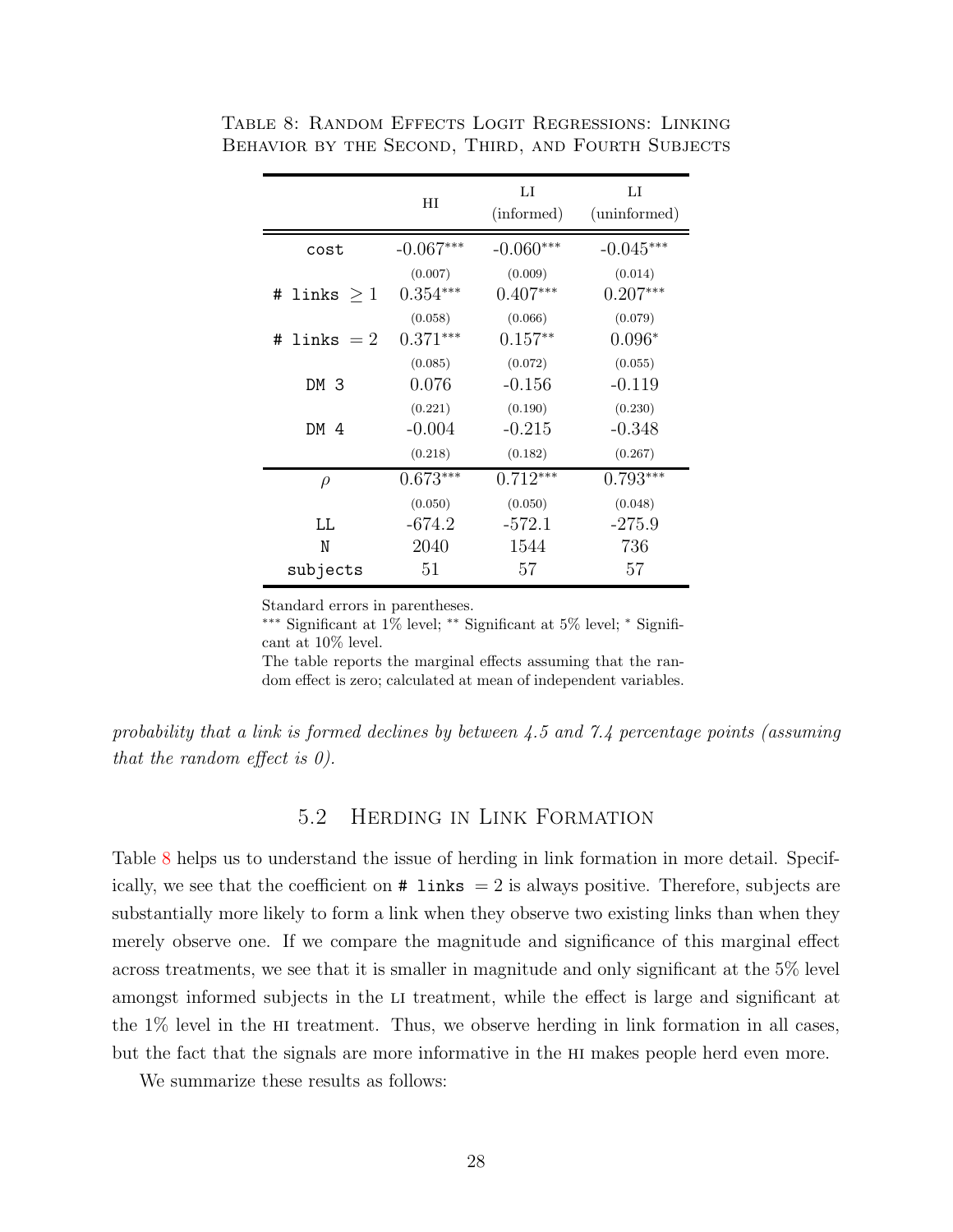Observation 6. *There is a strong tendency toward herding in link formation: With each successive link, the next subject is ever more likely to form a link (assuming that the random effect is 0). This phenomenon is present in both the* hi *and* li *treatments, but is more pronounced in the former.*

## 5.3 Welfare and Linking Behavior

One of our theoretical predictions (see Observation [1\)](#page-14-5) was that the ex ante expected utility is higher for a small cost of link formation than what it is for zero cost. The reason behind this prediction is that a second informed agent does not form a link when the cost is positive, and as a result, reveals that his action is based on a more informative signal. Therefore, such valuable source of information helps increasing the ex ante welfare of succeeding agents.

Our earlier results clearly indicate that the subjects are not as strategic as the theory depicts them. Nevertheless, the subjects are still responsive to the cost, and as a result the behavior is significantly different across treatments. Therefore, even though linking decisions are less strategic vis-à-vis theory, they are still influenced by the informational content of the environment.

In order to test our hypothesis let us look at the Table [9,](#page-29-0) which exhibits the average earnings and prediction accuracy of subjects—which is the fraction of decisions that are correct—as a function of the cost of link formation. To compute this, for each subject and each cost level, we compute the average earnings and average prediction accuracy. Then, at each cost level, we average over all subjects. If we look at the columns labeled "Overall", we can see that both the earnings and the prediction accuracy are higher at  $c = 2$  and  $c = 4$  than those at  $c = 0$ , before dropping off quite substantially at  $c = 6$ , and leveling off thereafter. The results are similar in other columns, though in the hi treatment, the peak appears to occur at  $c = 2$ .

The two left-hand columns of Table [10](#page-30-0) seek to test the significance of this apparent finding through a random effects regression. We include dummy variables for  $c = 2$ ,  $c = 4$ , and  $c = 6$ ; thereafter we assume that cost enters linearly via the term  $c \cdot (c > 6)$ ; that is we multiply the cost by the dummy variable  $(c > 6)$ , which takes value 1 for  $c > 6$  and value 0 otherwise. The baseline, therefore, is  $c = 0$  and the significant positive coefficients on  $c = 2$  and  $c = 4$  indicate that both the earnings and the prediction accuracy are significantly higher when subjects face a small cost of link formation.

In theory, by forming links, subjects should gain an informational advantage and predict the state more accurately. Of course, in practice, this need not actually be true due to deviations from the rational benchmark. We briefly investigate whether or not, even ignoring the cost of forming links, linking increases subjects' predictive power. Our results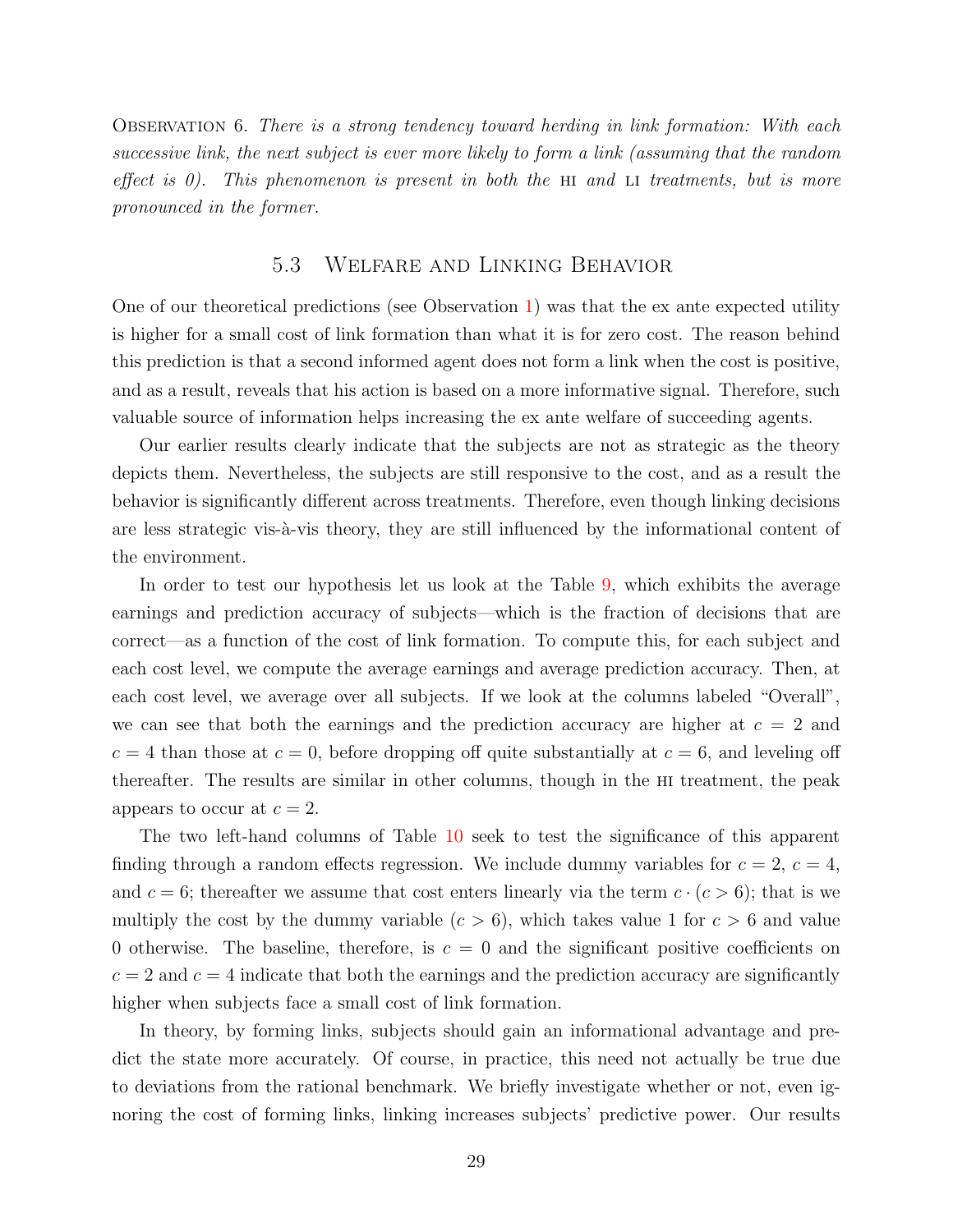|                | <i>Average Earnings</i> |        |                         |                      | Prediction Accuracy |         |                                  |                               |
|----------------|-------------------------|--------|-------------------------|----------------------|---------------------|---------|----------------------------------|-------------------------------|
| cost           | Overall                 | HI     | LI<br>$(\sigma \neq 0)$ | LI<br>$(\sigma = 0)$ | Overall             | HI      | $_{\rm LI}$<br>$(\sigma \neq 0)$ | $_{\rm LI}$<br>$(\sigma = 0)$ |
| $\overline{0}$ | 58.50                   | 60.72  | 61.47                   | 52.03                | 0.585               | 0.607   | 0.615                            | 0.520                         |
| $\overline{2}$ | (38.7)                  | (32.9) | (37.5)                  | (46.3)               | (0.387)             | (0.329) | (0.375)                          | (0.463)                       |
|                | 65.50                   | 69.94  | 66.56                   | 59.05                | 0.671               | 0.716   | 0.681                            | 0.608                         |
| $\overline{4}$ | (34.4)                  | (27.2) | (32.7)                  | (42.7)               | (0.342)             | (0.270) | (0.327)                          | (0.425)                       |
|                | 67.54                   | 59.78  | 72.30                   | 70.95                | 0.703               | 0.627   | 0.746                            | 0.740                         |
| 6              | (34.4)                  | (32.7) | (34.4)                  | (35.7)               | (0.344)             | (0.323) | (0.343)                          | (0.361)                       |
|                | 47.68                   | 48.54  | 48.24                   | 45.66                | 0.517               | 0.528   | 0.515                            | 0.505                         |
| $8\,$          | (34.9)                  | (30.7) | (33.0)                  | (43.0)               | (0.344)             | (0.307) | (0.320)                          | (0.426)                       |
|                | 57.27                   | 59.15  | 65.70                   | 43.14                | 0.619               | 0.637   | 0.695                            | 0.489                         |
| 10             | (34.7)                  | (27.4) | (32.0)                  | (42.5)               | (0.350)             | (0.276) | (0.314)                          | (0.444)                       |
|                | 58.36                   | 61.38  | 67.88                   | 44.36                | 0.636               | 0.664   | 0.720                            | 0.510                         |
| 12             | (34.9)                  | (28.9) | (25.0)                  | (45.1)               | (0.348)             | (0.295) | (0.243)                          | (0.455)                       |
|                | 59.48                   | 58.28  | 65.94                   | 52.24                | 0.642               | 0.625   | 0.697                            | 0.590                         |
| 14             | (35.3)                  | (28.1) | (36.6)                  | (40.4)               | (0.359)             | (0.291) | (0.356)                          | (0.420)                       |
|                | 54.93                   | 61.40  | 53.22                   | 49.57                | 0.597               | 0.665   | 0.561                            | 0.563                         |
| 16             | (37.9)                  | (31.7) | (38.0)                  | (43.9)               | (0.376)             | (0.325) | (0.376)                          | (0.426)                       |
|                | 56.46                   | 63.20  | 58.45                   | 44.02                | 0.620               | 0.669   | 0.627                            | 0.542                         |
| 18             | (34.6)                  | (25.7) | (35.0)                  | (41.9)               | (0.342)             | (0.249) | (0.347)                          | (0.432)                       |
|                | 61.82                   | 63.79  | 66.14                   | 53.73                | 0.666               | 0.675   | 0.703                            | 0.606                         |
| 20             | (35.2)                  | (29.3) | (34.5)                  | (42.0)               | (0.352)             | (0.288) | (0.343)                          | (0.432)                       |
|                | 59.25                   | 67.09  | 61.28                   | 45.43                | 0.638               | 0.711   | 0.654                            | 0.514                         |
|                | (35.8)                  | (28.4) | (38.4)                  | (39.3)               | (0.358)             | (0.261) | (0.370)                          | (0.430)                       |

<span id="page-29-0"></span>Table 9: Analysis of Prediction Accuracy & Earnings by Link Cost pooling over the second, third and the fourth subjects

Standard deviations in parentheses.

For each subject, we average over all those situations in which the subject faced each given link cost. The table then reports the average over all subjects.

are summarized in the two right-hand columns of Table [10,](#page-30-0) where we regress the earnings and the prediction accuracy on a dummy variable for whether or not the subject formed at least one link  $(link)$ , as well as other explanatory variables.<sup>[17](#page-29-1)</sup> As can be seen, forming a link has virtually no effect on the prediction accuracy of subjects, even though it leads to significantly lower earnings. Thus, Table [10](#page-30-0) indicates that, except when the cost of link formation is small but positive, subjects tend to pay too much for the information gained from links, and may have been better off not forming any links at all. Finally, observe that

<span id="page-29-1"></span> $17$  informed is a dummy variable that indicates whether or not the subject is informed, and DM3,DM4 are dummy variables that indicate the position of the subjects.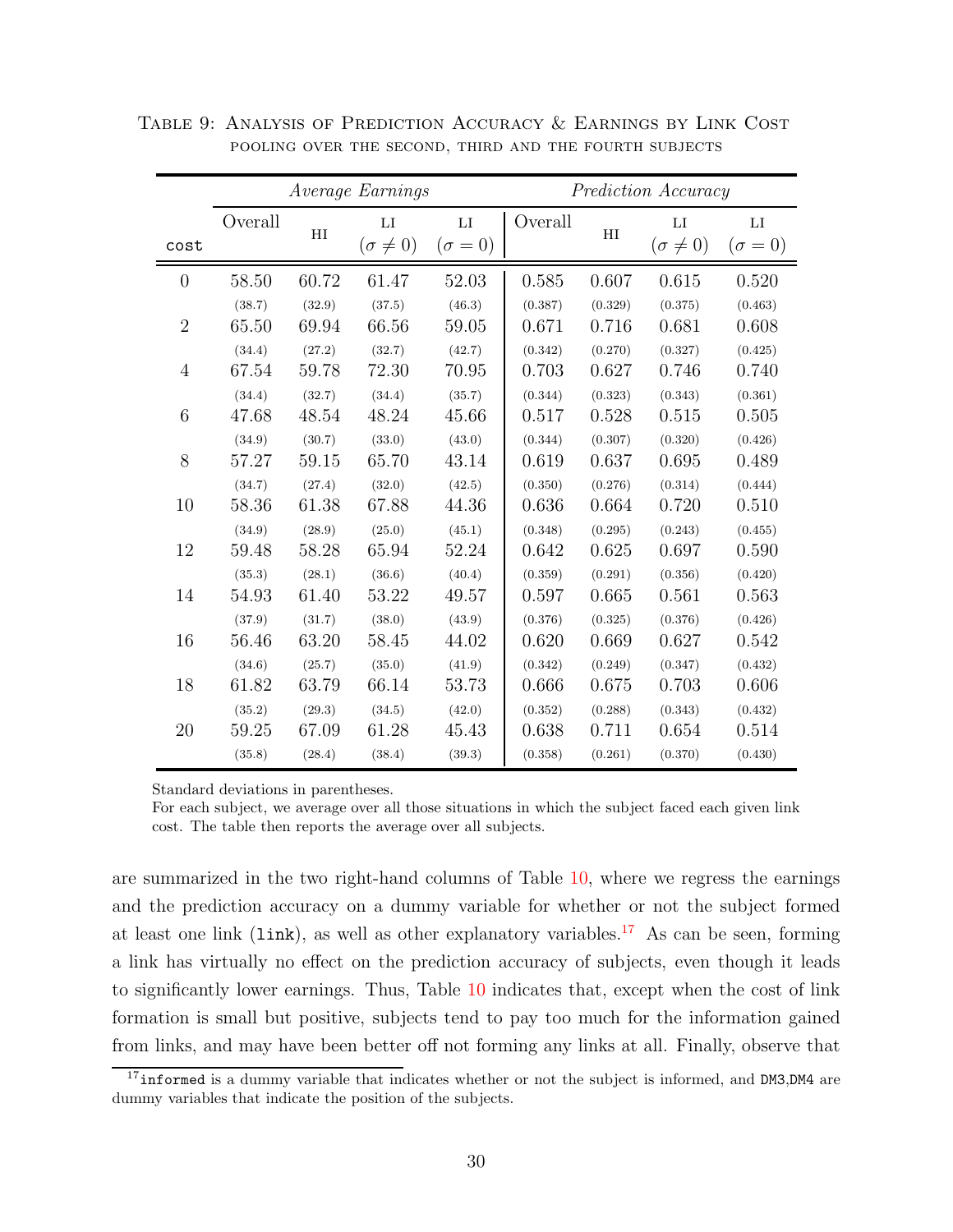|                    |             | BY LINK COST                 | BY LINK DECISION |                              |  |
|--------------------|-------------|------------------------------|------------------|------------------------------|--|
|                    |             | Earnings Prediction Accuracy |                  | Earnings Prediction Accuracy |  |
| $c=2$              | $7.929*$    | $0.0788*$                    |                  |                              |  |
|                    | (4.049)     | (0.040)                      |                  |                              |  |
| $c=4$              | $9.843**$   | $0.109***$                   |                  |                              |  |
|                    | (3.887)     | (0.039)                      |                  |                              |  |
| $c=6$              | $-10.32***$ | $-0.0796**$                  |                  |                              |  |
|                    | (3.445)     | (0.034)                      |                  |                              |  |
| $c\cdot (c>6)$     | 0.043       | 0.00258                      |                  |                              |  |
|                    | (0.181)     | (0.002)                      |                  |                              |  |
| link               |             |                              | $-5.150**$       | 0.013                        |  |
|                    |             |                              | (2.305)          | (0.023)                      |  |
| informed           | $10.91***$  | $0.0893***$                  | 11.09***         | $0.101***$                   |  |
|                    | (2.192)     | (0.022)                      | (2.853)          | (0.029)                      |  |
| DM 3               | $-3.386$    | $-0.0215$                    | $-1.365$         | $-0.005$                     |  |
|                    | (2.149)     | (0.020)                      | (2.887)          | (0.029)                      |  |
| DM 4               | $-2.804$    | $-0.0157$                    | 0.041            | 0.010                        |  |
|                    | (2.253)     | (0.024)                      | (2.790)          | (0.029)                      |  |
| constant           | $51.95***$  | $0.542***$                   | $52.99***$       | $0.531***$                   |  |
|                    | (3.102)     | (0.031)                      | (3.714)          | (0.037)                      |  |
| $\rho$             | 0.003       | 0.005                        | $\overline{0}$   | $\overline{0}$               |  |
| $R^2$              | 0.0381      | 0.0288                       | 0.0777           | 0.0519                       |  |
| $\overline{\rm N}$ | 1566        | 1566                         | 308              | 308                          |  |
| groups             | 108         | 108                          | 108              | 108                          |  |

<span id="page-30-0"></span>Table 10: Random Effects Regressions of Prediction Accuracy & Earnings pooling over the second, third and the fourth subjects

Robust standard errors in parentheses (clustering at the subject level).

∗∗∗ Significant at 1% level; ∗∗ Significant at 5% level; <sup>∗</sup> Significant at 10% level.

subject-specific heterogeneity plays almost no role in the results presented in Table [10](#page-30-0) since the fraction of variance due to the random effect,  $\rho$ , is never more than 5%.

## 5.4 Subject-Specific Heterogeneity

We conclude our descriptive analyses with a brief discussion of subject-specific heterogeneity. Obviously, there are numerous ways in which subjects could be heterogeneous. In the interest of space we will consider two: $^{18}$  $^{18}$  $^{18}$  the frequency of optimal link decisions by subjects in the

<span id="page-30-1"></span><sup>&</sup>lt;sup>18</sup>We have already shown in Figure [6](#page-25-1) significant amounts of heterogeneity with regard to one's tendency to conform.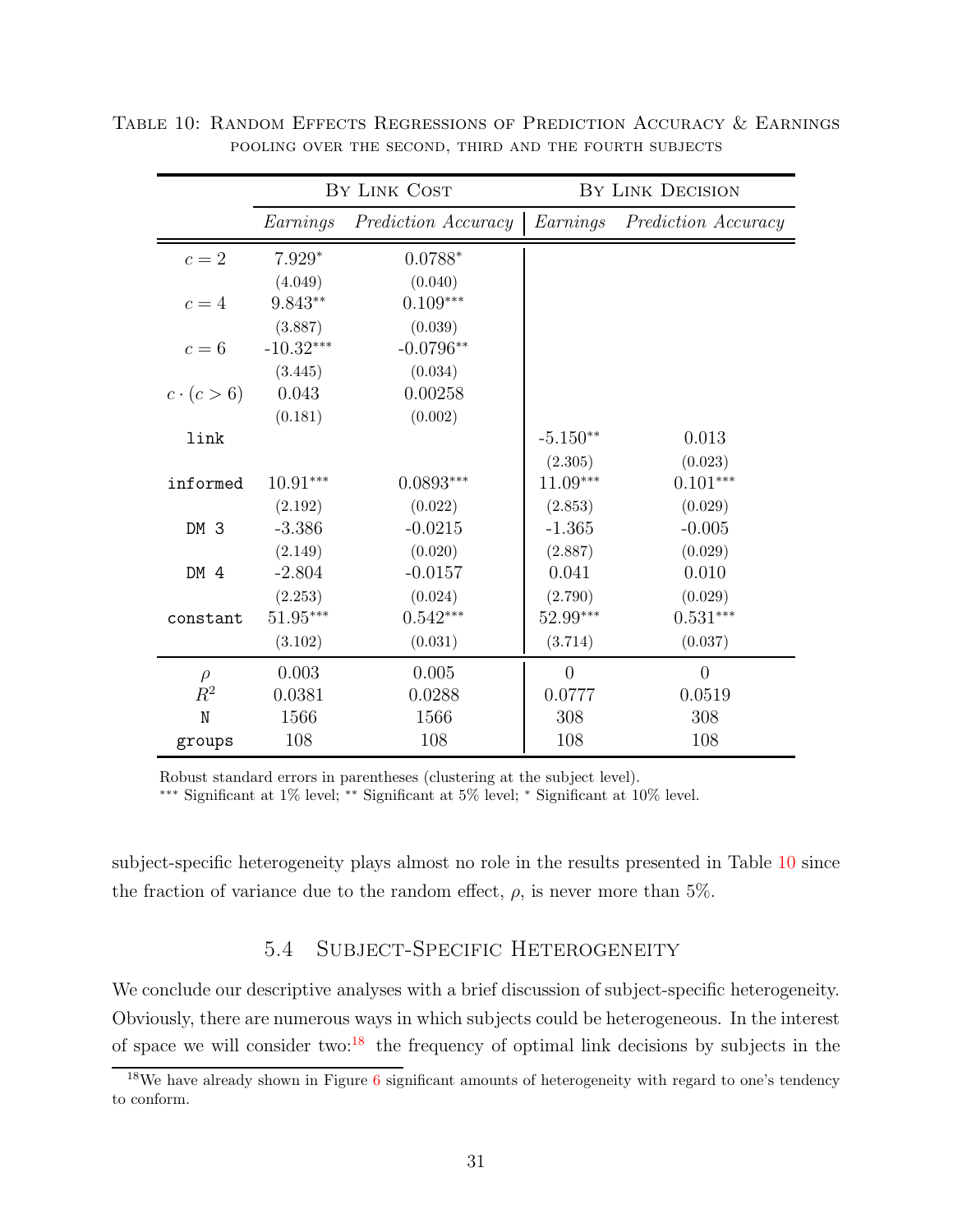<span id="page-31-0"></span>second position and the frequency with which subjects' action choices are consistent with the counting heuristic described above. The results are on display in Figure [7.](#page-31-0)



<sup>(</sup>a) Optimal Link Decisions by the Second Subject



First, consider the linking behavior of the second subject. As can be seen in panel (a), while a significant fraction of subjects made the optimal link decision in 85% or more of the rounds, there is also a non-negligible fraction of subjects who made the optimal link decision in fewer than 50% of the rounds. Next, consider the action decisions of players and, in particular, whether or not these decisions are consistent with the counting heuristic. As can be seen in panel (B), there is still heterogeneity in terms of action choices, but it seems to be less with no subjects being consistent with counting in fewer than 60% of the rounds.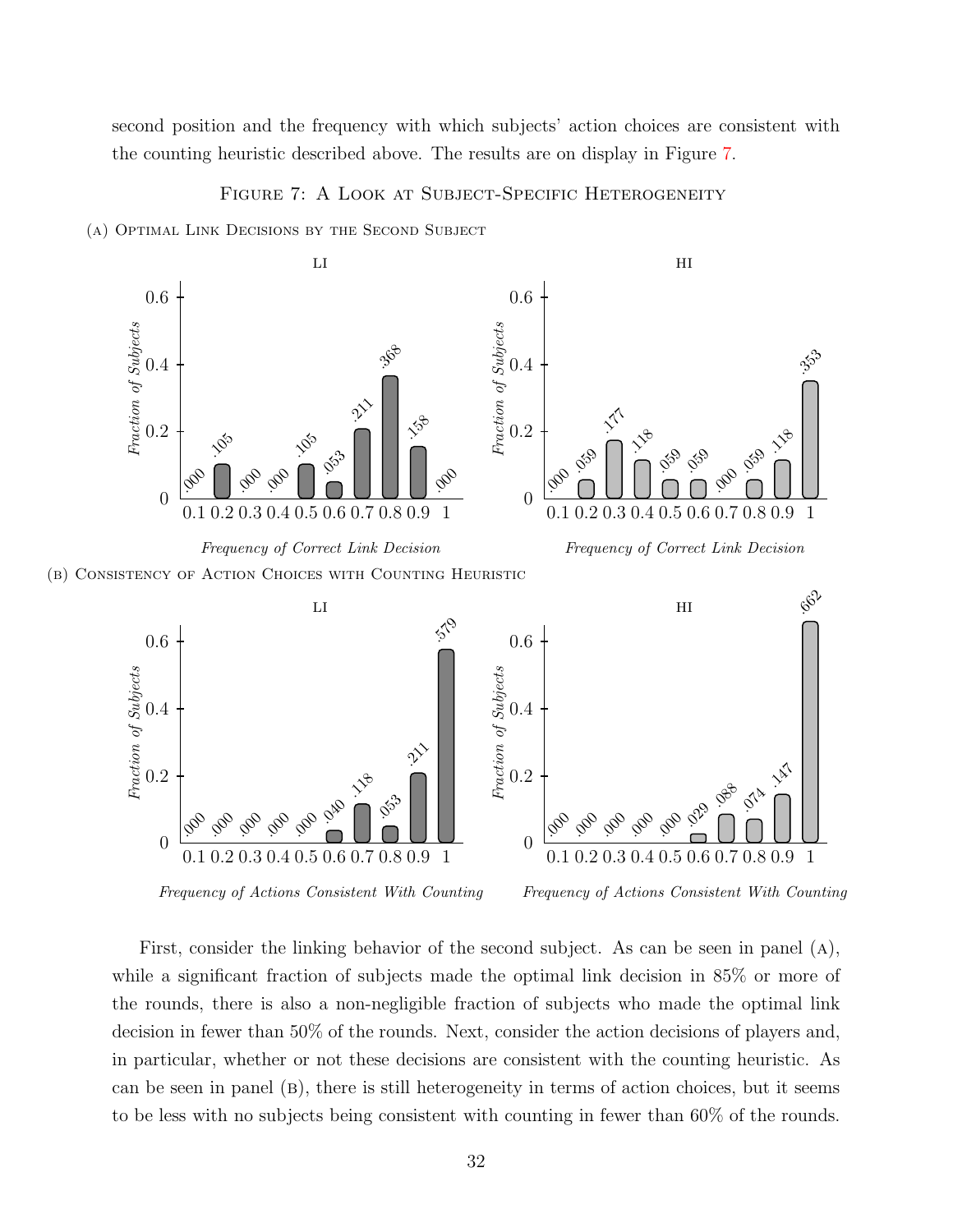## 5.5 Quantal Response

One can go beyond the descriptive analyses that we have conducted and build a more structural model of behavior. As a first step, we assume that subjects are prone to make mistakes and only stochastically best respond. The probability of taking an action increases in the expected payoff from that action. In this decision problem, the key parameters are the conditional beliefs that subjects form about the likelihood of the state following the formation of links. Our theory is based on the assumption that decision makers update using Bayes' rule. However, a structural model can directly estimate these beliefs in order to gain insights into the decision biases that subjects may have.

In Appendix B, we take a step in this direction by examining the behavior of the second and third subjects. The details are rather technical, but we briefly summarize the important results. First, the results indicate that subjects appear to overweight the information that confirms their prior beliefs. Second, when faced with contradictory information, our results suggest that, *on average*, subjects have approximately Bayesian beliefs about the state. Combined, these two findings go a long way to explain why, for example, subjects in the second position link too frequently  $-$  they anticipate that the information they receive is more valuable than it actually is.

Third, when there is a link between the first and the second subjects, and their actions are different, as one might expect, the third subject's signal becomes decisive. Moreover, while in the HI treatment the actions of the first and second essentially cancel each other out, in the li treatment, the third subject appears to put more weight on the first subject's action. Thus, it appears that subjects do realize that a link reveals the second subject to be uninformed.

The punchline of this exercise is as follows: First, subjects overreact to information that confirms their prior. Second, their reactions are (on average) consistent with Bayesian theory when the information conflicts with their own prior. These two together create a strong incentive to form links as we observe in the data. Therefore we can attribute the systematic deviation from the theory to the bias of observing confirming information. However, when this bias is taken into account, the action decisions are in line with rational behavior.

Remark. A word of caution is necessary regarding the second result. Taken at face value, it suggests that any tendency to conform to one's predecessor(s) is not due to any inherent bias, but instead to the fact that subjects only stochastically best respond. However, in the structural framework, due to data constraints, we are unable to obtain parameter estimates based on individual-level data and instead, we pool over all subjects. Because of this, the estimates ignore subject heterogeneity. As we saw in Figure [6,](#page-25-1) some subjects conform nearly all of the time and others almost never conform. It is not plausible that such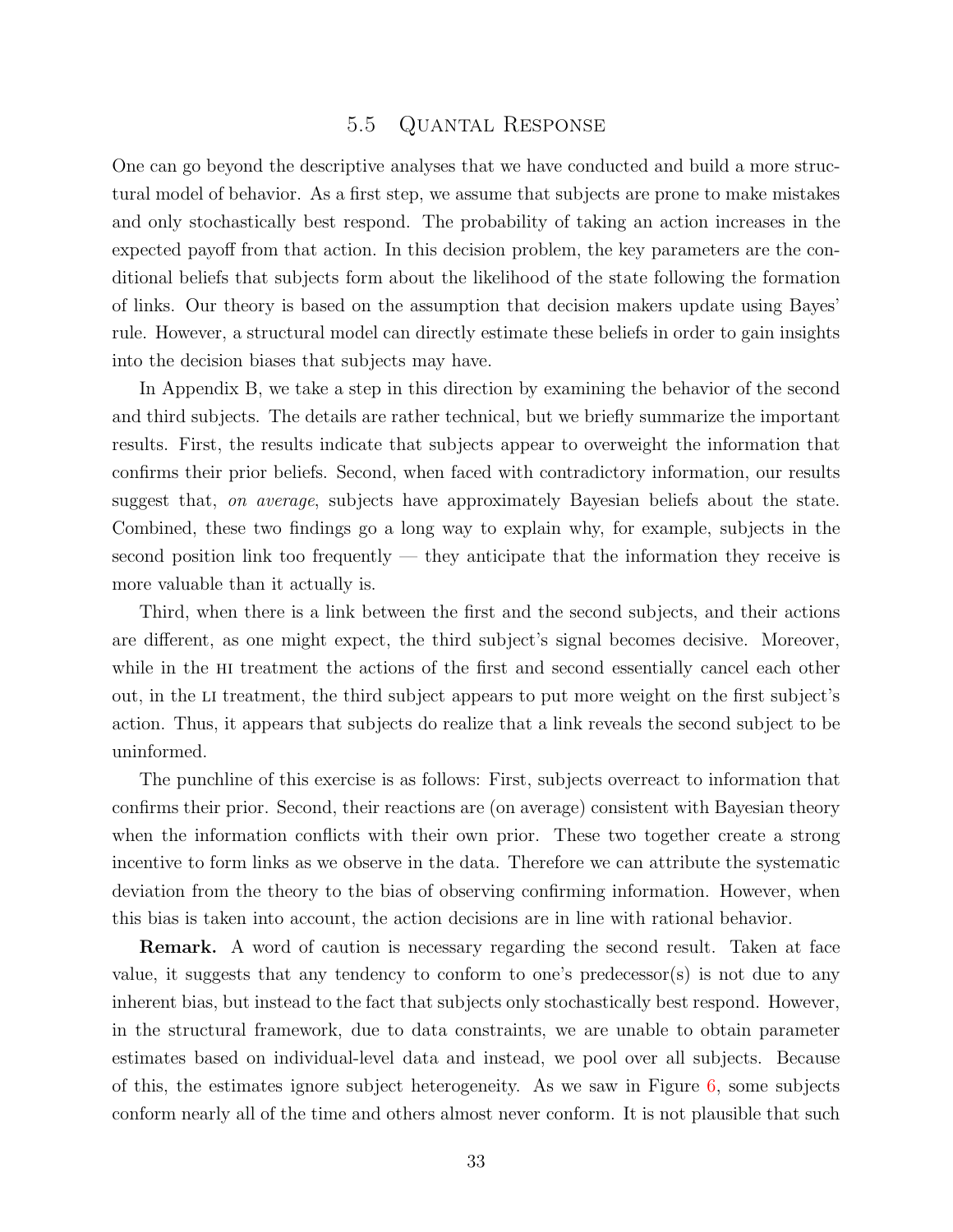<span id="page-33-0"></span>strong tendencies are due to mistakes. Rather, we argue that this is one instance where a more nuanced individual-level study is needed in order to fully understand the data.

# 6 Concluding Remarks

In this paper we have presented the results of an experiment on endogenous information acquisition and social learning. One of the key theoretical insights is that, for some parameterizations of the information acquisition problem, social learning is actually enhanced by the presence of a small positive cost of link formation. When links come for free, all possible links will be formed, rendering the observed link structure uninformative. In contrast, with a small positive cost, the observed link structure actually contains a great deal of useful information (in particular, it often indicates which subjects are in fact informed), which leads to increased predictive power and higher expected payoffs. As we reported, this important result is largely borne out in our experiment.

More generally, in terms of behavior, our experiment has identified some deviations from the Bayes-rational benchmark. Specifically, we observe that subjects in the second position tend to form too many links, which then leads to what we called "herding in link formation" by the third and fourth decision makers. In some cases, especially at higher costs of link formation, this actually leads subjects to making worse decisions — so much so, that forming no links at all may have been a better decision.

We also obtained some insights into the motivation for these apparent deviations. In particular, as the results of our structural econometric model highlighted, subjects place a great deal of weight on information that confirms their priors. Because of this, they form more links than what is optimal for them.

With respect to action decisions, our results suggest that subjects' behaviors are highly consistent with a counting heuristic. That is, subjects' action choices are consistent with the majority opinion, which includes their own private information and the actions observed through their linking decisions. Such a rule is quite natural, and in fact, it is optimal assuming that subjects never made mistakes, and is approximately optimal even in the presence of a small number of mistakes. Therefore, it is comforting that most subjects appear to follow this rule.

One other interesting finding is the tendency to conform to one's predecessors when the observed action conflicts with one's own private information. Particularly for the second subject, there is a non-negligible amount of such behavior (and it is more pronounced in the hi treatment). Interestingly, this does not appear to be a trait uniformly held by all subjects. Instead, there appears to be some "conformists" at one extreme, who almost always conform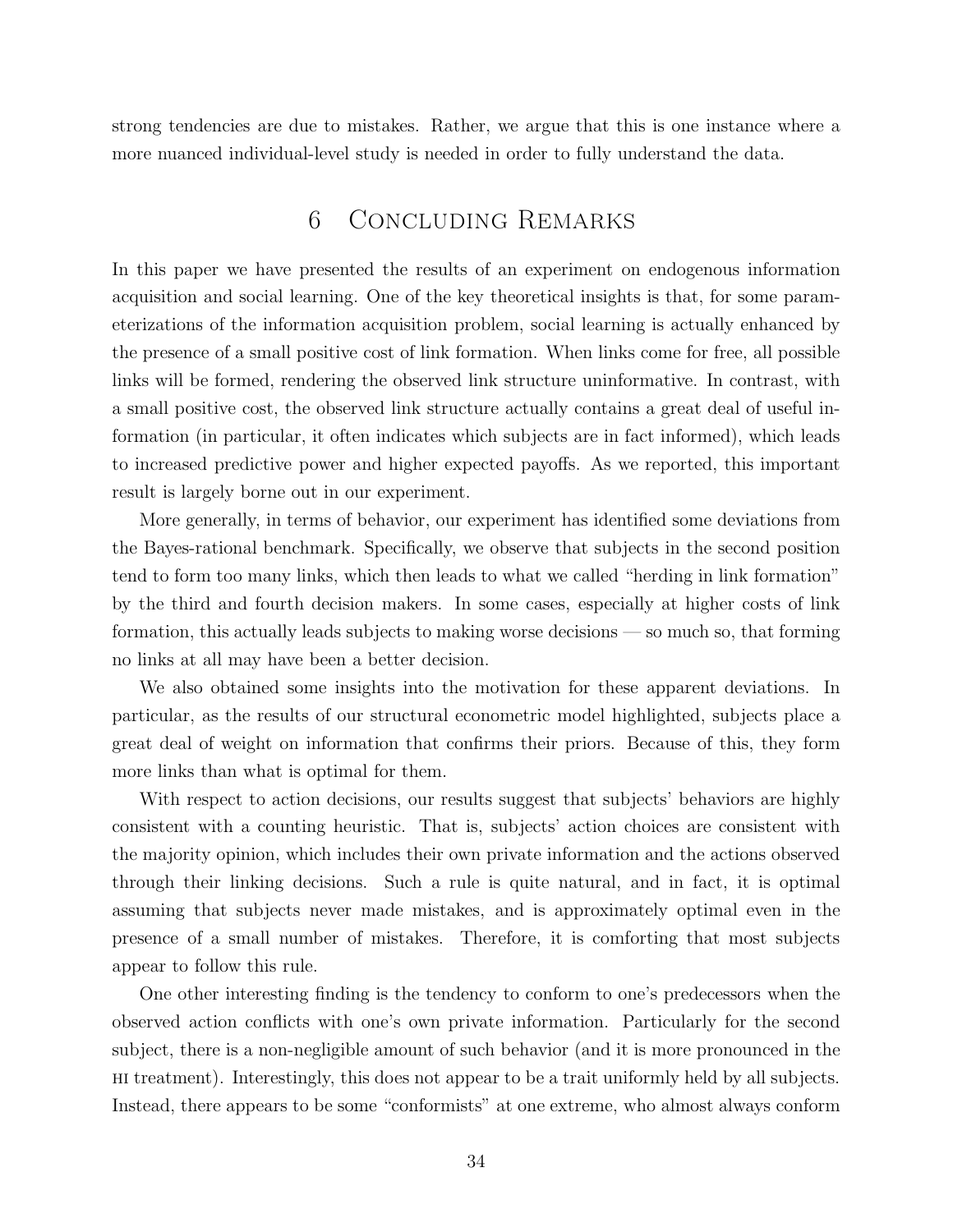as well as some "non-conformists", who almost never conform to their predecessors.

We also note that despite the apparent deviations from Bayes rationality (more so with respect to link formation), a number of comparative statics are consistent with the theory. First, as noted, the tendency of agents in the second position to conform in the hi treatment is less pronounced in the li treatment. Second, agents are also less likely to join the herd of link formation in the LI treatment than it was observed in the HI treatment. Third, there is also a fairly strong negative relationship between the frequency of link formation and the cost of link formation. Therefore, despite the difficult nature of the task, there is some reason to be optimistic about the subject's behavior. Indeed, the key "obstacle" to overcome would be to teach subjects not to place so much emphasis on information that confirms their prior beliefs.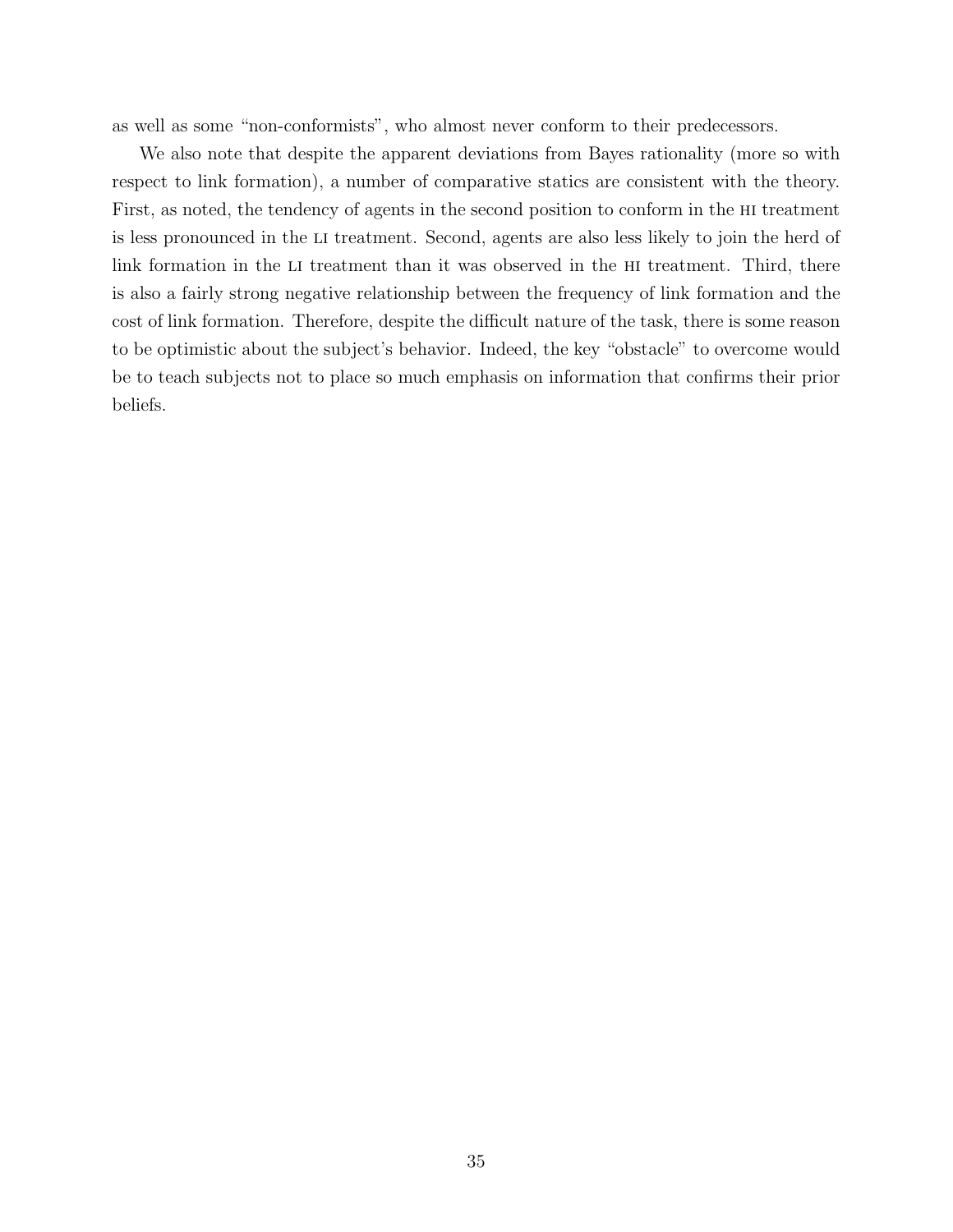# **REFERENCES**

- <span id="page-35-9"></span><span id="page-35-8"></span>[1] D. Acemoglu, M. A. Dahleh, I. Lobel, and A. Ozdaglar. Bayesian learning in social networks. Working Paper, 2007.
- <span id="page-35-2"></span>[2] V. Bala and S. Goyal. Learning from neighbours. *Review of Economic Studies*, 65:595– 621, 1998.
- <span id="page-35-7"></span>[3] A. Banerjee. A simple model of herd behavior. *Quarterly Journal of Economics*, 107:797–817, 1992.
- <span id="page-35-1"></span>[4] A. Banerjee and D. Fudenberg. Word-of-mouth learning. *Games and Economic Behavior*, 46:1–22, 2004.
- [5] P.A. Beck, R.J. Dalton, S. Greene, and R. Huckfeldt. The social calculus of voting: Interpersonal, media, and organizational influences on presidential choices. *American Political Science Review*, 96(01):57–73, 2002.
- <span id="page-35-3"></span>[6] S. Bikhchandani, D. Hirshleifer, and I. Welch. A theory of fads, fashion, custom and cultural change as informational cascade. *Journal of Political Economy*, 100(992–1026), 1992.
- <span id="page-35-4"></span>[7] S. Bikhchandani, D. Hirshleifer, and I. Welch. Learning from the behavior of others: Conformity, fads and informational cascades. *Journal of Economic Perspectives*, 12:151– 170, 1998.
- <span id="page-35-10"></span>[8] D. Blackwell. Comparison of experiments. In *Proceedings of the Second Berkeley Symposium on Mathematical Statistics and Probability*, number 93-102. University of California Press, 1951.
- <span id="page-35-6"></span><span id="page-35-0"></span>[9] B. Celen and S. Kariv. Observational learning under imperfect information. *Games and Economic Behavior*, 47:72–86, 2004.
- [10] T. Conley and C. Udry. Social learning through networks: The adoption of new agricultural technologies in ghana. *American Journal of Agricultural Economics*, 83:668–673, 2001.
- <span id="page-35-11"></span><span id="page-35-5"></span>[11] R.L. Cross and A. Parker. *The hidden power of social networks: Understanding how work really gets done in organizations*. Harvard Business Press, 2004.
- [12] R. Cubitt, C. Starmer, and R. Sugden. On the validity of the random lottery incentive scheme. *Experimental Economics*, 1:115–131, 1998.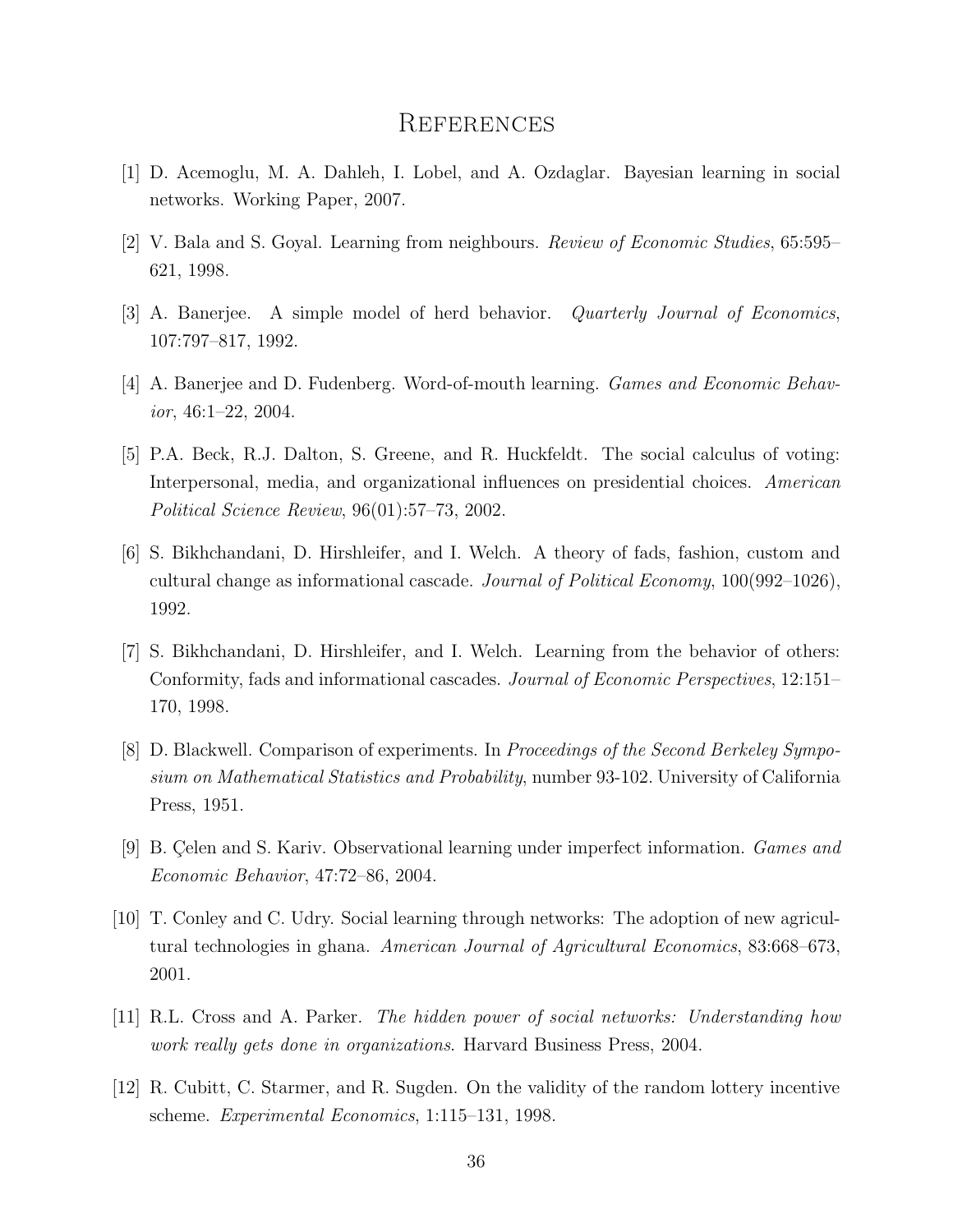- <span id="page-36-8"></span><span id="page-36-7"></span>[13] K. Eliaz and A. Schotter. Experimental testing of intrinsic preferences for noninstrumental information. *The American Economic Review*, 97(2):166–169, May 2007.
- <span id="page-36-1"></span>[14] K. Eliaz and A. Schotter. Paying for confidence: An experimental study of the demand for non-instrumental information. *Games and Economic Behavior*, *forthcoming*.
- [15] A. D. Foster and R. H. Slade. Learning by doing and learning from others: Human capital and technical change in agriculture. *Journal of Political Economics*, 103:1176– 1206, 1995.
- <span id="page-36-10"></span><span id="page-36-6"></span>[16] D. Gale and S. Kariv. Bayesian learning in social networks. *Games and Economic Behavior*, 45:329–346, 2003.
- <span id="page-36-9"></span>[17] A. Galeotti and A. Mattozzi. Personal influence: Social context and political competition. *American Economic Journal: Microeconomics*, 3(1):307–327, 2011.
- <span id="page-36-5"></span>[18] J. K. Goeree and L. Yariv. Conformity in the lab. Working Paper, 2007.
- <span id="page-36-4"></span>[19] R.R. Huckfeldt, P.E. Johnson, and J.D. Sprague. *Political disagreement: The survival of diverse opinions within communication networks*. Cambridge Univ Pr, 2004.
- <span id="page-36-2"></span>[20] R.R. Huckfeldt and J. Sprague. *Citizens, politics, and social communication: Information and influence in an election campaign.* Cambridge University Press, 1995.
- <span id="page-36-11"></span>[21] Y. Ioannides and L. D. Loury. Job information networks, neighborhood effects and inequality. *Journal of Economic Literature*, 42:1056–1093, 2004.
- [22] M. O. Jackson. A survey of models of network formation: Stability and efficiency. In G. Demange and M. Wooders, editors, *Group Formation in Economics: Networks, Clubs and Coalitions*. Cambridge University Press, 2003.
- <span id="page-36-12"></span>[23] M. O. Jackson. The economics of social networks. In Richard Blundell, Whitney Newey, and Torsten Persson, editors, *Advances in Economics and Econometrics (Proceedings of the Ninth World Congress of the Econometric Society)*. Cambridge University Press, 2006.
- <span id="page-36-3"></span><span id="page-36-0"></span>[24] E. Katz and Paul F. Lazarsfeld. Personal influence: The part played by people in the flow of mass communication. 1955.
- [25] M. Kelly and C. Ó Gráda. Market contagion: Evidence from the panics of 1854 and 1857. *American Economic Review*, 90:1110–1124, 2000.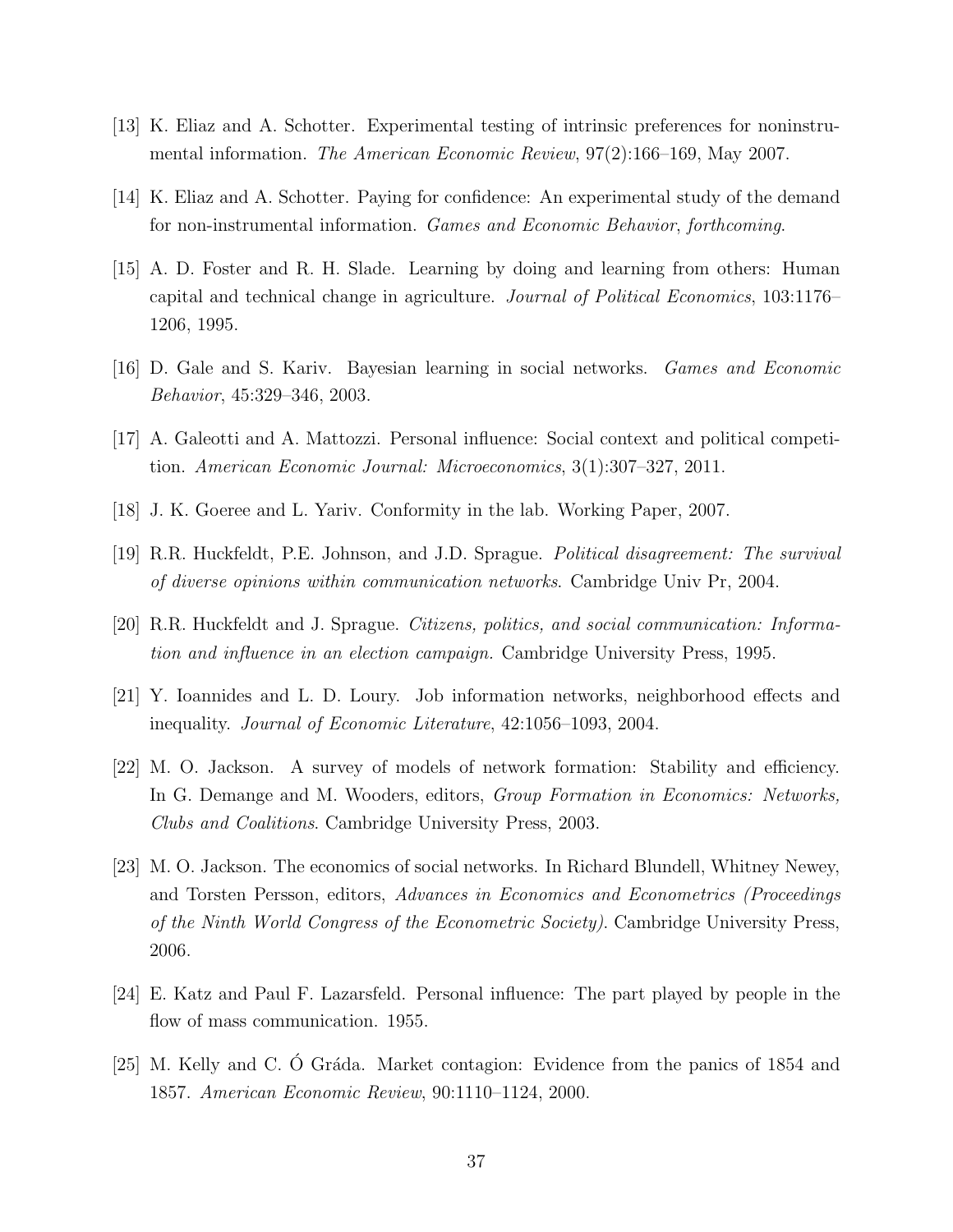- <span id="page-37-4"></span><span id="page-37-1"></span>[26] D. Kübler and G. Weizsäcker. Limited depth of reasoning and failure of cascade formation in the laboratory. *Review of Economic Studies*, 71(2):425–441, Apr 2004.
- <span id="page-37-0"></span>[27] Paul F. Lazarsfeld, Bernard Berelson, and Hazel Gaudet. *The People's Choice. How the voter makes up his mind in a presidential campaign*. Duell, Sloan & Pearce, 1944.
- <span id="page-37-3"></span>[28] K. Munshi. Social learning in a heterogenous population: Technology diffusion in the indian green revolution. *Journal of Development Economics*, 73:185–213, 2004.
- <span id="page-37-2"></span>[29] L. Smith and P. Sørenson. Rational social learning with random sampling. Working Paper, 1998.
- [30] L. Smith and P. Sorensen. Pathological outcomes of observational learning. *Econometrica*, 68:371–398, 2000.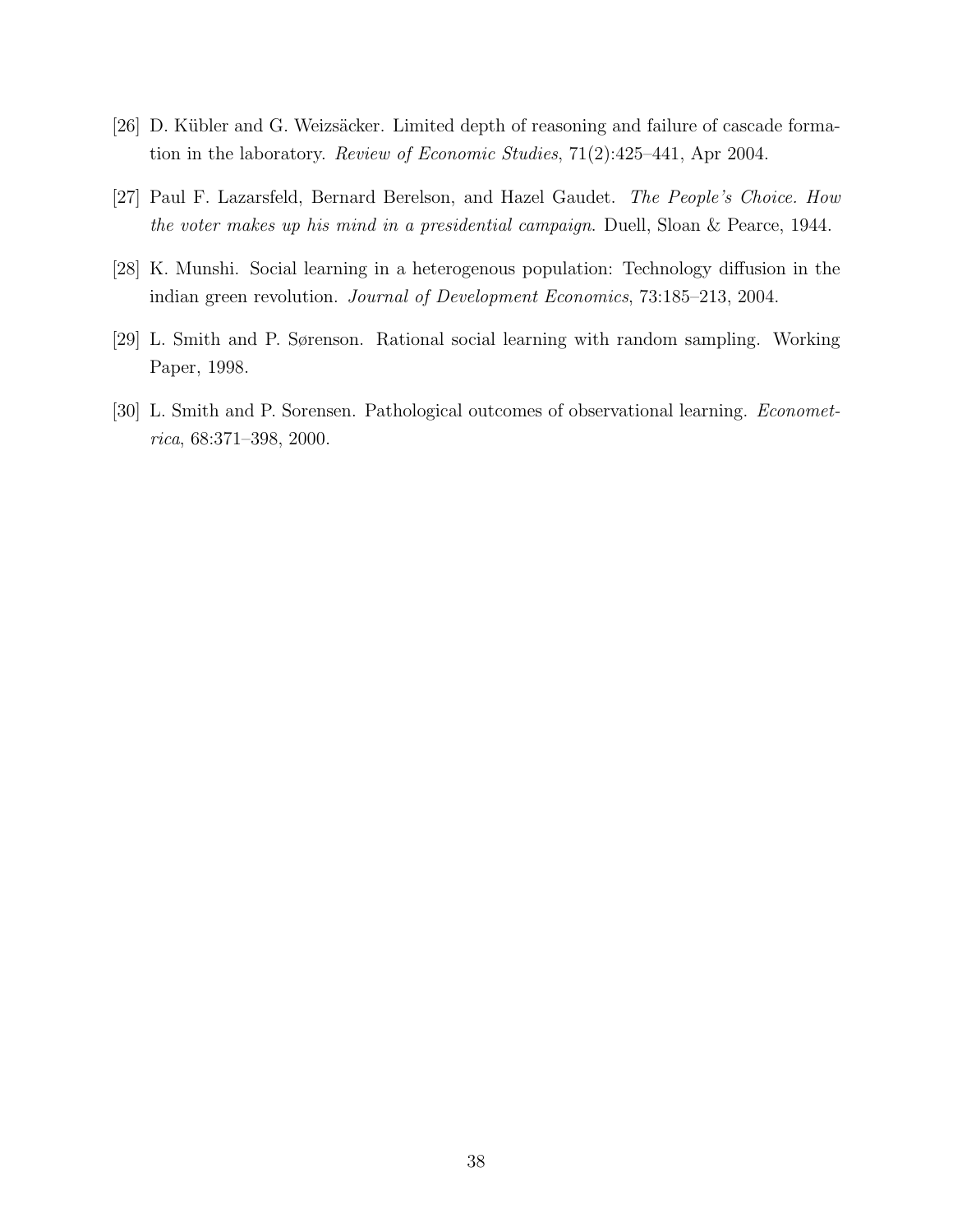## **APPENDICES**

#### Appendix A: Omitted Proofs

Corollary 1. *The optimal decision rule of the second agent is characterized as follows:*

- <span id="page-38-0"></span>*1. Let*  $\sigma_2 \in \{-1, 1\}$  *and*  $q \in (0, 1]$ *. For any*  $c > 0$ *, the second agent does not form a link and takes action*  $a_2 = \sigma_2$ .
- 2. Let  $\sigma_2 = 0$  and  $q \in (0,1]$ . There exists a threshold  $c^* = \frac{qm}{6}$  $\frac{m}{6}$  such that for any  $c < c^*$ , the *second agent links to the first and takes action*  $a_2 = a_1$ ; if  $c \geq c^*$ , the second agent does not *form a link and randomizes between the two actions.*

*Proof.* 

*1.* Let  $q \in (0,1]$ , and without loss of generality, suppose that  $\sigma_2 = 1$ . Then, the value of information from linking to the first agent when the unit cost of a link is  $c > 0$  is

$$
v(\sigma_2) = \sum_{a_1} \Pr(a_1 | \sigma_2) \max_{a_2} \left\{ \sum_{\theta} \Pr(\theta | \sigma_2, a_1) u(a_2, \theta) \right\} - \max_{a_2} \left\{ \sum_{\theta} \Pr(\theta | \sigma_2) u(a_2, \theta) \right\} - c
$$
  
= 
$$
\sum_{a_1} \Pr(a_1 | \sigma_2) \sum_{\theta} \Pr(\theta | \sigma_2, a_1) u(1, \theta) - \sum_{\theta} \Pr(\theta | \sigma_2) u(1, \theta) - c < 0
$$

The second equality comes from the fact that choosing  $a_2 = 1$  is always optimal, regardless of  $a_1$  and hence the first two terms are canceled out. Therefore, it is never optimal to form a link to the first agent for any positive unit cost  $c > 0$ . The case of  $\sigma_2 = -1$  is similar.

2. Let  $q \in (0,1]$ , and suppose that  $\sigma_2 = 0$ . Then a simple computation leads the value of information from linking to the first agent to be

$$
v(\sigma_2) = \frac{qm}{6} - c.
$$

Therefore, when  $c < \frac{qm}{6}$  the second agent forms a link to the first. However, when  $c \ge \frac{qm}{6}$ 6 the second agent does not form a link.

#### Corollary 2. *The optimal decision rule of the third agent is characterized as follows:*

- *1. Suppose there is a link between the first and the second agents.*
	- $(a)$  Let  $\sigma_3$  ∈ {-1, 1} and  $q$  ∈ (0, 1]*.* Then, for any  $c > 0$  the third agent does not form a *link and takes action*  $a_3 = \sigma_3$ .
	- *(b)* Let  $\sigma_3 = 0$  and  $q \in (0,1]$ . Then, for any  $c < c^*$  the third agent links to the second and *takes action*  $a_3 = a_2$ ; if  $c \geq c^*$ , the third agent does not form a link and randomizes *between the two actions.*
- *2. Suppose there is no link between the first and the second agents.*
	- *(a)* Let  $\sigma_3$  ∈ {-1, 1} *and*  $q$  ∈ (0, 1]*.*

 $\Box$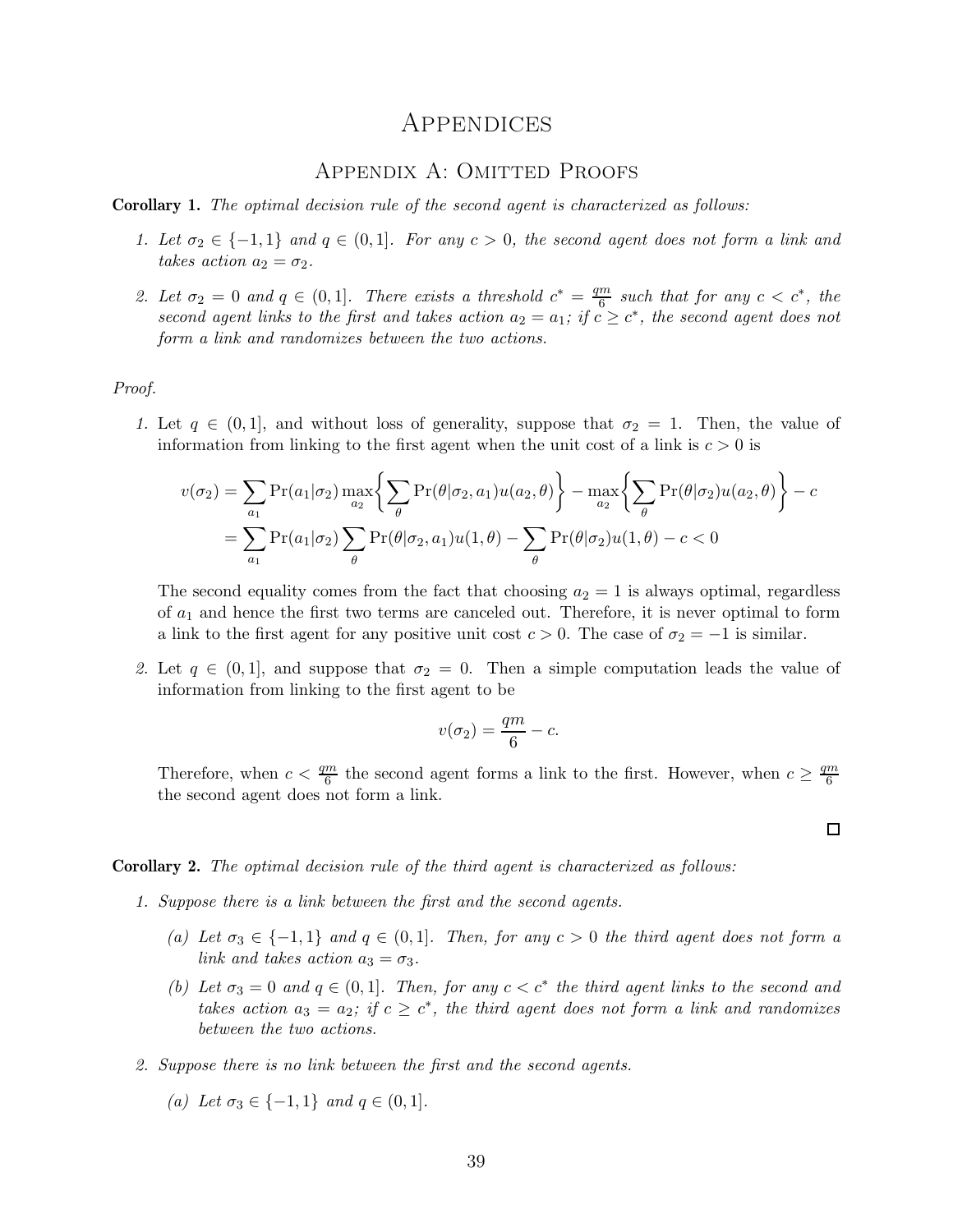- *i.* There exists a threshold  $c^{**} = \frac{2qm}{39}$  such that for any  $c < c^{**}$ , the third agent links *to the second agent. If*  $a_2 = \sigma_3$ *, then he does not form a link to the first and takes action*  $a_3 = a_2$ *;* if  $a_2 \neq \sigma_3$ *, then he links to the first and takes action*  $a_3 = a_1$ *.*
- *ii.* For any  $c \geq c^{**}(q, m)$  the third agent does not form a link and takes action  $a_3 = \sigma_3$ .
- *(b)* Let  $\sigma_3 = 0$  and  $q \in (0, 1]$ .
	- *i.* For any  $c < c^*$  the third agent links to the second and takes action  $a_3 = a_2$ .
	- *ii.* For any  $c \geq c^*$ , the third agent does not form a link and randomizes between the *two actions.*

#### *Proof.*

- *1.* Suppose there is a link between the first and the second agents. When there is a link between the first and the second agents, the decision problem of the third agent is equivalent to that of the second agent (see the proof of Corollary [1.](#page-38-0))
- *2.* Suppose that there is no link the first and the second agents.
	- *(a)* Let  $\sigma_3$  ∈ {−1, 1} and  $q \in (0, 1]$ .
		- *i.* The value of information is

$$
v(\sigma_3) = -c + \sum_{a_2} \Pr(a_2 | \sigma_3) \max\{v(\sigma_3, a_2), 0\}
$$

$$
= -c + \frac{4}{9} \left(\frac{qm}{6} - c\right) = \frac{2qm}{27} - \frac{13}{9}c.
$$

Therefore, when  $c < \frac{2qm}{39}$  we have  $v(\sigma_3) > 0$ , hence the third agent links to the second agent. If  $a_2 = \sigma_3$ , the value of information is  $v(\sigma_2, \sigma_3) = v(\sigma_2)$ ; hence the third does not form a link. If  $a_2 \neq \sigma_3$ , then the value of information is equivalent to  $v(\sigma_3 = 0)$ . We already know that in this case the third forms a link.

- *ii.* If  $c \geq \frac{2qm}{39}$  we have  $v(\sigma_3) < 0$ , hence the third agent does not form a link to the second agent.
- *(b)* Let  $\sigma_3 = 0$  and  $q \in (0, 1]$ .
	- *i.* The value of information is

$$
v(\sigma_2) = \sum_{a_2} \Pr(a_2 | \sigma_3) \max_{a_3} \left\{ \sum_{\theta} \Pr(\theta | \sigma_3, a_2) u(a_3, \theta) \right\} - \max_{a_3} \left\{ \sum_{\theta} \Pr(\theta | \sigma_3) u(a_3, \theta) \right\}
$$

$$
-c + \sum_{a_2} \Pr(a_2 | \sigma_3) \max \{ v(\sigma_3, a_2), 0 \} = \frac{m}{6} - c,
$$

where  $v(\sigma_3, a_2) < 0$  for any  $(\sigma_3, a_2)$ . Thus, for  $0 < c < \frac{qm}{6}$ , it is optimal to form a link to the second agent. After forming a link, for any action he observes, the value of information for the third agent is identical to that of an informed second agent. Therefore, the third does not form a link to the first, and takes action  $a_3 = a_2$  (see the proof of Corollary [1.](#page-38-0)) and follow his action decision.

*ii.* When  $c \geq \frac{qm}{6}$  $\frac{m}{6}$ , the value is  $v(\sigma_3) < 0$ . Therefore, the third does not form a link to the second agent.

 $\Box$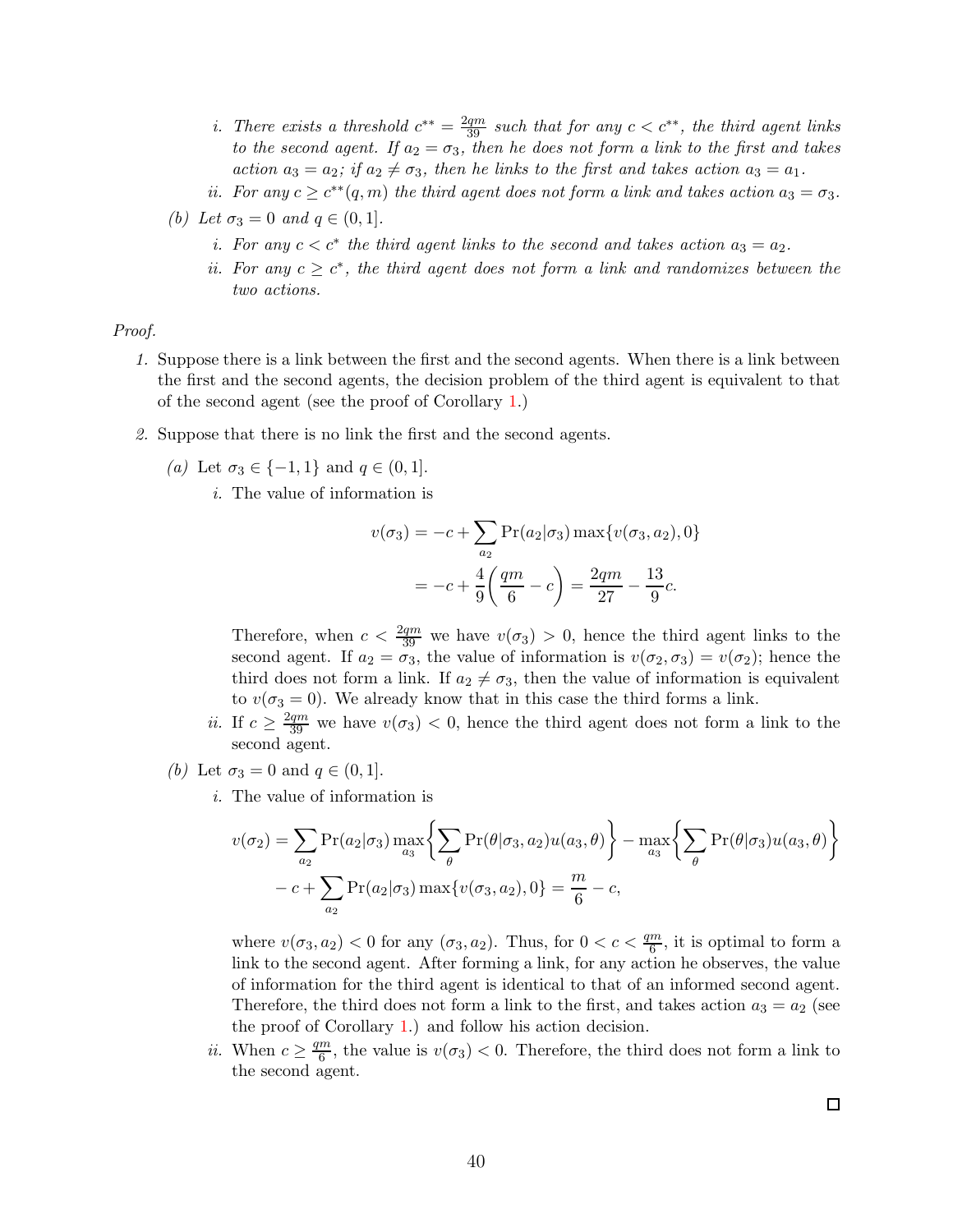#### Appendix B: Partial Quantal Response Analysis

In our analysis we have described behaviors of the second, third and fourth subjects in various situations. The analysis showed that subjects often made systematic deviations from the rational theory as espoused by the BSLP. Our goal in this section is to uncover the origins of these deviations. In particular, we will build an econometric model, which allows us to estimate the subjects' beliefs about the state of the world as a function of their information (i.e., signals and link decisions). We show that many of the deviations can be explained by *over-optimism* about the information obtained by forming links.

#### THE SECOND AGENT

In the standard model of stochastic best response, agents experience a random shock to each of their possible decisions. For instance, suppose that the second agent receives signal  $\sigma_2 = 1$ . Let  $\ell_{1,2} = 1$  (0) denote the existence (lack) of a link between the first and second agents. The expected utility of forming a link is given by:

$$
\varphi(\sigma_2 = 1, \ell_{1,2} = 1) := r \max \{ sm, (1 - s)m \} + (1 - r) \max \{ tm, (1 - t)m \} - c + \epsilon_1 \tag{6}
$$

where  $r = Pr(a_1 = 1 | \sigma_2 = 1)$ ,  $s = Pr(\theta = 1 | \sigma_2 = a_1 = 1)$  and  $t = Pr(\theta = 1 | \sigma_2 = 1, a_1 = -1)$ . Whereas the expected utility of not forming a link is given by:

$$
\varphi(\sigma_2 = 1, \ell_{1,2} = 0) = \max\{pm, (1-p)m\} + \epsilon_0 \tag{7}
$$

where  $p = Pr(\theta = 1|\sigma_2 = 1)$ . Under standard assumptions on  $\epsilon_1$  and  $\epsilon_0$ , the probability that a link is formed is given by:

$$
Pr(\ell_{1,2} = 1 | \sigma_2, c) = \left[1 + \exp\left\{\lambda^l(\varphi(\sigma_2, \ell_{1,2} = 0) - \varphi(\sigma_2, \ell_{1,2} = 1))\right\}\right]^{-1}
$$
(8)

where  $\lambda^{l}$  is a parameter to estimate. It captures the subject's ability to best respond in his link decision.

Since subjects jointly made both a link and an action decision, we can also consider these two decisions jointly. For example, if the second subject forms a link to the first and  $\sigma_2 = a_1$ , then

$$
Pr(a_2 = 1 | \sigma_2 = 1, a_1 = 1) = \left[1 + \exp\left\{\lambda^a (1 - 2s)m\right\}\right]^{-1}
$$
\n(9)

where  $\lambda^a$  is a parameter to be estimated. It captures the subject's ability to best respond in his action decision. By taking both the link and action decisions into account, we can write the *full* likelihood function for the subject's decision problem and obtain maximum likelihood estimates of both  $\lambda^l$  and  $\lambda^a$ 

Before proceeding to the results, note that in the experiment subjects were told the value of p but not the values of r, s,  $s^{ui}$ , or t. One of two approaches can be taken here. First, we could estimate these parameters directly alongside our estimation of the rationality parameters. Second, with enough algebra, it is possible to derive all of these parameters as functions of exogenous variables and the rationality parameter of the first subject. For example, one can show that:

$$
r = \frac{\sum_{\theta,\sigma_1} \Pr[a_1 = 1|\sigma_1,\theta] \Pr[\sigma_1|\theta] \Pr[\sigma_2 = 1|\theta] \Pr[\theta]}{\sum_{\theta} \Pr[\sigma_2 = 1|\theta] \Pr[\theta]},
$$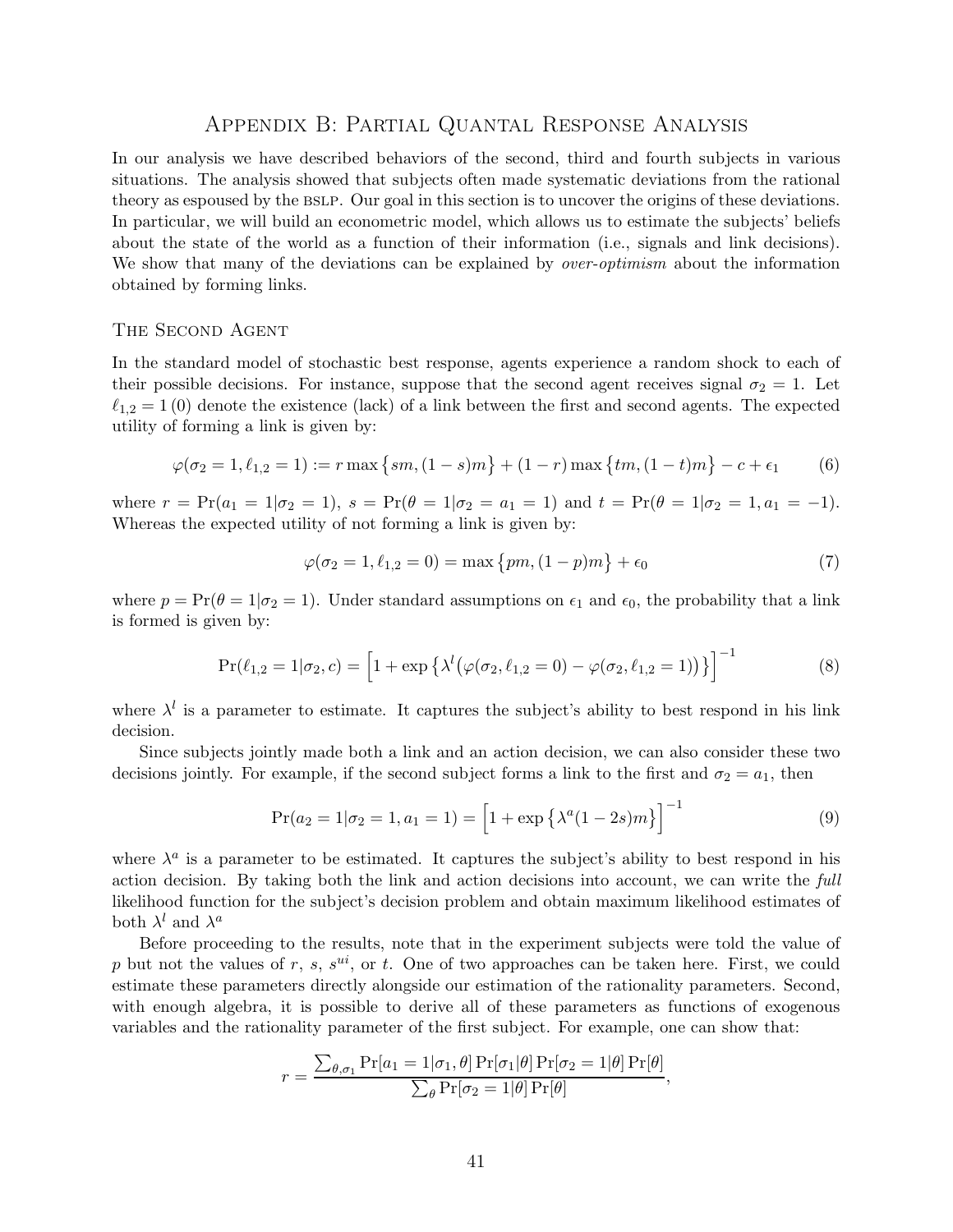where all terms except  $Pr[a_1 = 1 | \sigma_1, \theta]$  are exogenously given and  $Pr[a_1 = 1 | \sigma_1, \theta]$  can be estimated from the data. Similar computations can be made for  $s, t$  and  $s^{ui}$ .

While the second approach is desirable in that one need only estimate the rationality parameters, given the results from the descriptive analysis, we our belief is that the fit will be significantly worse. The reason is as follows. According to the BSLP, an informed second agent should *never* form a link to the first at a positive cost.<sup>[19](#page-41-0)</sup> However, as reported above, we observed a significant number of links being formed as well as agents conforming in the face of contradictory information. Now, if we assume that subjects have rational expectations of their predecessors, then, since subjects in the first position made mistakes more than 10% of the time, this will make forming a link less **valuable** and impose a real penalty to conforming to one's predecessor when  $\sigma_2 \neq a_1$ .

Table [11](#page-42-0) reports both sets of results, with panel (A) reports estimates of the underlying belief parameters and panel (b) deriving the belief parameters according to rational expectations on the first subject's behavior. In both cases, we report results for the link decision separately and a joint estimation of the link and action decision. In panel (a), for the link only estimation, we could not separately identify r, s and t. Therefore, we chose to estimate s and fix the other two parameters at their theoretical values (shaded in the table). For the full decision problem, all parameters are, in principle identified, though practical identification of  $r$  appeared to be rather poor; therefore, we omitted it from our estimates and fixed it at the theoretical value. In panel (B) the rational expectations values of r, s and t are reported (shaded in the table). Asterisks denote the level of significance of the parameter according to a Likelihood Ratio test. For the two  $\lambda$  terms, the null hypothesis is that  $\lambda = 0$ , while for the other terms, the null hypothesis is that the parameter equals the theoretical value.

Consider first panel (A) and notice that both  $\lambda^{l}$  and  $\lambda^{a}$  are highly significantly different from zero. Regarding the other parameters, in all cases, we see that  $s > s^{\text{BSLP}}$  ( $s^{\text{BSLP}}_{\text{HI}} = 0.8$ ;  $s^{\text{BSLP}}_{\text{LI}} =$ 0.7586). That is, subjects over-weight the informational gain from forming links, which causes them to form more links than it is optimal. Looking at  $t$ , we see that subjects appear to (almost) optimally weight contradictory information. Accordingly, it appears that any tendency to conform to the actions of one's predecessor is due to the fact that  $\lambda^a < \infty$ . However, as we saw in Figure [6,](#page-25-1) the frequency of conformist behavior is very bimodal, with some subjects conforming nearly all the time and others almost never conforming. Therefore, while, on average, it appears that there is no bias, our descriptive analyses caution us from drawing too strong of conclusions from the pooled estimates of our structural model. That is, a non-negligible portion of our subject pool displays a strong tendency to conform.

Briefly, consider panel (B). As expected, when we fix  $r$ ,  $s$  and  $t$  at their rational expectations values, the overall fit goes down a lot. Furthermore, our estimate of  $\lambda^l$  is much lower. Again, this is to be expected because linking is now a bigger mistake. Thus, it appears as though subjects are less rational. The fit on  $\lambda^a$  actually appears to increase slightly. This makes sense because, given that s is lower and the payoff difference from following one's signal when  $\sigma_2 = a_1$  is  $m(2s - 1)$ . Therefore, to match the action data,  $\lambda^a$  must increase.

#### THE THIRD AGENT

The empirical analyses of the third agent is in the same spirit as for the second agent. However, matters are substantially more complicated. In particular, the third agent may face one of two

<span id="page-41-0"></span><sup>&</sup>lt;sup>19</sup>Recall that if he forms a link he will either observe  $a_1 = \sigma_2$  (in which case his belief increases to  $s > 2/3$ ), or he will observe  $a_1 \neq \sigma_2$  (in which case his belief decreases to  $1 - t \leq 1/2$ ). In both cases, the subject would have done just as well to simply not form a link and choose  $a_2 = \sigma_2$ .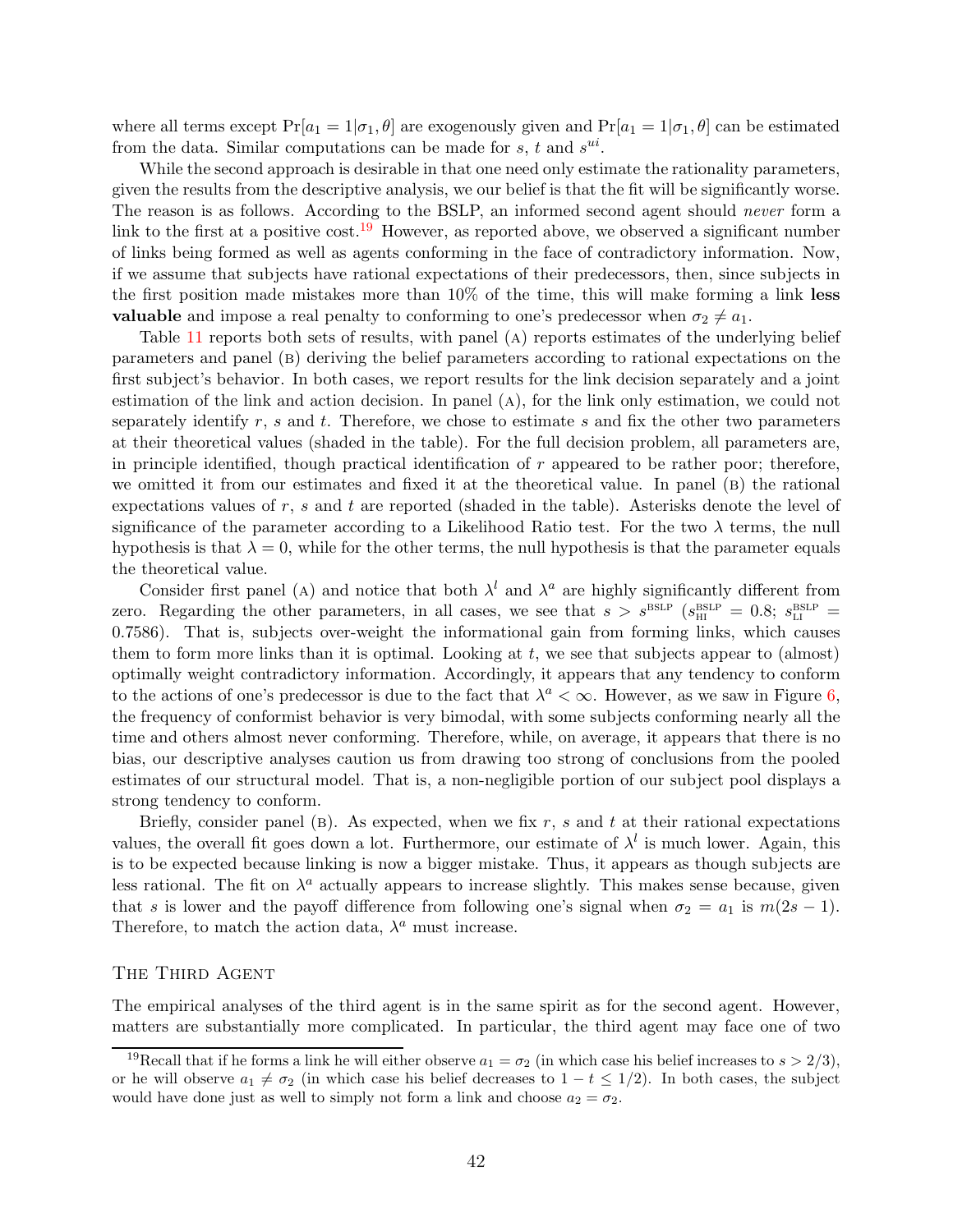<span id="page-42-0"></span>

|                   |            |             | (A) Beliefs & Rationality Parameters |             | (B) Rationality Parameters Under Rational Expectations |            |             |                |
|-------------------|------------|-------------|--------------------------------------|-------------|--------------------------------------------------------|------------|-------------|----------------|
|                   | Link Only  |             | Link & Actions                       |             |                                                        | Link Only  |             | Link & Actions |
|                   | НI         | $_{\rm LI}$ | HI                                   | $_{\rm LI}$ | $_{\rm HI}$                                            | Ы          | $_{\rm HI}$ | LI             |
| $\lambda^l$       | $3.174***$ | $3.511***$  | $3.087***$                           | $3.480***$  | $1.775***$                                             | 1.901***   | $1.775***$  | $1.901***$     |
| $\lambda^a$       | <b>NA</b>  | NA          | $1.143***$                           | $1.717***$  | NA                                                     | <b>NA</b>  | $1.195***$  | $1.930***$     |
| $\mathcal{S}_{0}$ | $0.898***$ | $0.868***$  | $0.880***$                           | $0.844***$  | 0.764                                                  | 0.738      | 0.764       | 0.738          |
| t                 | 0.50       | 0.56        | 0.5165                               | $0.5875*$   | 0.553                                                  | 0.587      | 0.553       | 0.587          |
| $s^{ui}$          | NA         | $0.641***$  | <b>NA</b>                            | $0.645***$  | <b>NA</b>                                              | 0.585      | <b>NA</b>   | 0.585          |
| $\mathcal{r}$     | 0.556      | 0.537       | 0.556                                | 0.537       | 0.539                                                  | 0.528      | 0.539       | 0.528          |
| LL                | $-380.547$ | $-417.745$  | $-636.830$                           | $-638.022$  | $-397.197$                                             | $-453.824$ | $-653.587$  | $-684.093$     |
| $\rm N$           | 680        | 760         | 680                                  | 760         | 680                                                    | 760        | 680         | 760            |

Table 11: Second Subject: Uncovering Beliefs

In panel (a), shaded cells indicate that the variable was fixed at the theoretical value, while in panel (b), shaded cells indicate that the variable was fixed at its "rational expectations" value (i.e., given the

actual behavior of the first subject). For  $\lambda$  we computed LR tests that the coefficient is equal to zero, while for the other variables, we conducted LR tests that the coefficient is equal to the theoretical value. \*\*\*, \*\* and \* denotes the 1%, 5% and 10% level of significance, respectively.

different networks and has the option of forming 0, 1 or 2 links to his predecessors. Instead of giving a full derivation of the empirical choice model, we simply note the key steps required. Given the above discussion, we also focus on the case in which underlying beliefs are directly estimated, rather than being obtained via rational expectations.

In addition to the required calculations from the previous section, we need more tedious calculations to be able to solve for the value of information. The task is even more complicated since we assume that the third agent anticipates the errors made by the first and the second agents. For example, consider the case in which the third agent observes that the second linked to the first. For ease of exposition, let us introduce the following notation:

| $Pr(a_1, a_2   \sigma_3, \ell_{1,2} = 1)$ |            |                            |                | $Pr(\theta = 1 a_1, a_2, \sigma_3, \ell_{1,2} = 1)$ |            |          |                |
|-------------------------------------------|------------|----------------------------|----------------|-----------------------------------------------------|------------|----------|----------------|
| $(a_1, a_2)$                              | $\sigma_3$ |                            |                | $(a_1, a_2)$                                        | $\sigma_3$ |          |                |
|                                           | $-1 \ 0$   |                            | $\overline{1}$ |                                                     | $-1 \ 0$   |          | $\overline{1}$ |
| (1, 1)                                    |            | $a_{11}$ $a_{12}$ $a_{13}$ |                | (1, 1)                                              | $c_{11}$   | $c_{12}$ | $c_{13}$       |
| $(1,-1)$                                  | $a_{21}$   | $a_{22}$                   | $a_{23}$       | $(1,-1)$                                            | $c_{21}$   | $c_{22}$ | $C_{2,3}$      |
| $(-1, 1)$                                 | $a_{31}$   | $a_{32}$                   | $a_{33}$       | $(-1, 1)$                                           | $c_{31}$   | $c_{32}$ | $c_{33}$       |
| $(-1,-1)$                                 | $a_{41}$   | $a_{42}$                   | $a_{43}$       | $(-1,-1)$                                           | $c_{41}$   | $c_{42}$ | $c_{43}$       |

Then, the ex ante expected utility of the third who observes a link between the first and the second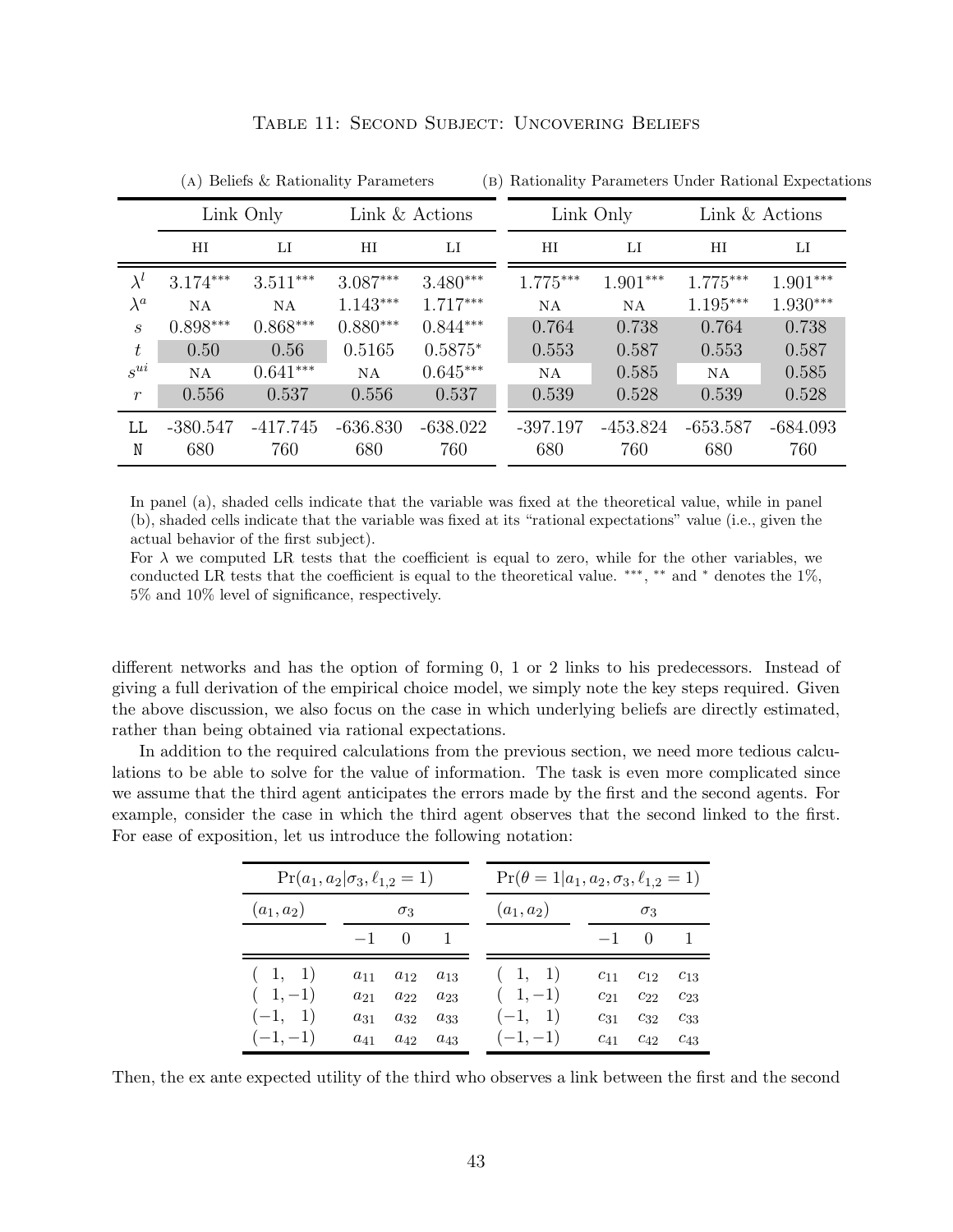is

$$
\varphi_j = a_{1j} \max \left\{ c_{1j}m, (1 - c_{1j})m \right\} + a_{2j} \max \left\{ c_{2j}m, (1 - c_{2j})m \right\} + a_{3j} \max \left\{ c_{3j}m, (1 - c_{3j})m \right\} + a_{4j} \max \left\{ c_{4j}m, (1 - c_{4j})m \right\},
$$

where  $j = 1$  for  $\sigma_3 = -1$ ,  $j = 2$  for  $\sigma_3 = 0$ , and  $j = 3$  for  $\sigma_3 = 1$ , and an informed third agent will form a link if and only if:

$$
\max\left\{pm, (1-p)m\right\} + \epsilon_1 < \varphi_j - c + \epsilon_0.
$$

If no link is observed, the decision is even more complicated since the agent must decide whether to link to the first agent, second agent or not to link at all. Then, if he decides to link, he must decide whether or not to form another link, and only then to make his action decision.

First, consider the aforementioned case in which the third agents observes a link between the second and the first agents. In order to reduce the number of parameters to estimate, we make the following restrictions:

$$
c_{32} = 1 - c_{22}, \t c_{42} = 1 - c_{12}
$$
  
\n
$$
c_{13} = 1 - c_{41}, \t c_{23} = 1 - c_{31}
$$
  
\n
$$
c_{33} = 1 - c_{21}, \t c_{43} = 1 - c_{11}
$$
\n(10)

In the HI treatment, when we consider the full decision problem, this means that there are four  $c_{ij}$  parameters to estimate as well as  $\lambda^l$  and  $\lambda^a$ ; a total of six parameters. In the LI treatment, there are two more parameters to estimate  $(c_{12}$  and  $c_{22})$ , for a total of eight parameters. So, if we consider only the link decisions, the identification problem becomes even more severe. Therefore, we immediately consider the full decision problem.

For the HI treatment, the results are presented in Table  $12(A)$  $12(A)$ . We see that, when the actions of the first and second agents agree, the third agent becomes *over-confident* that the state is consistent with the observed actions, and that this is true whether or not the observed actions are consistent with his signal. When the observed actions are different from each other, as we saw in the descriptive analyses, the third agent's signal becomes decisive, the estimated beliefs match very closely to their theoretical values. With regard to the estimated  $\lambda$ 's, we simply note that they are fairly similar to those obtained in our estimation of the second agent's problem. This suggests that herding in link formation is rather due to biases in underlying beliefs, and not due to irrationality (as captured by  $\lambda^l$ ).

We repeat the analysis in Table  $12(B)$  $12(B)$  for the LI treatment. The results are not too different. As was the case with the HI treatment, the third agent is generally over-confident (relative to the theoretical prediction) whenever  $a_1 = a_2$ . This over-confidence is even greater when also  $\sigma_3 = a_1 = a_2$ . Looking at the cases in which  $a_1 \neq a_2$ , we see that in all cases the subject's own signal is decisive; however, it appears that the subject places more weight on the action decision of the first subject. In particular, when  $\sigma_3 = a_1 \neq a_2$ , the third subject has very strong (overconfident) beliefs about the state, while when  $\sigma_3 = a_2 \neq a_1$ , the third subject is actually slightly under-confident about the true state (relative to the theoretical prediction).

The results above provide insight only for the case in which the third agent observes a link between the first and the second agents. Ideally, we would like to repeat the analysis for the more general setting in which the third agent can observe either of the two possible networks and makes his decisions accordingly. However, as is often the case in structural models of this sort, doing so would introduce many more parameters, making it difficult to obtain precise estimates. As an alternative, we now discuss a more reduced form approach, which yields the same conclusions in a less computationally demanding way.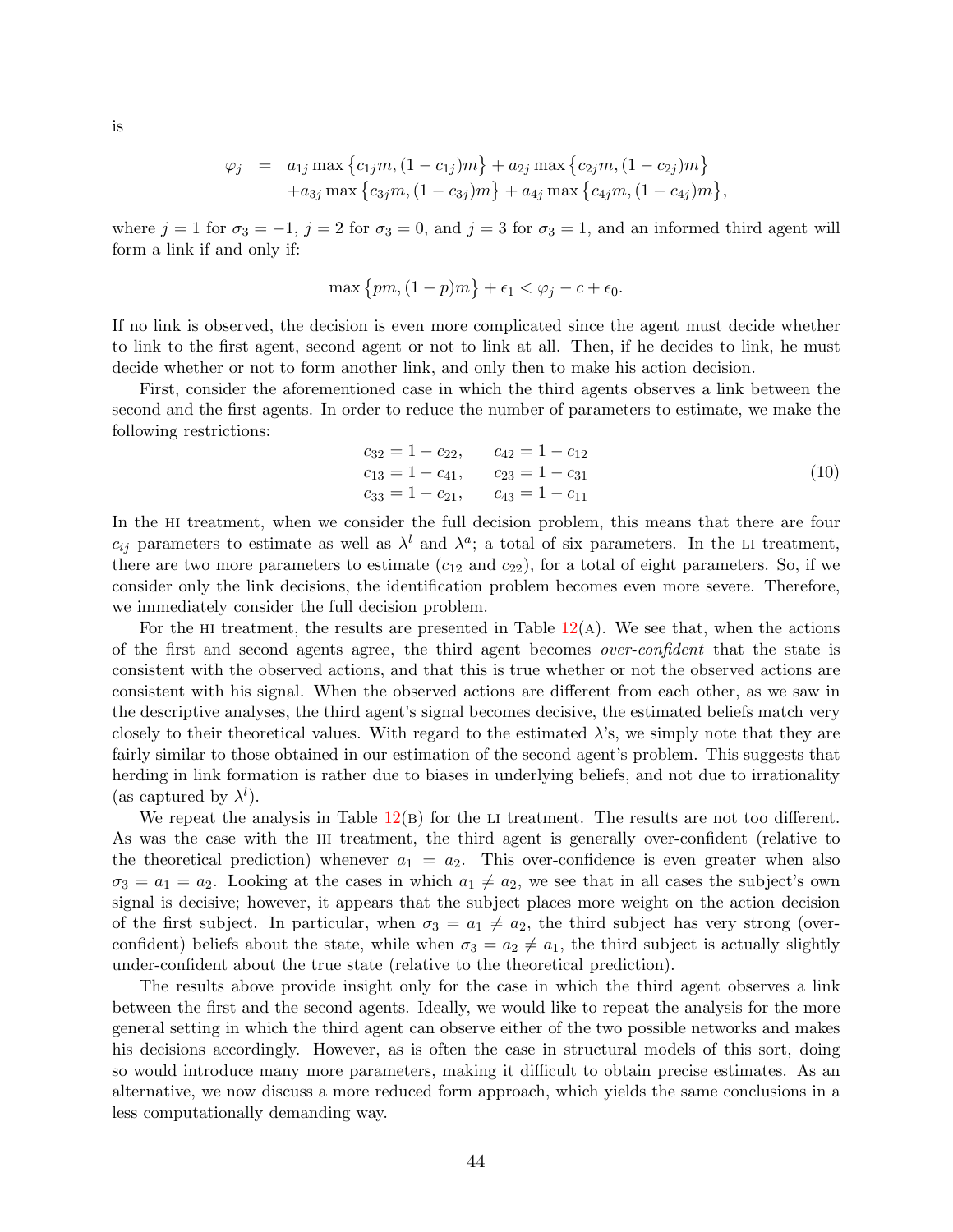<span id="page-44-0"></span>

| (A) HI Treatment                                       |                                                     |            | (B) LI Treatment |  |              |                                                     |            |                     |
|--------------------------------------------------------|-----------------------------------------------------|------------|------------------|--|--------------|-----------------------------------------------------|------------|---------------------|
|                                                        | $Pr(\theta = 1 a_1, a_2, \sigma_3, \ell_{1,2} = 1)$ |            |                  |  |              | $Pr(\theta = 1 a_1, a_2, \sigma_3, \ell_{1,2} = 1)$ |            |                     |
| $(a_1, a_2)$                                           |                                                     | $\sigma_3$ |                  |  | $(a_1, a_2)$ |                                                     | $\sigma_3$ |                     |
|                                                        | $-1$                                                | $\theta$   | $\mathbf{1}$     |  |              | $-1$                                                | $\theta$   | $\mathbf{1}$        |
| $\left( \begin{array}{c} 1 \end{array} \right)$<br>(1, | 0.661                                               | NA         | 1.000            |  | (1, 1)       | 0.587                                               | 0.717      | 0.917               |
|                                                        | [0.523]                                             |            | [0.814]          |  |              | [0.446]                                             | [0.617]    | [0.763]             |
| $(1,-1)$                                               | 0.332                                               | NA         | 0.679            |  | $(1,-1)$     | 0.285                                               | 0.469      | 1.000               |
|                                                        | [0.345]                                             |            | [0.678]          |  |              | [0.257]                                             | [0.409]    | [0.580]             |
| $(-1, 1)$                                              | 0.321                                               | NA         | 0.668            |  | $(-1, 1)$    | 0.000                                               | 0.531      | 0.715               |
|                                                        | [0.322]                                             |            | [0.655]          |  |              | [0.420]                                             | [0.592]    | [0.743]             |
| $(-1,-1)$                                              | 0.000                                               | NA         | 0.339            |  | $(-1,-1)$    | 0.083                                               | 0.283      | 0.413               |
|                                                        | [0.186]                                             |            | [0.477]          |  |              | [0.237]                                             | [0.383]    | $\vert 0.554 \vert$ |
| $\lambda^l$                                            | 2.804                                               | LL         | $-194.59$        |  | $\lambda^l$  | 2.708                                               | LL         | $-288.750$          |
| $\lambda^a$                                            | 1.202                                               | N          | 245              |  | $\lambda^a$  | 1.279                                               | N          | 337                 |

Table 12: Third Subject: Uncovering Beliefs

For each  $c_{ij}$ , the theoretical value is in brackets.

It is fairly obvious that the more times the third agent observes  $a_i = 1$  (or  $\sigma_3 = 1$ ), the more confident he should be that the true state of the world is actually  $\theta = 1$ .<sup>[20](#page-44-1)</sup> Therefore, consider the following latent variable model:

$$
y_i = \beta_0 + \beta_1 \sigma_3 + \beta_2 a_1 + \beta_3 a_2 + \beta_4 a_2 \cdot (\ell_{1,2} = 1) + u_i
$$

and  $y_i^* = \mathbb{I}[y_i \geq 0]$  is what we observe,  $(\ell_{1,2} = 1)$  is a dummy variable which takes value 1 if there is a link between the first and second subjects. Next,  $a_i = 0$  if the third subject does not observe the action choice of subject i and  $a_i \in \{-1,1\}$  is the action choice of subject i if the third subject does observe it.

The results of this exercise are reported in Table [13.](#page-45-0) We find that the marginal effects on one's signal and the observed actions are all positive and significant at the 1% level. Thus, as our descriptive analyses showed, subjects respond quite strongly to the information that they observe. In the HI treatment, we cannot reject that  $\sigma_3 = a_i$  for  $i = 1, 2$  or  $a_1 = a_2$  (in all cases,  $p > 0.1$ ). However, in the li treatment, consistent with the fact that subjects may be uninformed, we can reject that  $\sigma_3 = a_1$  at the 1% level and we can reject  $\sigma_3 = a_2$ , though only at the 6.6% level. However, when we condition on a link being present between the first and second subjects (which should signal that the second subject is uninformed), we are able to reject the null hypothesis at the 1%. Thus, consistent with the results of our structural estimation, there is a sense in which subjects discount the information learned from the second subject when the third observes that he formed a link to the first. Next, observe that in neither treatment are we able to reject that  $a_1 = a_2$ . Finally, we see that the estimate of  $\rho$ , which captures the importance of subject specific

<span id="page-44-1"></span><sup>20</sup>Of course, by how much each observation influences the third agent's beliefs depends on the parameters of the underlying structural model, but the direction of influence is clear in the reduced form framework on which we focus.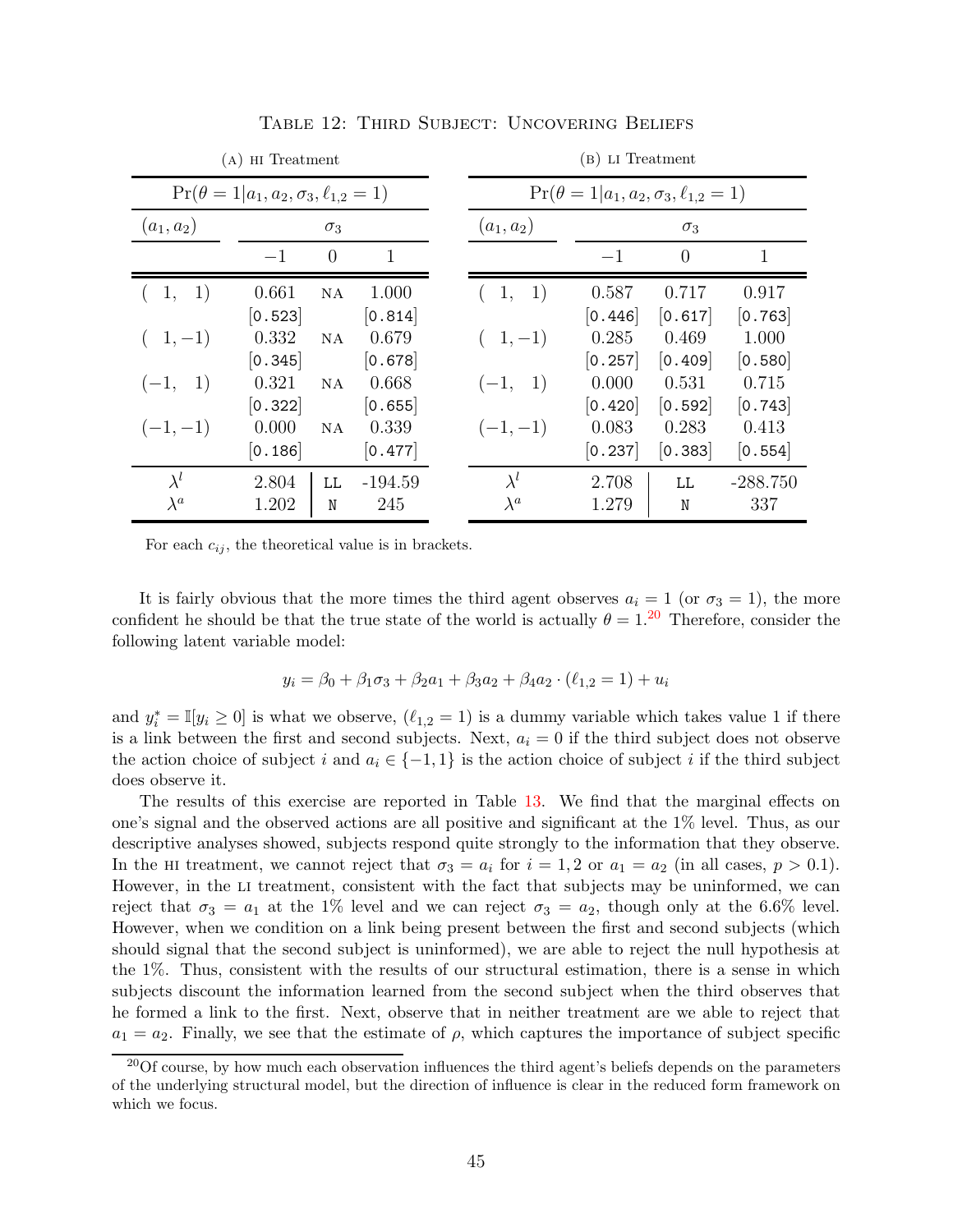<span id="page-45-0"></span>heterogeneity is, in both treatments, small and not significant. Therefore, it appears that there is little heterogeneity in terms of action decisions.

| Variable                     | HІ                    | LI                    |  |  |
|------------------------------|-----------------------|-----------------------|--|--|
| $\sigma_3$                   | $0.528***$            | $0.623***$            |  |  |
|                              | [0.037]               | [0.047]               |  |  |
| $a_1$                        | $0.573***$<br>[0.064] | $0.430***$<br>[0.052] |  |  |
| $a_2$                        | $0.429***$            | $0.485***$            |  |  |
|                              | [0.084]               | [0.072]               |  |  |
| $a_2 \cdot (\ell_{1,2} = 1)$ | 0.057                 | -0.089                |  |  |
|                              | [0.113]               | [0.091]               |  |  |
| ρ                            | 2.1e-7                | 0.034                 |  |  |
|                              | $[9.5e-6]$            | [0.034]               |  |  |
| LL                           | $-191.58$             | $-259.98$             |  |  |
| N                            | 680                   | 760                   |  |  |
| subjects                     | 17                    | 19                    |  |  |

Table 13: Third Subject: Decomposing Action Decisions

Standard errors in brackets below.

∗∗∗ Significant at the 1% level.

For coefficients, we report the marginal effects at mean of independent variables and assuming R.E. is zero.

# Appendix C: Instructions

## General Instructions

This is an experiment in the economics of decision-making. Your earnings will depend partly on your decisions and partly on chance. By following the instructions and making careful decisions you will earn varying amounts of money, which will be paid at the end of the experiment. Details of how you will make decisions and earn money will be provided below.

In this experiment, you will participate in 40 independent rounds, each of which contains four decision positions in a decision queue. In each round you will be asked which of two urns has been randomly chosen (called *action decision*); however, before making your action decision, some subjects will be able to observe the actions of those who have gone before them (called *link decision(s)*) by paying a cost that will be determined by the computer at the beginning of each round.

Before the first round, you will be randomly assigned to a position in the decision queue labeled 1, 2, 3 or 4. One-fourth of the participants will be randomly assigned to each of the four positions. Your position depends solely on chance and will remain constant in all rounds throughout the experiment. When you are called to make decisions, in the center of the computer screen you will be informed of your position and any link decisions made by those in preceding decision positions; however, you will not observe their action decisions.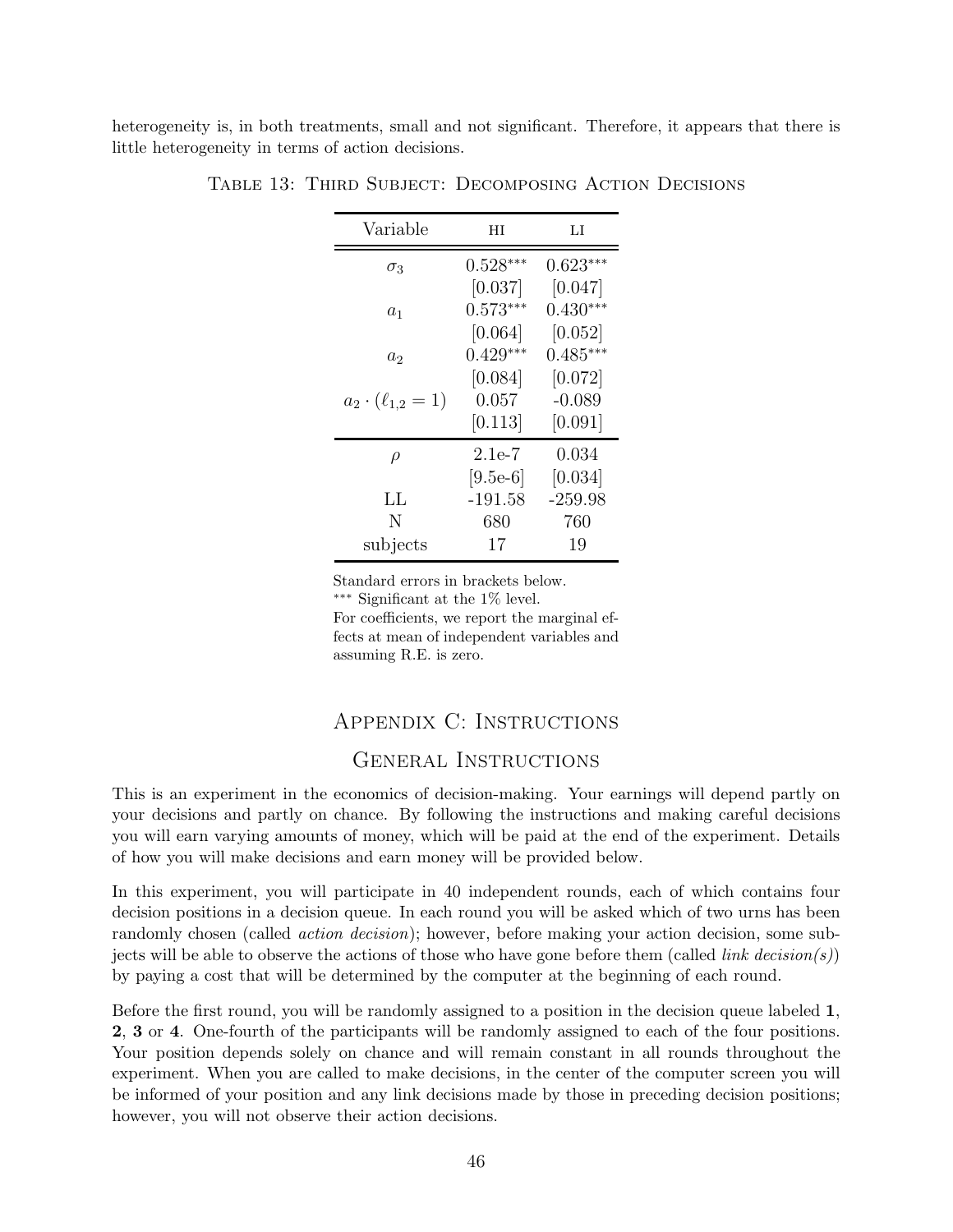# A Decision Round

Each round starts by having the computer randomly form groups of four participants by selecting one participant from each of the four positions. The groups formed in each round depend only on chance and are independent of the groups formed in any of the other rounds.

In each round you will be asked to predict which of two urns, labeled **A** and **B**, has been chosen. For each group of four, it is equally likely that urn  $A$  or urn  $B$  will be chosen. Urn  $A$  contains 2 balls labeled A and 1 ball labeled B. Urn B contains 2 balls labeled B and 1 ball labeled A.

To help you determine which urn has been selected, you will be allowed to observe one ball, drawn at random, from the urn *at no cost*. In addition, if you are in position 2, 3 or 4, you will be given a chance to see action decisions in preceding positions at a cost determined by the experimental software.

Your private draw in each round is independent of the draw received by any other participant. The result of your draw will be your private information and should not be shared with any of the other participants. You will see your private draw in the middle portion of the computer screen.

After each draw, the ball will be returned to the urn before making a private draw for the next participant. This is done by the experimental software.

Participants assigned to position 1 may see the following screen on your computer screen:



In this case, since you are in the first position in a decision queue, all you need to do is make your action decision based on your private information. This is done at the bottom of the screen by simply clicking on either A or B.

For participants assigned to positions 2, 3 and 4, there will be other participants in the same group who have already made their action and link decisions. In addition to your private draw, you will have the opportunity to observe the action decisions of those in preceding positions at a cost determined by the experimental software at the beginning of each round. When it is your turn to move, you will see a graphical representation of all the link decisions made by those who precede you in the decision queue.

For example, suppose that you are assigned to position 3 in the queue. You may see the following screen: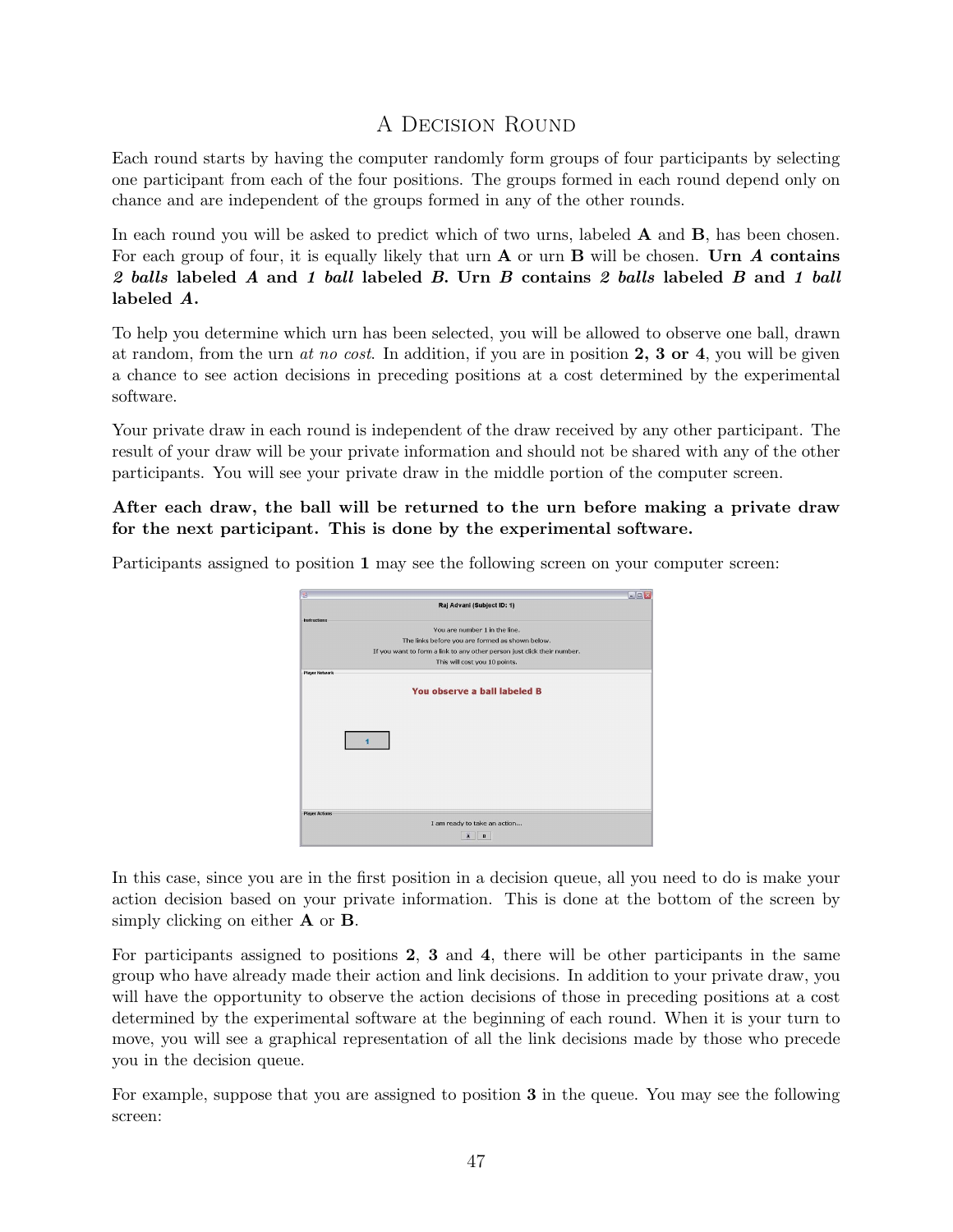

In this example, your private draw was a ball labeled A. In addition, you observe that the participant in the second position chose not to form a link to the first position. That is, the participant in the second position predicted which urn was more likely to be chosen, while having chosen not to observe the action decision by the participant in the first position.

Continue with the example above and suppose that you wish to form a link to the second position. To do this, simply click on the box labeled 2. Then you will observe the action decision made by the participant in position 2 while incurring the cost of forming a link. This is depicted below:



## Note that once you form a link to one preceding participant, you see not only his/her action choice but also the action choices of all those with whom that person linked.

For example, suppose that the second person *had* actually formed a link to the first person in the queue. In this situation, by forming a link to the second position in the queue you would see the action decisions of both participants in the first and the second positions in the queue.

In this example, if you wish to observe more information, you may form a link to the first position, at an additional cost, and observe his or her action decision. If not, and you are ready to make your decision, simply click on the box labeled  $\bf{A}$  or  $\bf{B}$  at the bottom of your screen, corresponding to which urn you think was more likely to have been chosen.

Once you have made your decision for that round, you will be informed which urn was actually used and what your potential payoffs are for that round. By clicking on the  $\overrightarrow{OK}$  button you will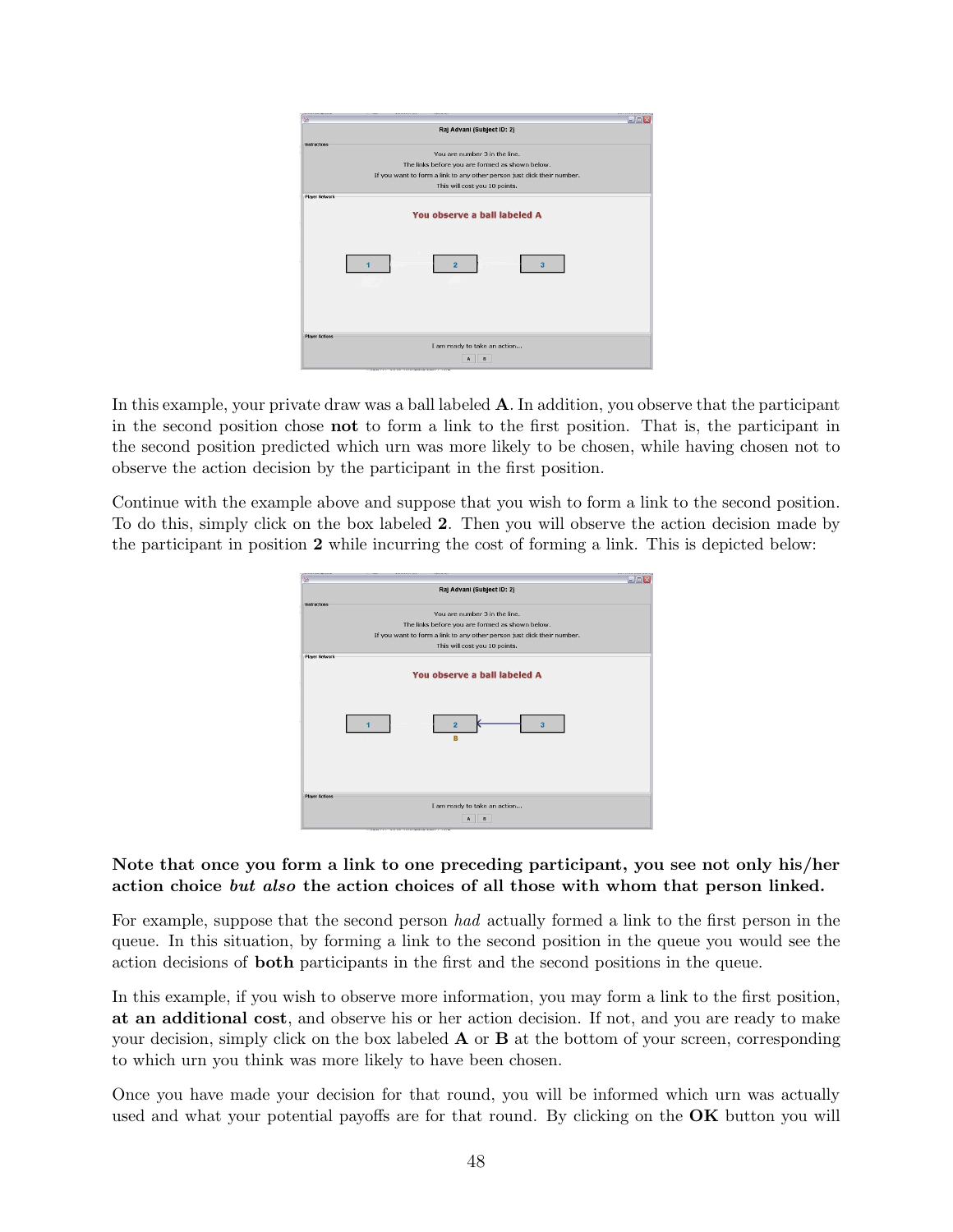be taken to a waiting screen and then the next person in the line will be able to make his or her decisions.

This concludes one decision round. All of the participants will then be randomly placed into a new group of four people. In total, you will repeat 40 independent rounds with various levels of costs.

Remember: In each round, the same urn applies to all members of a group. That is, the experimental software picks one urn for each group in each round.

## Cost of Forming Links

Now, we will describe in detail how the cost of forming a link will be determined in each of the 40, independent, rounds. In all rounds throughout the experiment, the cost of forming a link can be any even number between 0 and 20, inclusive; that is, the cost will be one of the following numbers, 0, 2, 4, ..., 16, 18, 20.

In each round, the computer will randomly assign a cost to each group of four. The chance that the computer selects any even number between 0 and 20 points is exactly the same. That is, the chance that a cost of 2 is selected is the same as the chance that a cost of 14 is selected and so on. Moreover, the cost assigned in one decision round is independent of the cost in any other decision round.

Remember: The cost of forming a link in each round is the same for all members of a group. Moreover, the cost for each link is the same (*e.g.,* If you form one link at a cost of 10 points, you are free to form another link by paying an additional cost of 10 points.).

#### **PAYOFFS**

Your potential earnings for each round are determined as follows. If you made the correct action decision regarding which urn was used, you will be awarded 100 points for that round; otherwise, you will be awarded nothing. From this amount, either 100 or 0, we will subtract the appropriate cost for each link decision that you made. For example, if, in round 10, the cost of link formation was 18 points, then in determining your potential earnings for round 10, 18 points will be subtracted, from either 100 or 0, for every link decision that was made. For example, if, after having made one link decision, you correctly guessed which urn was chosen, your potential earnings would be 100 -  $18 = 82$  points.

At the end of the 40 rounds, the experimental software we will randomly select three rounds from which you will be paid. The total number of points earned will be summed up for each of these three rounds  $-100$  points for each correct decision, from which we will subtract the appropriate number of points for each link decision. This will be converted to a dollar amount according to the rule:

#### $$1 = 15$  points

This amount will then be added to the \$8.00 participation fee to give your payment for this experiment. Payments will be made in private via petty cash vouchers at the conclusion of the session.